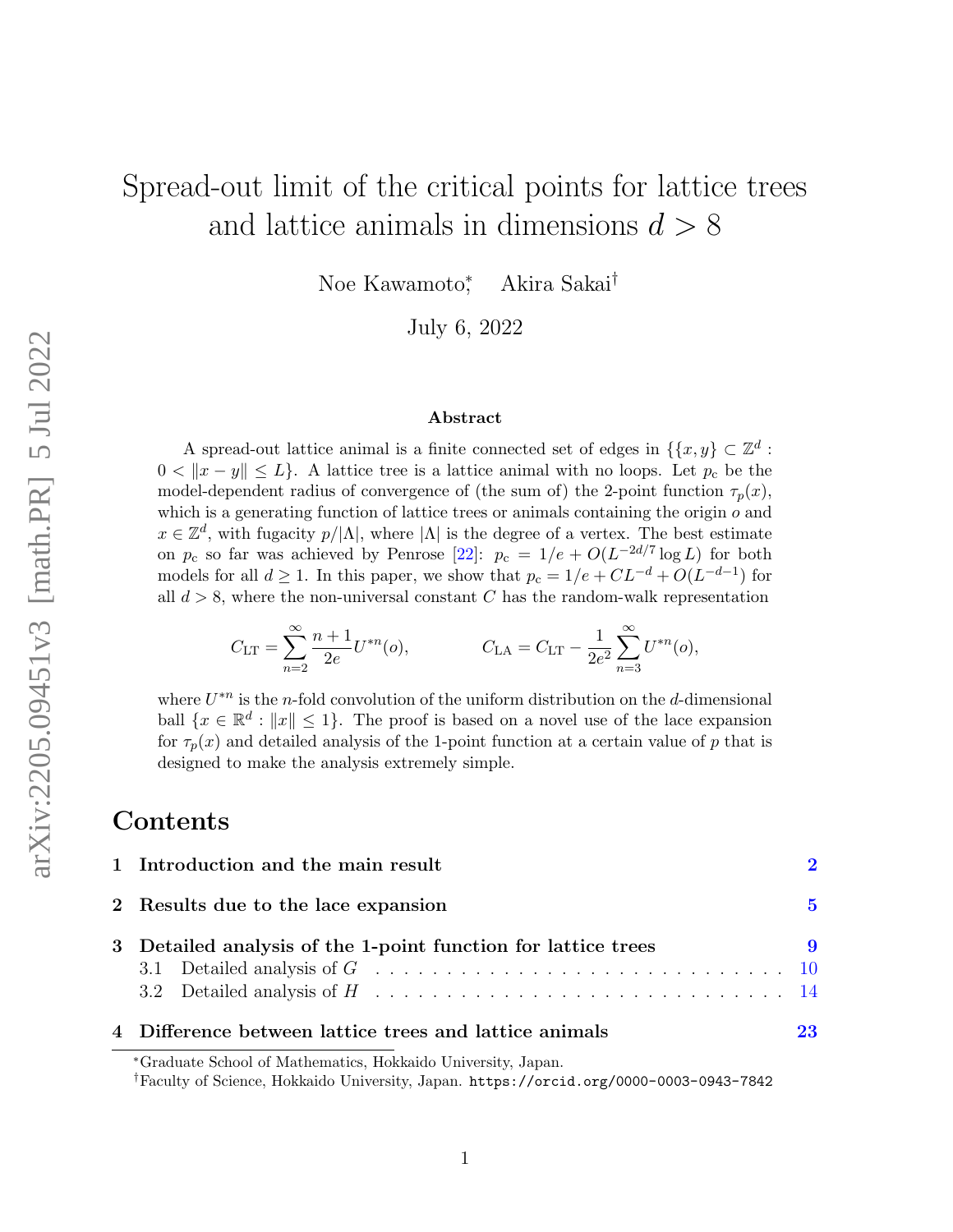

<span id="page-1-1"></span>Figure 1: A sample T of  $\mathcal{T}_o$ . Removal of all edges  $\{o, y_i\} \in E_T$  leaves disjoint subtrees  $R_i$ rooted at  $y_j$ :  $V_T \setminus \{o\} = \bigcup_j V_{R_j}$  and  $E_T \setminus \bigcup_j \{\{o, y_j\}\} = \bigcup_j E_{R_j}$ .

### <span id="page-1-0"></span>1 Introduction and the main result

Given an  $L \in \mathbb{N}$ , we consider spread-out lattice animals  $A = (V_A, E_A)$ , where the vertex set  $V_A$  is a finite subset of  $\mathbb{Z}^d$  and any pair of vertices in  $V_A$  are connected by a path of spread-out edges  $E_A \subset \{ \{x, y\} : 0 < ||x - y|| \le L \}$ ;  $||x||$  is an arbitrary fixed norm of x. A lattice tree is a lattice animal with no loops. Both models are statistical-mechanical models for branched polymers.

To investigate their statistical properties, we consider the following generating functions. Let

$$
\Lambda = \{ x \in \mathbb{Z}^d : 0 < \|x\| \le L \}, \qquad D(x) = \frac{1}{|\Lambda|} \mathbb{1}_{\{x \in \Lambda\}}, \tag{1.1}
$$

where  $\mathbb{1}_E$  is the indicator function of E, being 1 or 0 depending on whether or not E is true. The function D will be used as a transition probability of the underlying random walk. Then, we define the weight function for a tree  $T$  as

<span id="page-1-3"></span>
$$
W_p(T) = \prod_{\{x,y\} \in E_T} pD(x-y) = \left(\frac{p}{|\Lambda|}\right)^{|E_T|},\tag{1.2}
$$

and similarly for a lattice animal A as  $W_p(A)$ . For a finite set  $X \subset \mathbb{Z}^d$ , we denote by  $\mathcal{T}_X$ (resp.,  $\mathcal{A}_X$ ) the set of lattice trees T with  $X \subset V_T$  (resp., lattice animals A with  $X \subset V_A$ ); if X consists of a vertex or two, we simply write, e.g.,  $\mathcal{T}_{o}$  (for  $X = \{o\}$ ; see Figure [1\)](#page-1-1) or  $\mathcal{T}_{o,x}$  (for  $X = \{o,x\}$ ; see Figure [2\)](#page-2-0). The generating functions we want to investigate are the 1-point and 2-point functions, defiend respectively as

<span id="page-1-2"></span>
$$
g_p = \sum_{T \in \mathcal{T}_o} W_p(T), \qquad \qquad \tau_p(x) = \sum_{T \in \mathcal{T}_{o,x}} W_p(T), \qquad (1.3)
$$

for lattice trees, and similarly defined lattice animals. The susceptibility  $\chi_p$  is the sum of the 2-point function, defined as

$$
\chi_p = \sum_{x \in \mathbb{Z}^d} \tau_p(x) = \sum_{x \in \mathbb{Z}^d} \sum_{T \in \mathcal{T}_o} \mathbb{1}_{\{x \in V_T\}} W_p(T) = \sum_{T \in \mathcal{T}_o} |V_T| W_p(T), \tag{1.4}
$$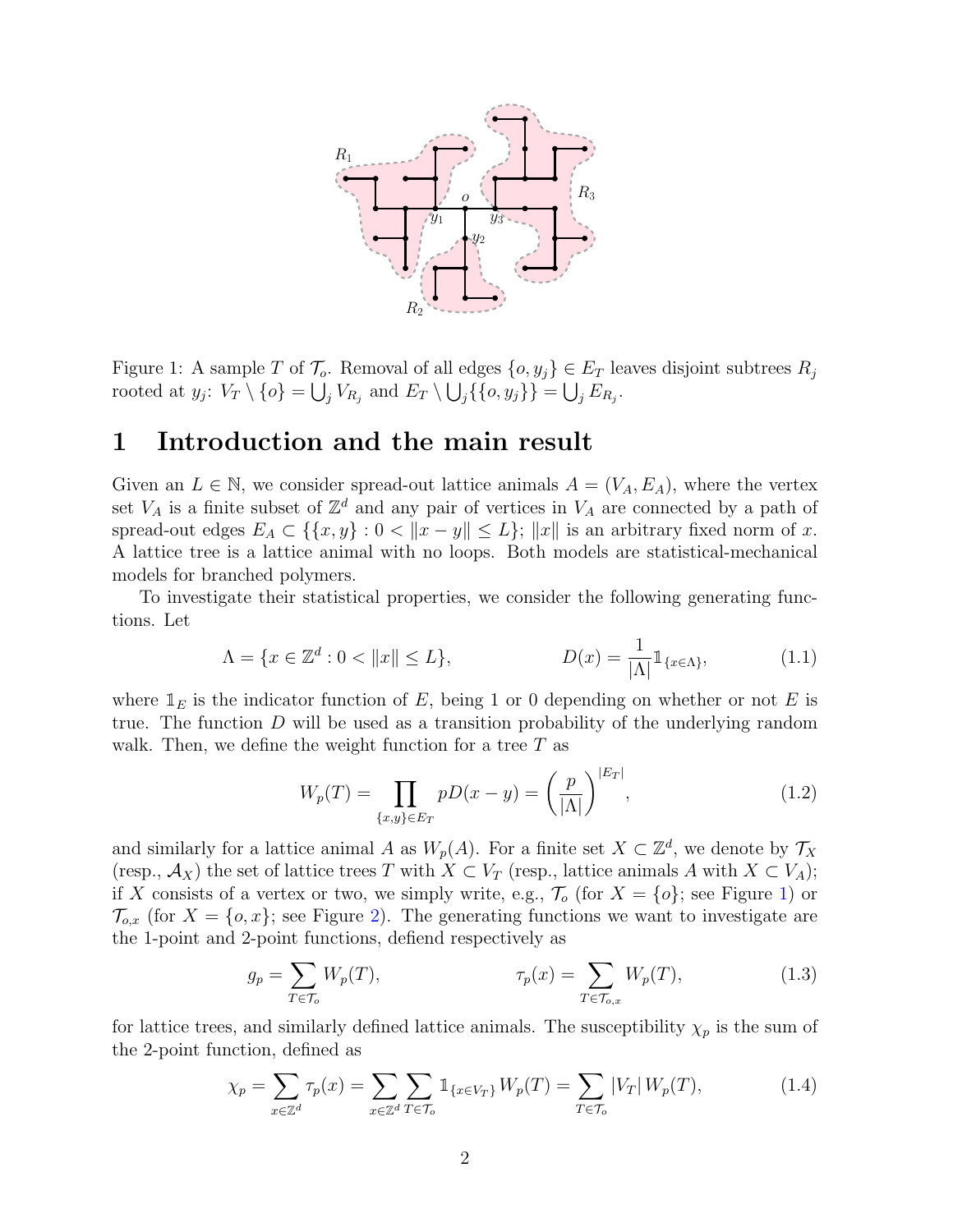

<span id="page-2-0"></span>Figure 2: A sample tree in  $\mathcal{T}_{o,x}$ . Removal of the backbone edges (in blue) yields disjoint subtrees  $\{R_j\}$ , called ribs. In this example,  $R_1, R_3$  and  $R_6$  are single-vertex trees.

for lattice trees, and similarly for lattice animals. It has been known (see [\[17\]](#page-31-1) and references therein) that there is a model-dependent critical point  $p_c$  such that  $\chi_p$  is finite if and only if  $p < p_c$  and diverges as  $p \uparrow p_c$ . The goal of this paper is to reveal the asymptotics of  $p_c$  as  $L \uparrow \infty$  for both models.

The best estimate so far on  $p_c$  for the spread-out model was achieved by Penrose [\[22\]](#page-31-0). He investigated the growth constant, which is defined by the  $n \uparrow \infty$  limit of the nth root of the number  $t_n = \frac{1}{n}$  $\frac{1}{n}\sum_{T\in\mathcal{T}_o} \mathbb{1}_{\{|V_T|=n\}}$  of *n*-vertex unrooted lattice trees. Since  $\{t_n\}_{n\in\mathbb{N}}$  is a supermultiplicative sequence, i.e.,  $t_{n+m} \geq t_n t_m$  (see, e.g., [\[15\]](#page-30-0)),  $\lim_{n \uparrow \infty} t_n^{1/n}$  exists and is asymptotically  $e|\Lambda| + O(|\Lambda|^{5/7} \log |\Lambda|)$  as  $|\Lambda| \uparrow \infty$  [\[22\]](#page-31-0). Since  $|E_T| = |V_T| - 1$  for each lattice tree, we can rewrite  $\chi_p$  as

$$
\chi_p \stackrel{(1.4)}{=} \sum_{n=1}^{\infty} n \sum_{T \in \mathcal{T}_o} \mathbb{1}_{\{|V_T| = n\}} W_p(T) = \sum_{n=1}^{\infty} n^2 \left(\frac{p}{|\Lambda|}\right)^{n-1} t_n.
$$
 (1.5)

Therefore, for large  $|\Lambda|$ ,

$$
p_{\rm c} = \lim_{n \uparrow \infty} \left( \frac{n^2}{|\Lambda|^{n-1}} t_n \right)^{-1/n} = \frac{|\Lambda|}{e|\Lambda| + O(|\Lambda|^{5/7} \log |\Lambda|)} = \frac{1}{e} + O(|\Lambda|^{-2/7} \log |\Lambda|), \tag{1.6}
$$

which is true for all dimensions  $d \geq 1$ . Penrose also claimed in [\[22,](#page-31-0) Section 3.1] that  $p_c$ for lattice animals obeys the same bound, due to the result of Klarner [\[14\]](#page-30-1).

A weaker estimate,  $p_c = 1/e + o(1)$  as  $L \uparrow \infty$  for all d bigger than the critical dimension  $d_c = 8$ , was obtained by Miranda and Slade [\[19\]](#page-31-2). In fact, their main concern was to obtain  $1/d$  expansions of  $p_c$  for the nearest-neighbor models. In [\[18,](#page-31-3) [20\]](#page-31-4), they showed that,

<span id="page-2-1"></span>
$$
p_c = \frac{1}{e} + \frac{3}{2e} |\Lambda|^{-1} + \begin{cases} \frac{115}{24e} |\Lambda|^{-2} + o(|\Lambda|^{-2}) & \text{[lattice trees]},\\ \left(\frac{115}{24e} - \frac{1}{2e^2}\right) |\Lambda|^{-2} + o(|\Lambda|^{-2}) & \text{[lattice animals]}, \end{cases} \tag{1.7}
$$

as  $|\Lambda| = 2d \uparrow \infty$ . Notice that the model-dependence appears only from the  $O(|\Lambda|^{-2})$  term. The proof is based on the lace expansion for the 2-point function  $\tau_p(x)$  and an expansion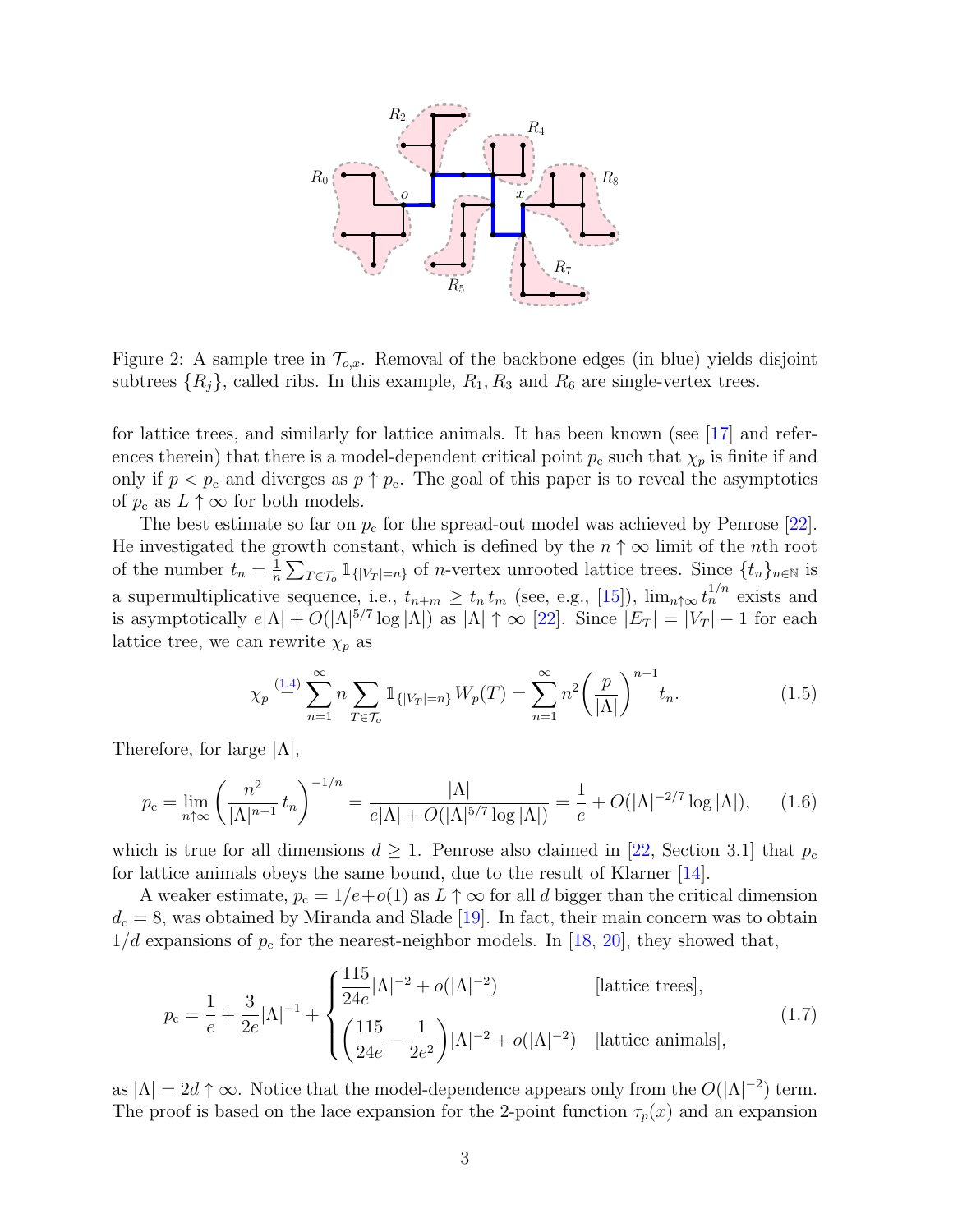for the 1-point function  $g_p$  based on inclusion-exclusion. The lace expansion has been successful in showing mean-field critical behavior in high dimensions for various models, including lattice trees and lattice animals for  $d > 8$  (e.g., [\[5,](#page-30-2) [7,](#page-30-3) [9\]](#page-30-4)). The other models are self-avoiding walk for  $d > 4$  (e.g., [\[2,](#page-30-5) [5,](#page-30-2) [8\]](#page-30-6)), percolation for  $d > 6$  (e.g., [\[5,](#page-30-2) [6\]](#page-30-7)), oriented percolation and the contact process for the spatial dimension  $d > 4$  (e.g., [\[21,](#page-31-5) [23\]](#page-31-6)), and the Ising and  $\varphi^4$  models for  $d > 4$  (e.g., [\[1,](#page-30-8) [24,](#page-31-7) [25,](#page-31-8) [26\]](#page-31-9)).

In [\[11\]](#page-30-9), van der Hofstad and the second-named author of the current paper applied the lace expansion to the spread-out models (defined by  $D$  in  $(1.1)$ ) of self-avoiding walk, percolation, oriented percolation and the contact process, and showed that, for all d bigger than the respective critical dimension  $d_c$ ,

$$
p_{\rm c} = 1 + CL^{-d} + O(L^{-d-1}),\tag{1.8}
$$

as  $L \uparrow \infty$ , where 1 is the mean-field value, and the model-dependent constant C has the following random-walk representation:

$$
C = \begin{cases} \sum_{n=2}^{\infty} U^{*n}(o) & \text{[self-avoiding walk, the contact process]},\\ \frac{1}{2} \sum_{n=2}^{\infty} U^{*2n}(o) & \text{[oriented percolation]},\\ U^{*2}(o) + \sum_{n=3}^{\infty} \frac{n+1}{2} U^{*n}(o) & \text{[percolation]}, \end{cases}
$$
(1.9)

where  $U^{*n}$  is the *n*-fold convolution in  $\mathbb{R}^d$  of the uniform probability distribution U on  $\{x \in \mathbb{R}^d : ||x|| \leq 1\}$ . For example, if  $||x|| = ||x||_{\infty} := \max_j |x_j|$ , then, for all  $n \in \mathbb{N}$ ,

$$
U(x) = \frac{\mathbb{1}_{\{|x\|_{\infty}\leq 1\}}}{2^d}, \qquad U^{*(n+1)}(x) = \int_{\mathbb{R}^d} U^{*n}(y) U(x-y) \, \mathrm{d}^d y. \tag{1.10}
$$

These quantities are the spread-out limit of the underlying random walk generated by D [\[11,](#page-30-9) Section 4]. For example, for  $d > 4$ ,

$$
\sum_{n=2}^{\infty} \frac{n+1}{2} D^{*n}(o) = L^{-d} \sum_{n=2}^{\infty} \frac{n+1}{2} U^{*n}(o) + O(L^{-d-1}), \tag{1.11}
$$

where we have used the same notation  $*$  to represent convolutions on  $\mathbb{Z}^d$  as well.

We want to achieve a similar result for lattice trees and lattice animals, i.e., a randomwalk representation for the difference between  $p_c$  and its mean-field value  $1/e$ , and see how the model-dependence arises in it. In the rest of the paper, we will show the following:

<span id="page-3-1"></span>**Theorem 1.1.** For both models with  $d > 8$  and  $L \uparrow \infty$ ,

<span id="page-3-0"></span>
$$
p_c = \frac{1}{e} + CL^{-d} + O(L^{-d-1}),\tag{1.12}
$$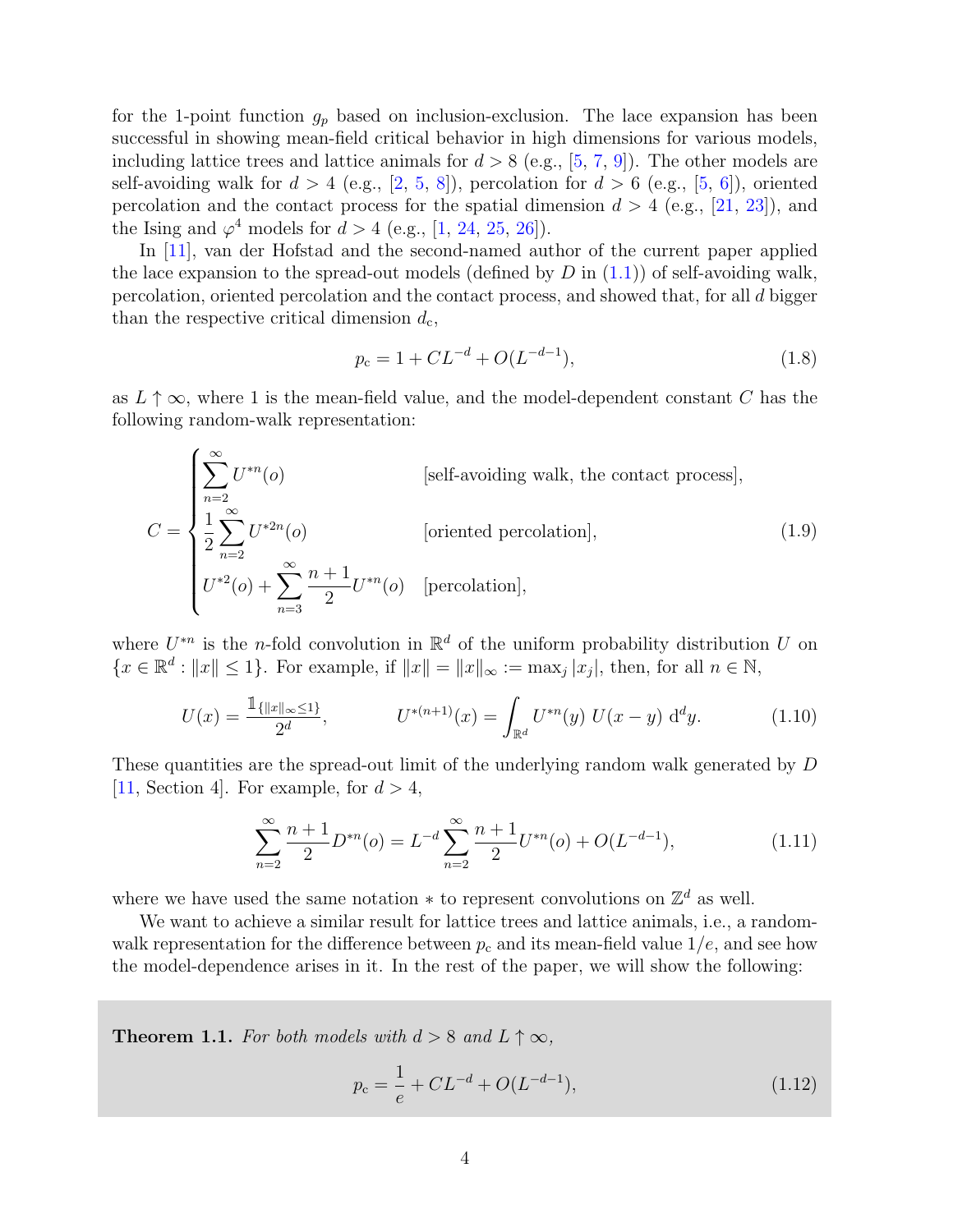where the model-dependent constant  $C$  has the following random-walk representation:

<span id="page-4-3"></span>
$$
C_{\text{LT}} = \sum_{n=2}^{\infty} \frac{n+1}{2e} U^{*n}(o), \qquad C_{\text{LA}} = C_{\text{LT}} - \frac{1}{2e^2} \sum_{n=3}^{\infty} U^{*n}(o), \qquad (1.13)
$$

It is interesting to note that the model-dependent difference in  $p_c$  already shows up in the first error term of order  $L^{-d}$  for the spread-out models, while it appears in [\(1.7\)](#page-2-1) from the second error term of order  $d^{-2}$  for the nearest-neighbor models.

The proof of the above theorem is based on the lace expansion for the 2-point function and detailed analysis of the 1-point function, similarly to the previous work by Miranda and Slade [\[20\]](#page-31-4). However, our method is much simpler in the following two points:

- Introducing a new base point  $p_1$  (defined in [\(2.1\)](#page-4-1) below) makes it extremely simple to analyze the 1-point function in terms of the underlying random walks (see, e.g., Lemma [3.3](#page-11-0) below).
- The lace expansion is *minimally* used to show  $p_c p_1 = O(L^{-2d})$  in the sense that we do not have to know the actual definition of the lace-expansion coefficients. That makes it more accessible to wider audience.

We note that our method can be applied to the nearest-neighbor model as well to identify the coefficient of  $(2d)^{-1}$  in a much easier way than the previous lace-expansion work by Miranda and Slade [\[20\]](#page-31-4). However, to identify the higher-order coefficients, the amount of work may be comparable to those in [\[20\]](#page-31-4), but the proof should be significantly simpler.

The rest of the paper is organized as follows. In Section [2,](#page-4-0) we show that  $p_c$  is close (up to order  $L^{-2d}$ ) to  $p_1$  that satisfies the identity  $p_1g_{p_1} = 1$ , which is heavily used in the analysis in Sections [3](#page-8-0) and [4.](#page-22-0) Section 3 is devoted to evaluating  $g_{p_1}$  for lattice trees. The 1-point function is split into two parts,  $G$  and  $H$ , which are investigated in Sections [3.1](#page-9-0) and [3.2,](#page-13-0) respectively. Finally, in Section [4,](#page-22-0) we demonstrate how to evaluate the differnce between lattice trees and lattice animals.

### <span id="page-4-0"></span>2 Results due to the lace expansion

In this section, we approximate  $p_c$  by  $p_1$  that is defined for both models by the identity

<span id="page-4-1"></span>
$$
p_1 g_{p_1} = 1. \t\t(2.1)
$$

From now on, we frequently use

<span id="page-4-4"></span>
$$
\beta = L^{-d}.\tag{2.2}
$$

<span id="page-4-2"></span>**Lemma 2.1.** For both models with  $d > 8$  and  $L \uparrow \infty$ ,

$$
0 < p_c - p_1 = O(\beta^2). \tag{2.3}
$$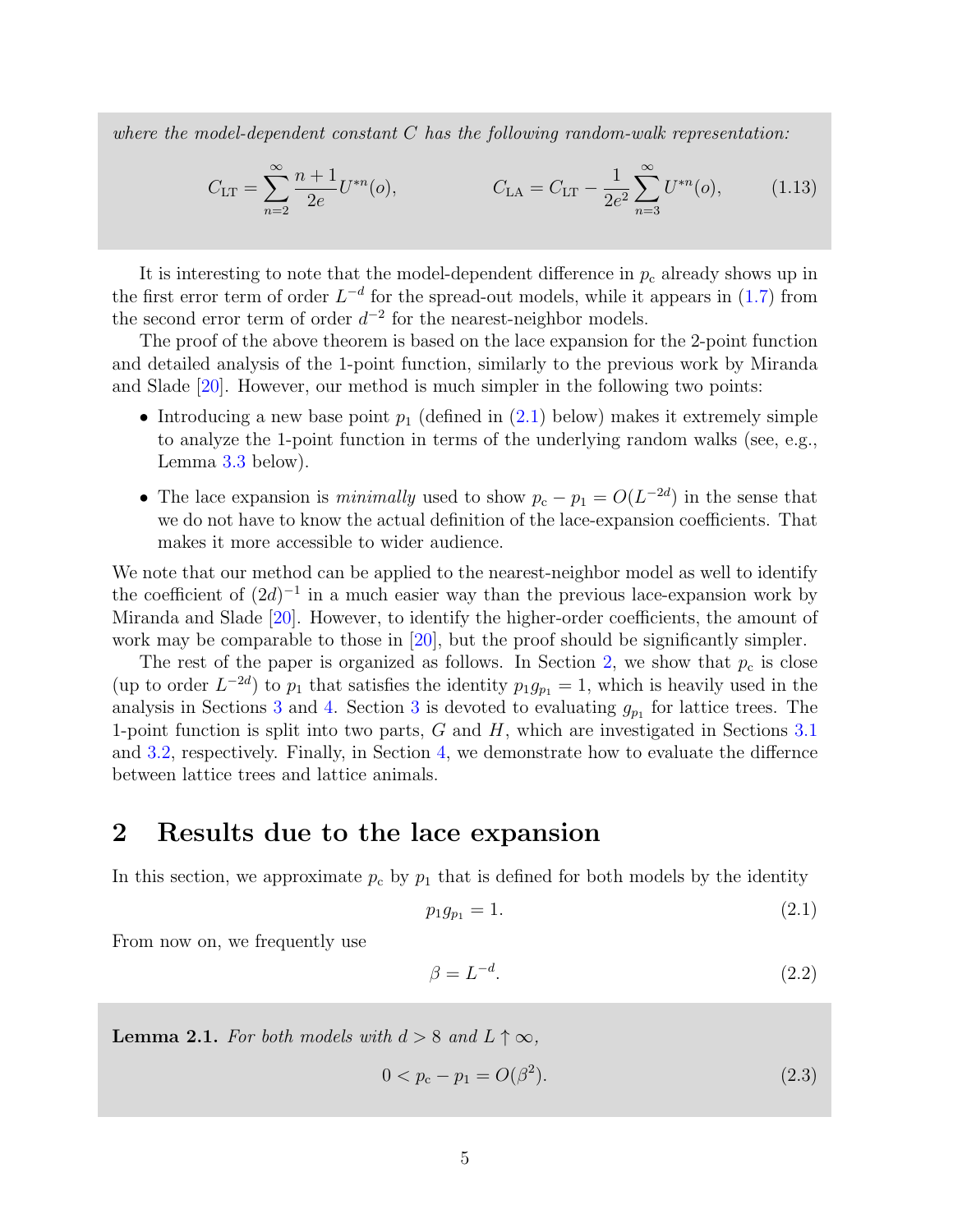The key to the proof is the following collection of the lace-expansion results [\[5,](#page-30-2) [16\]](#page-31-10), in which we use

$$
h_p(x) = \begin{cases} 0 & \text{[lattice trees]},\\ (1 - \delta_{o,x}) \sum_{A \in \mathcal{A}_o} \mathbb{1}_{\{o \Longleftrightarrow x\}} W_p(A) & \text{[lattice animals]}, \end{cases}
$$
(2.4)

where  $o \iff x$  means that  $(o = x \text{ or})$  there is at least one pair of edge-disjoint paths from *o* to *x* in an animal *A*. Let  $\hat{h}_p$  denote the sum of  $h_p(x)$  over  $x \in \mathbb{Z}^d$ :

<span id="page-5-0"></span>
$$
\hat{h}_p = \sum_{x \in \mathbb{Z}^d} h_p(x). \tag{2.5}
$$

**Proposition 2.2** ([\[5,](#page-30-2) [16\]](#page-31-10)). For both models in  $d > 8$ , there is a model-dependent  $L_0 < \infty$ such that, for all  $L \ge L_0$ , the following holds for all  $p \le p_c$ .

- 1.  $1 \le g_p \le 4$ .
- 2. There are nonnegative lace-expansion coefficients  $\pi_p^{(n)}(x)$ ,  $n \in \mathbb{N}$ , such that

<span id="page-5-3"></span>
$$
\exists K < \infty, \quad \forall x \in \mathbb{Z}^d, \quad \pi_p^{(n)}(x) \le \frac{KL^{-6}(K\beta)^{n-1}}{(\|x\| \vee L)^{2d-6}},\tag{2.6}
$$

and that, by defining  $\pi_p(x) = \sum_{n \in \mathbb{N}} (-1)^n \pi_p^{(n)}(x)$ , the recursion equation

<span id="page-5-1"></span>
$$
\tau_p(x) = g_p \delta_{o,x} + h_p(x) + \pi_p(x) \n+ \sum_{u,v} \left( g_p \delta_{o,u} + h_p(u) + \pi_p(u) \right) pD(v - u) \tau_p(x - v)
$$
\n(2.7)

holds for all  $x \in \mathbb{Z}^d$ .

Consequently, there is a  $K' < \infty$  such that

$$
\forall x \neq o, \quad \tau_{p_c}(x) \le \frac{K'L^{-2}}{(\|x\| \vee L)^{d-2}}, \qquad \chi_{p} \underset{p \uparrow p_c}{\asymp} (p_c - p)^{-1/2}, \qquad (2.8)
$$

where the latter means  $\chi_p/(p_c-p)^{-1/2}$  is bounded away from 0 and  $\infty$  as  $p \uparrow p_c$ , and

<span id="page-5-2"></span>
$$
p_{\rm c} = \frac{1}{g_{p_{\rm c}} + \hat{h}_{p_{\rm c}} + \hat{\pi}_{p_{\rm c}}} = \left( g_{p_{\rm c}} + \sum_{x \neq o} h_{p_{\rm c}}(x) + \sum_{x} \pi_{p_{\rm c}}(x) \right)^{-1}.
$$
 (2.9)

The above results for lattice trees are proven in [\[16\]](#page-31-10) by following the same line of proof as in  $[5]$  and using the convolution bounds in  $[4]$ , Lemma 3.2 instead of the weaker ones in [\[5,](#page-30-2) Proposition 1.7]. The same strategy applies to lattice animals, and we refrain from showing details.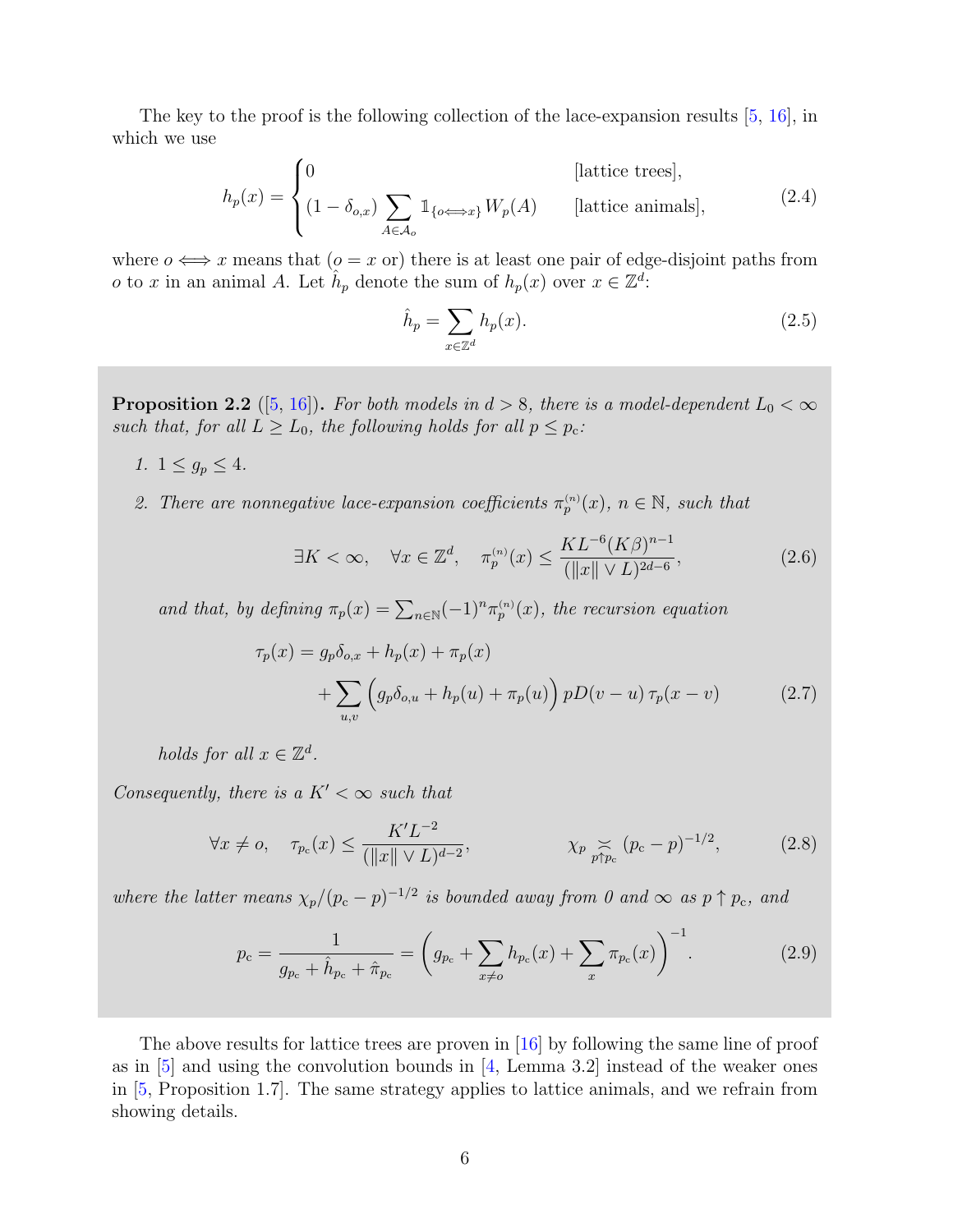<span id="page-6-0"></span>Consequently, for any  $p \leq p_{\rm c}$ ,

$$
\hat{\pi}_p^{(n)} = \sum_{x \in \mathbb{Z}^d} \pi_p^{(n)}(x) \stackrel{(2.6)}{\leq} K(K\beta)^{n-1} \bigg( \sum_{x : \|x\| \leq L} L^{-2d} + \sum_{x : \|x\| > L} \frac{L^{-6}}{\|x\|^{2d-6}} \bigg) = O(\beta)^n. \tag{2.10}
$$

Moreover, by subadditivity (i.e., forgetting edge-disjointness among paths from  $o$  to  $x$ ),

<span id="page-6-1"></span>
$$
\hat{h}_p \le \sum_{x \neq o} \tau_p(x)^2 \stackrel{(2.8)}{\le} (K'L^{-2})^2 \bigg(\sum_{x: \|x\| \le L} L^{2(2-d)} + \sum_{x: \|x\| > L} \|x\|^{2(2-d)}\bigg) = O(\beta). \tag{2.11}
$$

The identity [\(2.9\)](#page-5-2) is obtained by summing [\(2.7\)](#page-5-3) over  $x \in \mathbb{Z}^d$ , solving the resulting equation for  $\chi_p$  and then using the fact that  $\chi_p$  diverges as  $p \uparrow p_c$ . Substituting  $(2.10)$ – $(2.11)$  to  $(2.9)$  yields<sup>[1](#page-6-2)</sup>

<span id="page-6-3"></span>
$$
p_{\rm c} = \frac{1}{g_{p_{\rm c}}} \left( 1 + \frac{\hat{h}_{p_{\rm c}} - \hat{\pi}_{p_{\rm c}}^{(1)}}{g_{p_{\rm c}}} + O(\beta^2) \right)^{-1} = \frac{1}{g_{p_{\rm c}}} \left( 1 + \frac{\hat{\pi}_{p_{\rm c}}^{(1)} - \hat{h}_{p_{\rm c}}}{g_{p_{\rm c}}} \right) + O(\beta^2),\tag{2.13}
$$

which is the starting point of the analysis.

*Proof of Lemma [2.1.](#page-4-2)* First we show  $p_1 < p_c$ . Since  $pg_p$  is increasing in p with  $p_1g_{p_1} = 1$ , it suffices to show  $p_c g_{p_c} > 1$ . By [\(2.13\)](#page-6-3), it then suffices to show that  $\hat{\pi}_{p_c}^{(1)} - \hat{h}_{p_c}$  is bounded from below by  $\beta$  times a positive constant for large L. Here, and only here, we use the actual definition of the lace-expansion coefficient  $\hat{\pi}_p^{(1)}$  (see, e.g., [\[7\]](#page-30-3)); we can show that  $\hat{\pi}_p^{(1)}$ for both models are much larger than the sum of triangles consisting only of three distinct edges:  $\hat{\pi}_p^{(1)} \geq |\Lambda|(|\Lambda|-1)(p/|\Lambda|)^3$ , and that  $\hat{h}_p \leq \frac{1}{4}$  $\frac{1}{4}\hat{\pi}_p^{(1)} + O(\beta^2)$  $\frac{1}{4}\hat{\pi}_p^{(1)} + O(\beta^2)$  $\frac{1}{4}\hat{\pi}_p^{(1)} + O(\beta^2)$  holds for lattice animals<sup>2</sup>. The aforementioned sufficient condition for  $p_c g_{p_c} > 1$  is now verified.

<span id="page-6-2"></span><sup>1</sup>In [\[16\]](#page-31-10), Liang investigated  $\hat{\pi}_{p_c}^{(1)}$  in [\(2.13\)](#page-6-3) for lattice trees and showed that, for all  $d > 8$ ,  $p_c g_{p_c}$  rather than  $p_c$  exhibits

$$
p_{c}g_{p_{c}} = 1 + \frac{\beta}{e} \sum_{n=2}^{\infty} {n+1 \choose 2} U^{*n}(o) + O(\beta/L) \quad \text{as } L \uparrow \infty.
$$
 (2.12)

This may be a bit of surprise, as the coefficient of  $\beta$  is much larger than that in [\(1.12\)](#page-3-0)–[\(1.13\)](#page-4-3). This is due to subtle cancellation explained around [\(2.20\)](#page-7-0).

<span id="page-6-4"></span><sup>2</sup>This is similar to the relation  $\hat{\pi}_p^{(0)} - 1 \leq \frac{1}{2}\hat{\pi}_p^{(1)} + O(\beta^2)$  for oriented percolation [\[11,](#page-30-9) (3.11) & (3.22)] and for percolation  $[11, (3.45) \& (3.68)]$  $[11, (3.45) \& (3.68)]$ , and is intuitively explained as follows:

$$
\hat{\pi}_p^{(1)} = \sum_{x,y} \underbrace{\left\langle \bigwedge_{o} \bigwedge_{x} \right\rangle}_{x} \ge 2 \sum_{x} \underbrace{\left\langle \bigwedge_{x} \right\rangle}_{x} \ge 4 \sum_{x} \circ \underbrace{\left\langle \bigwedge_{x} \bigwedge_{x} \bigwedge_{x,y,w} \bigwedge_{u} \bigwedge_{u} \bigwedge_{u} \bigwedge_{u} \bigwedge_{u} \bigwedge_{u} \bigwedge_{u} \bigwedge_{u} \bigwedge_{u} \bigwedge_{u} \bigwedge_{u} \bigwedge_{u} \bigwedge_{u} \bigwedge_{u} \bigwedge_{u} \bigwedge_{u} \bigwedge_{u} \bigwedge_{u} \bigwedge_{u} \bigwedge_{u} \bigwedge_{u} \bigwedge_{u} \bigwedge_{u} \bigwedge_{u} \bigwedge_{u} \bigwedge_{u} \bigwedge_{u} \bigwedge_{u} \bigwedge_{u} \bigwedge_{u} \bigwedge_{u} \bigwedge_{u} \bigwedge_{u} \bigwedge_{u} \bigwedge_{u} \bigwedge_{u} \bigwedge_{u} \bigwedge_{u} \bigwedge_{u} \bigwedge_{u} \bigwedge_{u} \bigwedge_{u} \bigwedge_{u} \bigwedge_{u} \bigwedge_{u} \bigwedge_{u} \bigwedge_{u} \bigwedge_{u} \bigwedge_{u} \bigwedge_{u} \bigwedge_{u} \bigwedge_{u} \bigwedge_{u} \bigwedge_{u} \bigwedge_{u} \bigwedge_{u} \bigwedge_{u} \bigwedge_{u} \bigwedge_{u} \bigwedge_{u} \bigwedge_{u} \bigwedge_{u} \bigwedge_{u} \bigwedge_{u} \bigwedge_{u} \bigwedge_{u} \bigwedge_{u} \bigwedge_{u} \bigwedge_{u} \bigwedge_{u} \bigwedge_{u} \bigwedge_{u} \bigwedge_{u} \bigwedge_{u} \bigwedge_{u} \bigwedge_{u} \bigwedge_{u} \bigwedge_{u} \bigwedge_{u} \bigwedge_{u} \bigwedge_{u} \bigwedge_{u} \bigwedge_{u} \bigwedge_{u} \bigwedge_{u} \bigwedge_{u} \bigwedge_{u} \bigwedge_{u} \bigwedge_{u} \bigwedge_{u} \bigwedge_{u} \bigwedge_{u}
$$

where the bold lines (in blue) are backbones, while the thin lines are ribs; irrelevant ribs are omitted; the double-headed arrows (in red) represent mutual avoidance between indicated lines, except for shared terminal blobs. The first factor 2 is due to degeneration of a rib at  $o$  (i.e.,  $y = o$ ) or at x (i.e.,  $y = x$ ); the extra factor  $2 (= 4/2)$  is due to asymmetry between the backbone and the ribs connecting o and x (depicted in the third term).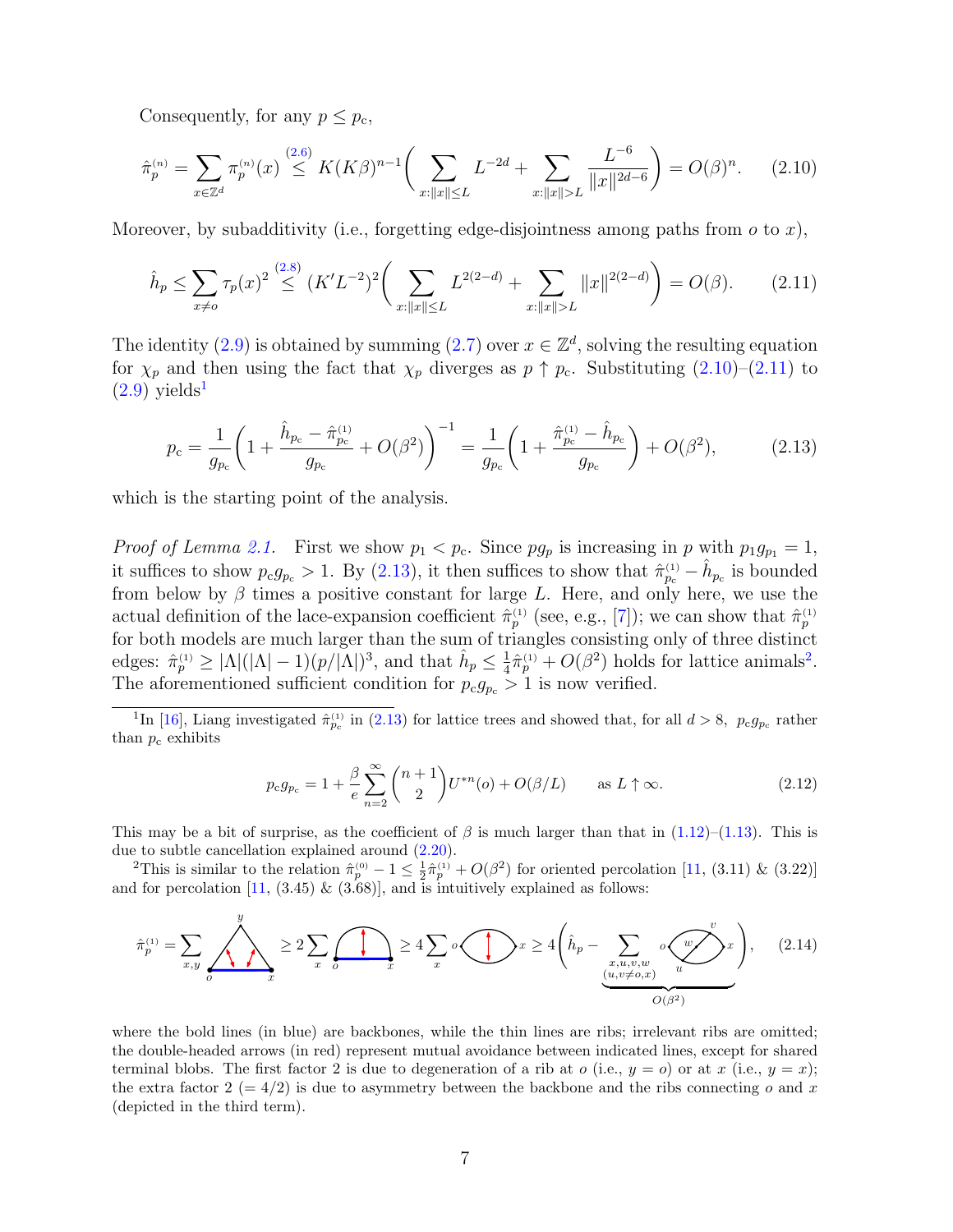Next we show  $p_c - p_1 = O(\beta^2)$  by induction. Let  $\{\ell_n\}_{n \in \mathbb{N}}$  be the following increasing sequence bounded above by 2:

<span id="page-7-1"></span>
$$
\ell_1 = 1, \qquad \qquad \ell_{j+1} = 1 + \frac{\ell_j}{2} \qquad [j \in \mathbb{N}]. \tag{2.15}
$$

Since  $p_1 g_{p_1} = p_c (g_{p_c} + \hat{h}_{p_c} + \hat{\pi}_{p_c}) = 1$ , we have

$$
0 < 1 - \frac{p_1}{p_c} = 1 - \frac{g_{p_c} + \hat{h}_{p_c} + \hat{\pi}_{p_c}}{g_{p_1}} = -\frac{\hat{g}_{p_c} - \hat{g}_{p_1}}{\underbrace{g_{p_1}}_{\geq 0}} - \frac{\hat{h}_{p_c} + \hat{\pi}_{p_c}}{g_{p_1}},\tag{2.16}
$$

which is bounded above by  $-\hat{\pi}_{p_c}/g_{p_1} = O(\beta)$  (due to  $(2.10)$ ), confirming  $p_c - p_1 = O(\beta^{\ell_1})$ . Now we suppose  $p_c - p_1 = O(\beta^{\ell_j})$ . Notice that, for lattice animals,

$$
g_{p_c} - g_{p_1} = \sum_{A \in \mathcal{A}_o} \left( 1 - \left(\frac{p_1}{p_c}\right)^{|E_A|} \right) W_{p_c}(A) = \left( 1 - \frac{p_1}{p_c} \right) \underbrace{\sum_{A \in \mathcal{A}_o} \sum_{n=0}^{|E_A| - 1} \left(\frac{p_1}{p_c}\right)^n W_{p_c}(A)}_{=:F}
$$
\n
$$
\stackrel{(2.16)}{=} \left( -\frac{g_{p_c} - g_{p_1}}{g_{p_1}} - \frac{\hat{h}_{p_c} + \hat{\pi}_{p_c}}{g_{p_1}} \right) F. \tag{2.17}
$$

The same identity, with  $\hat{h}_{p_c} = 0$ , holds for lattice trees as well. Solving this for  $g_{p_c} - g_{p_1}$ yields

<span id="page-7-2"></span><span id="page-7-0"></span>
$$
g_{p_c} - g_{p_1} = -\frac{\hat{h}_{p_c} + \hat{\pi}_{p_c}}{g_{p_1} + F} F,
$$
\n(2.18)

which is bounded above by  $-\hat{\pi}_{p_c} = O(\beta)$  (due to [\(2.10\)](#page-6-0)) for both models. By  $1/g_{p_1} = p_1$ and  $(2.10)$ – $(2.11)$ , we obtain

$$
\frac{1}{g_{p_c}} = \left( g_{p_1} - \frac{\hat{h}_{p_c} + \hat{\pi}_{p_c}}{g_{p_1} + F} F \right)^{-1} = \frac{1}{g_{p_1}} \left( 1 + \frac{1}{g_{p_1}} \frac{\hat{h}_{p_c} + \hat{\pi}_{p_c}}{g_{p_1} + F} F + O(\beta^2) \right)
$$

$$
= p_1 \left( 1 - p_1 \frac{\hat{\pi}_{p_c}^{(1)} - \hat{h}_{p_c}}{g_{p_1} + F} F + O(\beta^2) \right). \tag{2.19}
$$

Substituting this to [\(2.13\)](#page-6-3) yields

$$
p_{\rm c} = p_1 \left( 1 - p_1 \frac{\hat{\pi}_{p_{\rm c}}^{(1)} - \hat{h}_{p_{\rm c}}}{g_{p_1} + F} F + O(\beta^2) \right) \left( 1 + p_1(\hat{\pi}_{p_{\rm c}}^{(1)} - \hat{h}_{p_{\rm c}}) + O(\beta^2) \right) + O(\beta^2)
$$
  
\n
$$
= p_1 \left( 1 - p_1 \frac{\hat{\pi}_{p_{\rm c}}^{(1)} - \hat{h}_{p_{\rm c}}}{g_{p_1} + F} F + p_1(\hat{\pi}_{p_{\rm c}}^{(1)} - \hat{h}_{p_{\rm c}}) \right) + O(\beta^2)
$$
  
\n
$$
= p_1 \left( 1 + \frac{\hat{\pi}_{p_{\rm c}}^{(1)} - \hat{h}_{p_{\rm c}}}{g_{p_1} + F} \right) + O(\beta^2).
$$
\n(2.20)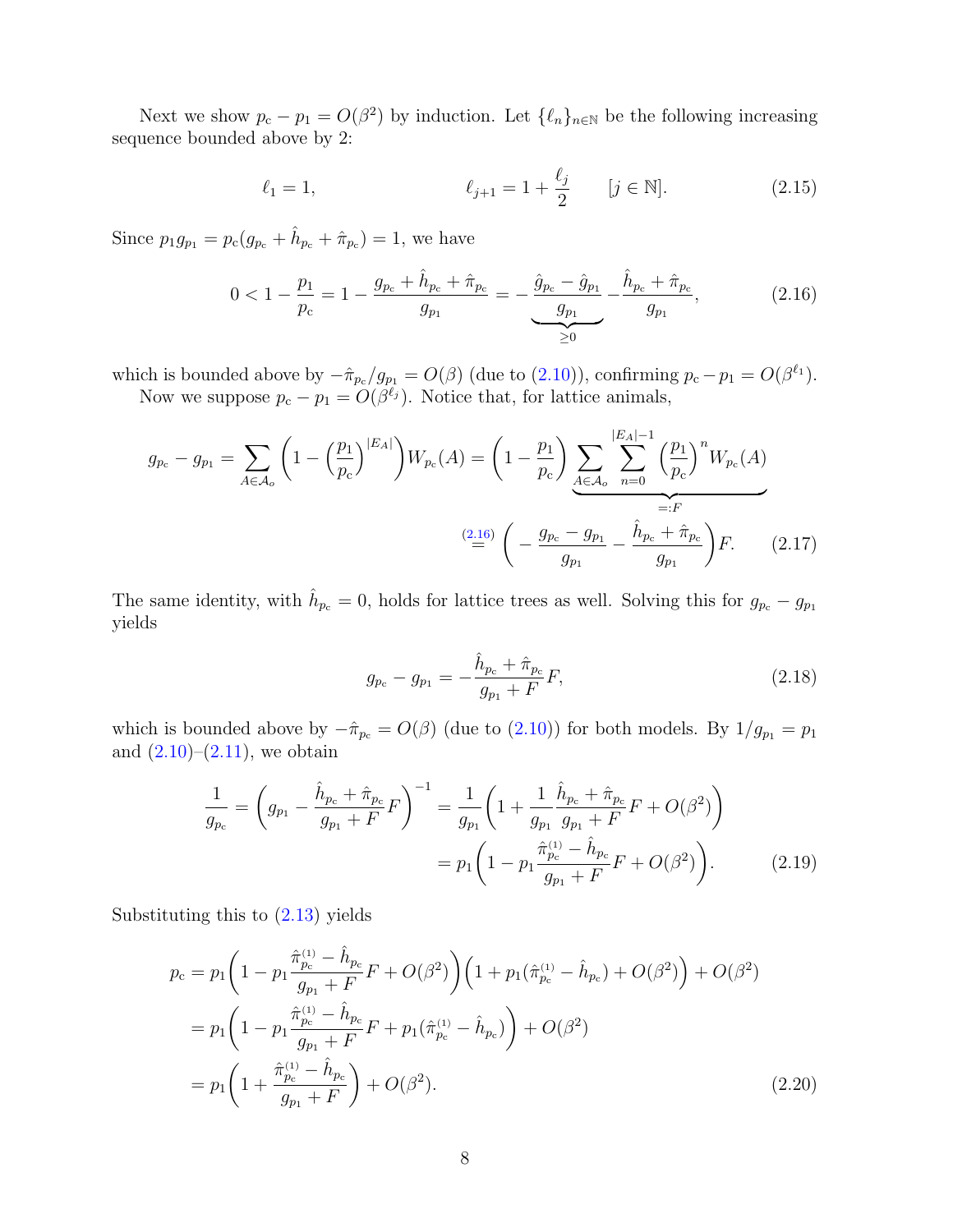Recall the definition of F in [\(2.17\)](#page-7-2). Since  $(p_1/p_c)^n W_{p_c}(A) = (p_c/p_1)^{|E_A|-n} W_{p_1}(A)$ , which is also true for lattice trees, we have

$$
F = \sum_{A \in \mathcal{A}_o} \sum_{n=1}^{|E_A|} \left(\frac{p_c}{p_1}\right)^n W_{p_1}(A) \stackrel{p_1 < p_c}{\geq} \sum_{A \in \mathcal{A}_o} |E_A| W_{p_1}(A) \stackrel{|V_A| \leq 2|E_A|}{\geq} \frac{\chi_{p_1}}{2}.\tag{2.21}
$$

The same inequality holds for lattice trees as well. Since  $\chi_{p_1}^{-1} \approx (p_c - p_1)^{1/2} = O(\beta^{\ell_j/2})$  for both models in dimensions  $d > 8$  (due to  $(2.8)$  and the induction hypothesis), we conclude  $(\hat{\pi}_{p_c}^{(1)} - \hat{h}_{p_c})/(\hat{g}_{p_1} + F) = O(\beta^{\ell_{j+1}})$ , hence  $p_c - p_1 = O(\beta^{\ell_{j+1}})$  and the induction completed. Since  $\lim_{j \uparrow \infty} \ell_j = 2$ , this proves  $p_c - p_1 = O(\beta^2)$ , as required.

## <span id="page-8-0"></span>3 Detailed analysis of the 1-point function for lattice trees

To complete the proof of Theorem [1.1,](#page-3-1) it remains to investigate  $p_1 = 1/g_{p_1}$  (due to  $(2.1)$ ) and  $(2.3)$ ). In this section, we concentrate our attention to lattice trees and show the following:

<span id="page-8-1"></span>**Lemma 3.1.** For lattice trees with  $d > 8$  and  $L \uparrow \infty$ ,

$$
g_{p_1} = e \left( 1 - \sum_{n=2}^{\infty} \frac{n+1}{2} D^{*n}(o) \right) + O(\beta^2). \tag{3.1}
$$

Consequently,

<span id="page-8-2"></span>
$$
p_1 = \frac{1}{e} + \sum_{n=2}^{\infty} \frac{n+1}{2e} D^{*n}(o) + O(\beta^2).
$$
 (3.2)

To prove Lemma [3.1,](#page-8-1) we first rewrite  $g_{p_1}$  by identifying the connected neighbors Y of the origin as

$$
g_{p_1} = \sum_{T \in \mathcal{T}_o} \left(\frac{p_1}{|\Lambda|}\right)^{|E_T|}
$$
  
= 1 + 
$$
\sum_{\substack{Y \subset \Lambda \\ (|Y| \ge 1)}} \sum_{T \in \mathcal{T}_{Y \cup \{o\}}} \left(\frac{p_1}{|\Lambda|}\right)^{|E_T|}
$$
  
= 1 + 
$$
\sum_{\substack{Y \subset \Lambda \\ (|Y| \ge 1)}} \left(\frac{p_1}{|\Lambda|}\right)^{|Y|} \prod_{y \in Y} \sum_{R_y \in \mathcal{T}_y \setminus \mathcal{T}_o} \left(\frac{p_1}{|\Lambda|}\right)^{|E_{R_y}|} \prod_{\substack{u,v \in Y \\ u,v \in Y \\ (u \ne v)}} \mathbb{1}_{\{V_{R_u} \cap V_{R_v} = \varnothing\}},
$$
(3.3)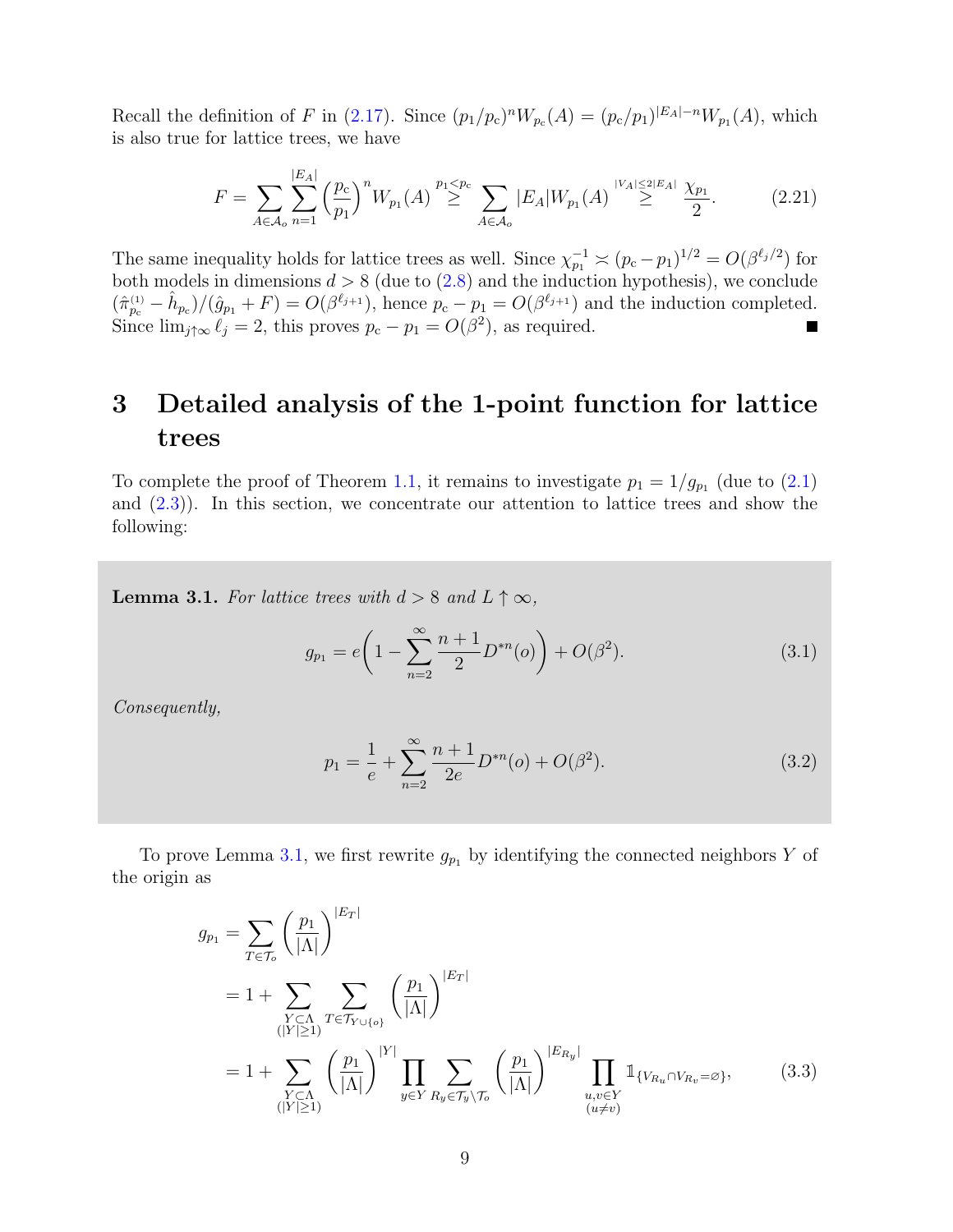

<span id="page-9-2"></span>Figure 3: Intuitive explanation of  $(3.4)$ . The double-headed arrows on the left  $(= g_{p_1})$ represents mutual avoidance among subtrees. In the first term on the right  $(= G)$ , those subtrees are independently summed over  $\mathcal{T}_y \setminus \mathcal{T}_o, y \in Y$ , where Y is the set of connected neighbors of the origin. In the second term on the right  $(= H)$ , there is at least one pair of subtrees that share vertices.

where, and from now on,  $\sum_{Y \subset \Lambda}$  is the sum over sets Y of distinct vertices of  $\Lambda$ , and  $\prod_{y\in Y}\sum_{R_y\in \mathcal{T}_y\backslash\mathcal{T}_o}(p_1/|\Lambda|)^{|E_{R_y}|}=\sum_{R_{y_1}\in \mathcal{T}_{y_1}\backslash\mathcal{T}_o}(p_1/|\Lambda|)^{|E_{R_{y_1}}|}\cdots\sum_{R_{y_n}\in \mathcal{T}_{y_n}\backslash\mathcal{T}_o}(p_1/|\Lambda|)^{|E_{R_{y_n}}|}$  for  $Y = \{y_1, \ldots, y_n\}$ . By convention,  $\prod_{u \neq v}^{n} \mathbb{1}_{\{V_{R_u} \cap V_{R_v} = \varnothing\}}$  is regarded as 1 when  $|Y| = 1$ . Let (see Figure [3\)](#page-9-2)

where

$$
\sqrt{|V|}
$$

<span id="page-9-4"></span><span id="page-9-1"></span> $g_{p_1} = G - H,$  (3.4)

$$
G = 1 + \sum_{\substack{Y \subset \Lambda \\ (|Y| \ge 1)}} \left(\frac{p_1}{|\Lambda|}\right)^{|Y|} \prod_{y \in Y} \sum_{R_y \in \mathcal{T}_y \setminus \mathcal{T}_o} \left(\frac{p_1}{|\Lambda|}\right)^{|E_{R_y}|},\tag{3.5}
$$

$$
H = \sum_{\substack{Y \subset \Lambda \\ (|Y| \ge 2)}} \left(\frac{p_1}{|\Lambda|}\right)^{|Y|} \prod_{y \in Y} \sum_{R_y \in \mathcal{T}_y \setminus \mathcal{T}_o} \left(\frac{p_1}{|\Lambda|}\right)^{|E_{R_y}|} \left(1 - \prod_{\substack{u,v \in Y \\ (u \ne v)}} \mathbb{1}_{\{V_{R_u} \cap V_{R_v} = \varnothing\}}\right). \tag{3.6}
$$

We investigate those G and H in Sections [3.1](#page-9-0) and [3.2,](#page-13-0) respectively (cf., Lemmas [3.2](#page-9-3) and [3.4](#page-13-1) below).

#### <span id="page-9-0"></span>3.1 Detailed analysis of G

From now on, we frequently use

$$
S_{\geq t}(x) = \sum_{n=t}^{\infty} D^{*n}(x).
$$
 (3.7)

The following is what we are going to show in this section:

<span id="page-9-3"></span>**Lemma 3.2.** For lattice trees with  $d > 8$  and  $L \uparrow \infty$ ,

$$
G = e\left(1 - \frac{1}{2}D^{*2}(o) - S_{\geq 2}(o)\right) + O(\beta^2). \tag{3.8}
$$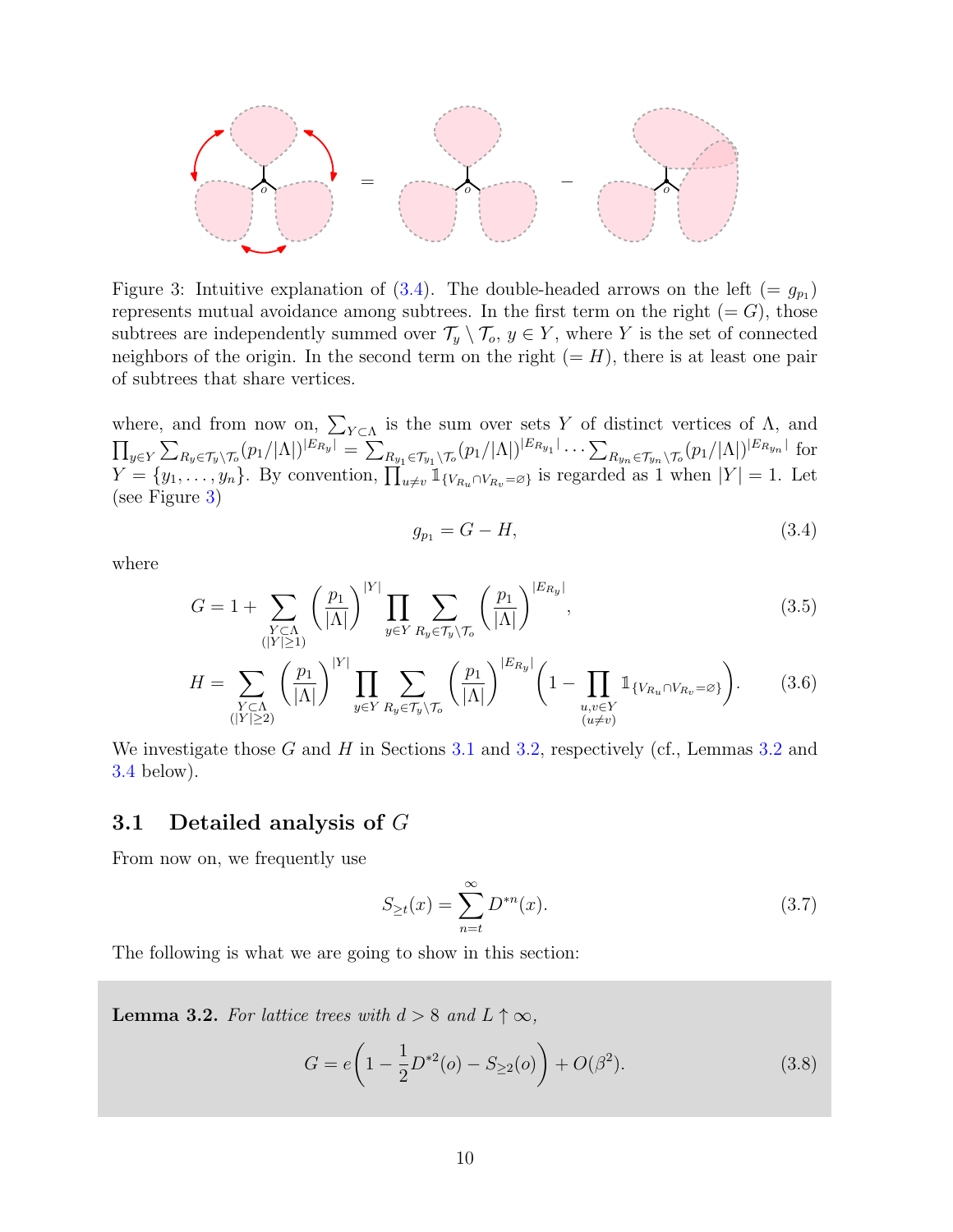*Proof.* Since  $p_1g_{p_1} = 1$ , we can rewrite G as

$$
G = 1 + \sum_{\substack{Y \subset \Lambda \\ (|Y| \ge 1)}} \left(\frac{p_1}{|\Lambda|}\right)^{|Y|} \prod_{y \in Y} \left(\sum_{\substack{R_y \in \mathcal{T}_y \\ g_{p_1}}} \left(\frac{p_1}{|\Lambda|}\right)^{|E_{R_y}|} - \sum_{\substack{R_y \in \mathcal{T}_{o,y} \\ g_{p_1}}} \left(\frac{p_1}{|\Lambda|}\right)^{|E_{R_y}|}\right)
$$
  
= 1 + 
$$
\sum_{\substack{Y \subset \Lambda \\ (|Y| \ge 1)}} \left(\frac{1}{|\Lambda|}\right)^{|Y|} \prod_{y \in Y} \left(1 - \frac{\tau_{p_1}(y)}{g_{p_1}}\right).
$$
 (3.9)

If we replace  $\prod_{y \in Y} (1 - \tau_{p_1}(y)/g_{p_1})$  by 1, then we obtain

<span id="page-10-1"></span>
$$
G_0 := 1 + \sum_{\substack{Y \subset \Lambda \\ (|Y| \ge 1)}} \left(\frac{1}{|\Lambda|}\right)^{|Y|} = \left(1 + \frac{1}{|\Lambda|}\right)^{|\Lambda|}.
$$
 (3.10)

Since  $k \log(1 + 1/k) = 1 - 1/(2k) + O(k^{-2})$  as  $k \uparrow \infty$ , and since  $|\Lambda|^{-1} = D^{*2}(0)$ , we obtain

$$
G_0 = e\left(1 - \frac{1}{2|\Lambda|}\right) + O(|\Lambda|^{-2}) = e\left(1 - \frac{1}{2}D^{*2}(o)\right) + O(\beta^2). \tag{3.11}
$$

Next we consider the remainder, which is

$$
G - G_0 = \sum_{\substack{Y \subset \Lambda \\ (|Y| \ge 1)}} \left(\frac{1}{|\Lambda|}\right)^{|Y|} \left(\prod_{y \in Y} \left(1 - \frac{\tau_{p_1}(y)}{g_{p_1}}\right) - 1\right)
$$
  
= 
$$
\sum_{\substack{Y \subset \Lambda \\ (|Y| \ge 1)}} \left(\frac{1}{|\Lambda|}\right)^{|Y|} \sum_{\substack{Z \subset Y \\ (|Z| \ge 1)}} \prod_{y \in Z} \frac{-\tau_{p_1}(y)}{g_{p_1}}.
$$
 (3.12)

Changing the order of sums yields

<span id="page-10-3"></span><span id="page-10-2"></span><span id="page-10-0"></span>
$$
G - G_0 = \sum_{\substack{Z \subset \Lambda \\ (|Z| \ge 1)}} \prod_{y \in Z} \frac{-\tau_{p_1}(y)}{g_{p_1}} \left(\frac{1}{|\Lambda|}\right)^{|Z|} \sum_{Z \subset Y \subset \Lambda} \left(\frac{1}{|\Lambda|}\right)^{|Y \setminus Z|}
$$
  
= 
$$
\sum_{\substack{Z \subset \Lambda \\ (|Z| \ge 1)}} \prod_{y \in Z} \frac{-\tau_{p_1}(y) D(y)}{g_{p_1}} \left(1 + \frac{1}{|\Lambda|}\right)^{|\Lambda \setminus Z|}
$$
  
= 
$$
G_1 + G_2,
$$
 (3.13)

where

$$
G_1 = \sum_{\substack{Z \subset \Lambda \\ (|Z|=1)}} \prod_{y \in Z} \frac{-\tau_{p_1}(y) D(y)}{g_{p_1}} \left(1 + \frac{1}{|\Lambda|}\right)^{|\Lambda \setminus Z|} = \frac{-(\tau_{p_1} * D)(o)}{g_{p_1}} \frac{G_0}{(1 + 1/|\Lambda|)},\tag{3.14}
$$

$$
G_2 = \sum_{\substack{Z \subset \Lambda \\ (|Z| \ge 2)}} \prod_{y \in Z} \frac{-\tau_{p_1}(y) D(y)}{g_{p_1}} \left(1 + \frac{1}{|\Lambda|}\right)^{|\Lambda \setminus Z|}.
$$
 (3.15)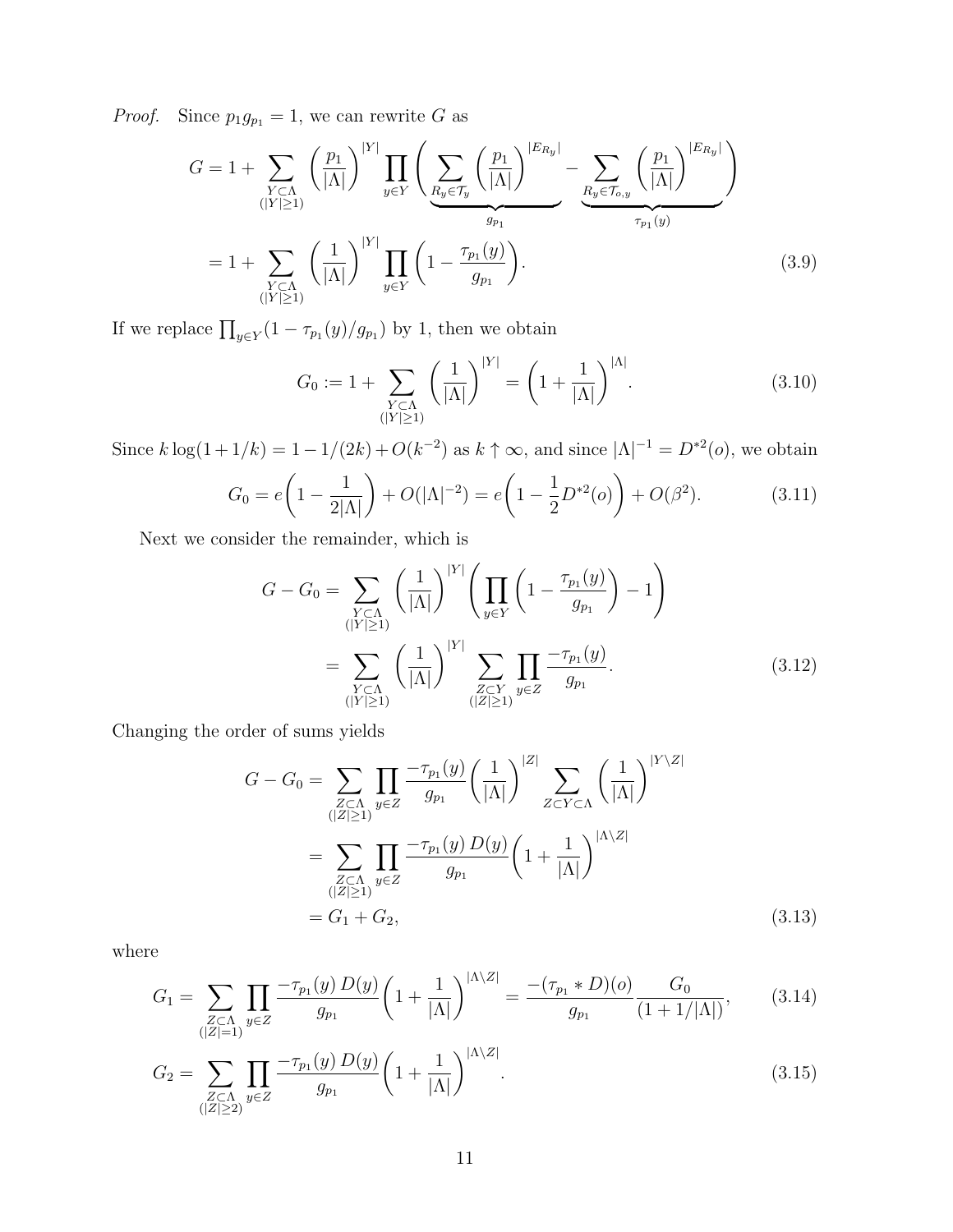To estimate these terms, we use the following lemma, which will be proven after the proof of Lemma [3.2](#page-9-3) is completed.

<span id="page-11-0"></span>**Lemma 3.3.** For any  $d > 2$  and  $x \neq o$ , the lattice-tree 2-point function satisfies

$$
0 \le S_{\ge 1}(x) - \frac{\tau_{p_1}(x)}{g_{p_1}} \le \sum_{\substack{y,z \in \mathbb{Z}^d \\ (y \ne z)}} S_{\ge 0}^{*2}(z - y) S_{\ge 0}(y) S_{\ge 1}(z - y) S_{\ge 0}(x - z).
$$
 (3.16)

First we estimate  $G_2$ . By the first inequality in  $(3.16)$  and the heat-kernel bound (see, e.g.,  $[3, (1.6)]$ :

<span id="page-11-3"></span><span id="page-11-2"></span><span id="page-11-1"></span>
$$
||D^{*n}||_{\infty} = O(\beta)n^{-d/2} \qquad [n \in \mathbb{N}],
$$
\n(3.17)

we can show

$$
\frac{(\tau_{p_1} * D)(o)}{g_{p_1}} \le \sup_{x \in \Lambda} \frac{\tau_{p_1}(x)}{g_{p_1}} \le \sup_{x \in \Lambda} S_{\ge 1}(x) \le \sum_{n=1}^{\infty} ||D^{*n}||_{\infty} \stackrel{d \ge 2}{=} O(\beta). \tag{3.18}
$$

Therefore,

$$
|G_2| \le G_0 \sum_{n=2}^{|A|} \sum_{\substack{Z \subset \Lambda \\ (|Z|=n)}} \prod_{y \in Z} \frac{\tau_{p_1}(y) D(y)}{g_{p_1}} \le G_0 \sum_{n=2}^{\infty} \left( \frac{(\tau_{p_1} * D)(o)}{g_{p_1}} \right)^n = O(\beta^2). \tag{3.19}
$$

Next we estimate  $G_1$  in [\(3.14\)](#page-10-0). By using [\(3.16\)](#page-11-1), we have

$$
0 \le S_{\ge 2}(o) - \frac{(\tau_{p_1} * D)(o)}{g_{p_1}} \le \sum_{\substack{y,z \in \mathbb{Z}^d \\ (y \ne z) \\ w \ne o}} S_{\ge 0}^{*2}(z - y) S_{\ge 0}(y) S_{\ge 1}(z - y) S_{\ge 1}(z)
$$
  

$$
\le \sup_{w \ne o} S_{\ge 0}^{*2}(w) \left( S_{\ge 0} * S_{\ge 1}^{*2} \right)(o).
$$
 (3.20)

By the heat-kernel bound  $(3.17)$ , we can estimate each term as

$$
S_{\geq 0}^{*2}(w) = \sum_{s,t=0}^{\infty} D^{*(s+t)}(w) \stackrel{w \neq o}{\leq} \sum_{n=1}^{\infty} (n+1) D^{*n}(w) \stackrel{d>4}{=} O(\beta), \tag{3.21}
$$

$$
\left(S_{\geq 0} \ast S_{\geq 1}^{*2}\right)(o) = \sum_{s=0}^{\infty} \sum_{t,u=1}^{\infty} D^{\ast (s+t+u)}(o) = \sum_{n=2}^{\infty} {n \choose 2} D^{\ast n}(o) \stackrel{d \geq 6}{=} O(\beta),\tag{3.22}
$$

so that

$$
0 \le S_{\ge 2}(o) - \frac{(\tau_{p_1} * D)(o)}{g_{p_1}} = O(\beta^2). \tag{3.23}
$$

Therefore, by  $(3.11)$ ,

<span id="page-11-6"></span><span id="page-11-5"></span><span id="page-11-4"></span>
$$
G_1 = -eS_{\geq 2}(o) + O(\beta^2). \tag{3.24}
$$

Summarizing  $(3.11)$ ,  $(3.13)$ ,  $(3.19)$  and  $(3.24)$ , we complete the proof of Lemma [3.2.](#page-9-3) П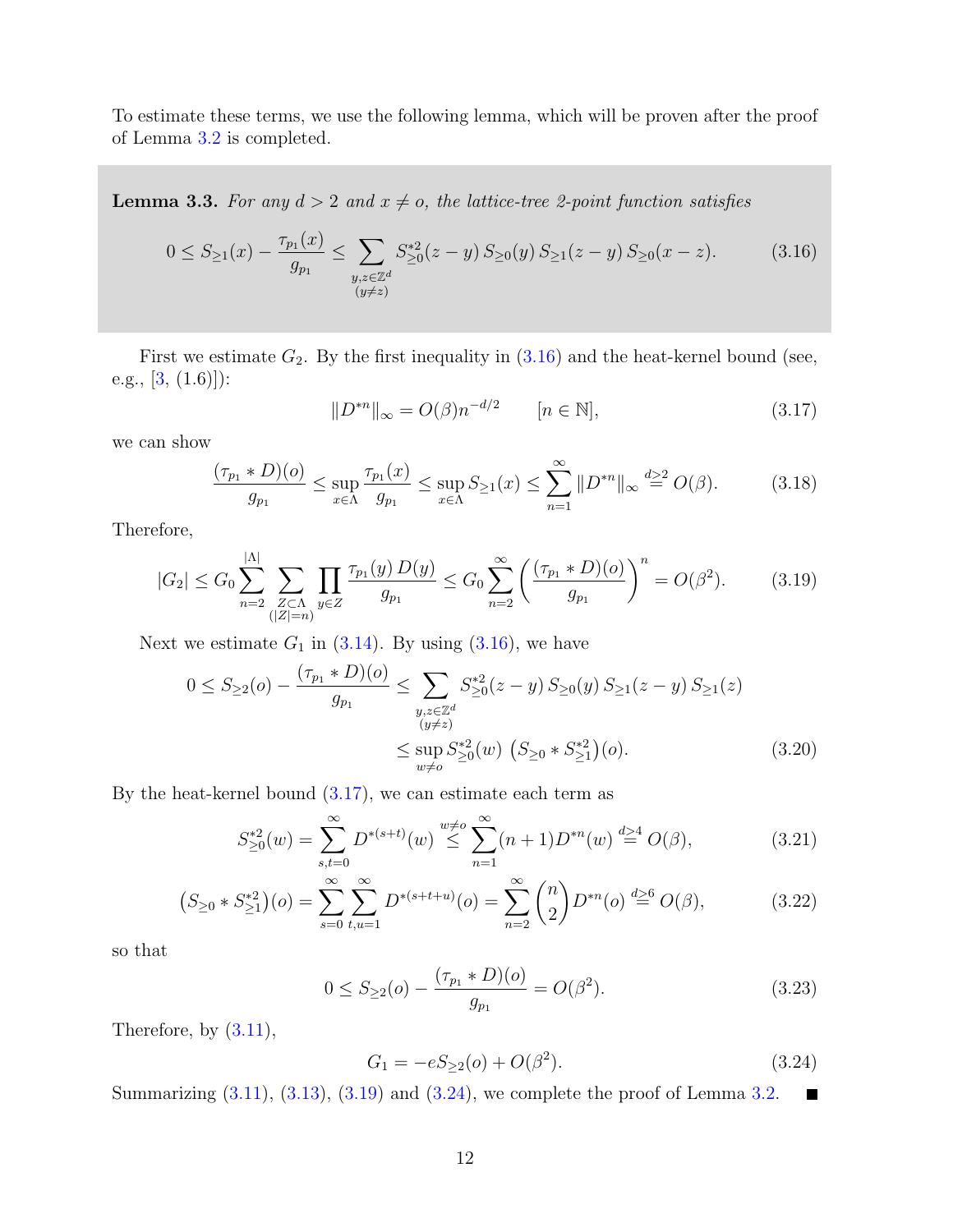Proof of Lemma [3.3.](#page-11-0) First we recall

<span id="page-12-1"></span><span id="page-12-0"></span>
$$
\frac{\tau_{p_1}(x)}{g_{p_1}} = \frac{1}{g_{p_1}} \sum_{T \in \mathcal{T}_{o,x}} \left(\frac{p_1}{|\Lambda|}\right)^{|E_T|}.
$$
\n(3.25)

Since a tree  $T \in \mathcal{T}_{o,x}$  can be divided into a unique path  $\omega = (\omega_0, \omega_1, \dots, \omega_{|\omega|})$  from  $\omega_0 = o$ to  $\omega_{|\omega|} = x$ , called a backbone, and disjoint subtrees  $R_j \in \mathcal{T}_{\omega_j}$ , called ribs (see Figure [2\)](#page-2-0), we can rewrite the above expression as

$$
\frac{\tau_{p_1}(x)}{g_{p_1}} = \frac{1}{g_{p_1}} \sum_{\omega: o \to x} \left(\frac{p_1}{|\Lambda|}\right)^{|\omega|} \prod_{j=0}^{|\omega|} \sum_{R_j \in \mathcal{T}_{\omega_j}} \left(\frac{p_1}{|\Lambda|}\right)^{|E_{R_j}|} \prod_{s < t} \mathbb{1}_{\{V_{R_s} \cap V_{R_t} = \varnothing\}}.\tag{3.26}
$$

If we replace the indicator  $\prod_{s \leq t} \mathbb{1}_{\{V_{R_s} \cap V_{R_t} = \varnothing\}}$  by 1, then we obtain

$$
\frac{1}{g_{p_1}} \sum_{\omega: o \to x} \left(\frac{p_1}{|\Lambda|}\right)^{|\omega|} \prod_{j=0}^{|\omega|} \underbrace{\sum_{R_j \in \mathcal{T}_{\omega_j}} \left(\frac{p_1}{|\Lambda|}\right)^{|E_{R_j}|}}_{g_{p_1}} \stackrel{(2.1)}{=} \sum_{\omega: o \to x} \left(\frac{1}{|\Lambda|}\right)^{|\omega|} \stackrel{x \neq o}{=} S_{\geq 1}(x). \tag{3.27}
$$

Next we consider the remainder. Since  $1 - \prod_{j=1}^{n} a_j = \sum_{j=1}^{n} (1 - a_j) \prod_{i < j}$ <br> $\prod_{i < j} a_i$  as 1 when  $j = 1$ ), we can bound the remainder as  $a_i$  (we regard  $i \lt j$  as 1 when  $j = 1$ , we can bound the remainder as

$$
S_{\geq 1}(x) - \frac{\tau_{p_1}(x)}{g_{p_1}} = \frac{1}{g_{p_1}} \sum_{\omega:\omega \to x} \left(\frac{p_1}{|\Lambda|}\right)^{|\omega|} \prod_{j=0}^{|\omega|} \sum_{R_j \in \mathcal{T}_{\omega_j}} \left(\frac{p_1}{|\Lambda|}\right)^{|E_{R_j}|} \left(1 - \prod_{s < t} \mathbb{1}_{\{V_{R_s} \cap V_{R_t} = \varnothing\}}\right)
$$

$$
\leq \frac{1}{g_{p_1}} \sum_{\omega:\omega \to x} \left(\frac{p_1}{|\Lambda|}\right)^{|\omega|} \prod_{j=0}^{|\omega|} \sum_{R_j \in \mathcal{T}_{\omega_j}} \left(\frac{p_1}{|\Lambda|}\right)^{|E_{R_j}|} \sum_{s < t} \mathbb{1}_{\{V_{R_s} \cap V_{R_t} \neq \varnothing\}}.\tag{3.28}
$$

If  $V_{R_s} \cap V_{R_t} \neq \emptyset$ , then there must be a  $w \in \mathbb{Z}^d$  that is shared by those two ribs. Therefore, the remainder is further bounded above as

$$
S_{\geq 1}(x) - \frac{\tau_{p_1}(x)}{g_{p_1}} \leq \frac{1}{g_{p_1}} \sum_{\omega:\omega \to x} \left(\frac{p_1}{|\Lambda|}\right)^{|\omega|} \sum_{s < t} \prod_{j \neq s, t} \sum_{R_j \in \mathcal{T}_{\omega_j}} \left(\frac{p_1}{|\Lambda|}\right)^{|E_{R_j}|}
$$
  

$$
\times \sum_{w \in \mathbb{Z}^d} \underbrace{\sum_{R_s \in \mathcal{T}_{\omega_s,w}} \left(\frac{p_1}{|\Lambda|}\right)^{|E_{R_s}|}}_{\tau_{p_1}(w - \omega_s)} \underbrace{\sum_{R_t \in \mathcal{T}_{\omega_t,w}} \left(\frac{p_1}{|\Lambda|}\right)^{|E_{R_t}|}}_{\tau_{p_1}(w - w)}
$$
  

$$
= \frac{1}{g_{p_1}^2} \sum_{\omega:\omega \to x} \left(\frac{1}{|\Lambda|}\right)^{|\omega|} \sum_{s < t} \sum_{w \in \mathbb{Z}^d} \tau_{p_1}(w - \omega_s) \tau_{p_1}(\omega_t - w)
$$
  

$$
= \sum_{\substack{y,z \in \mathbb{Z}^d}} \frac{\tau_{p_1}^{*2}(z - y)}{g_{p_1}^2} \sum_{\omega:\omega \to y \to z \to x} \left(\frac{1}{|\Lambda|}\right)^{|\omega|}
$$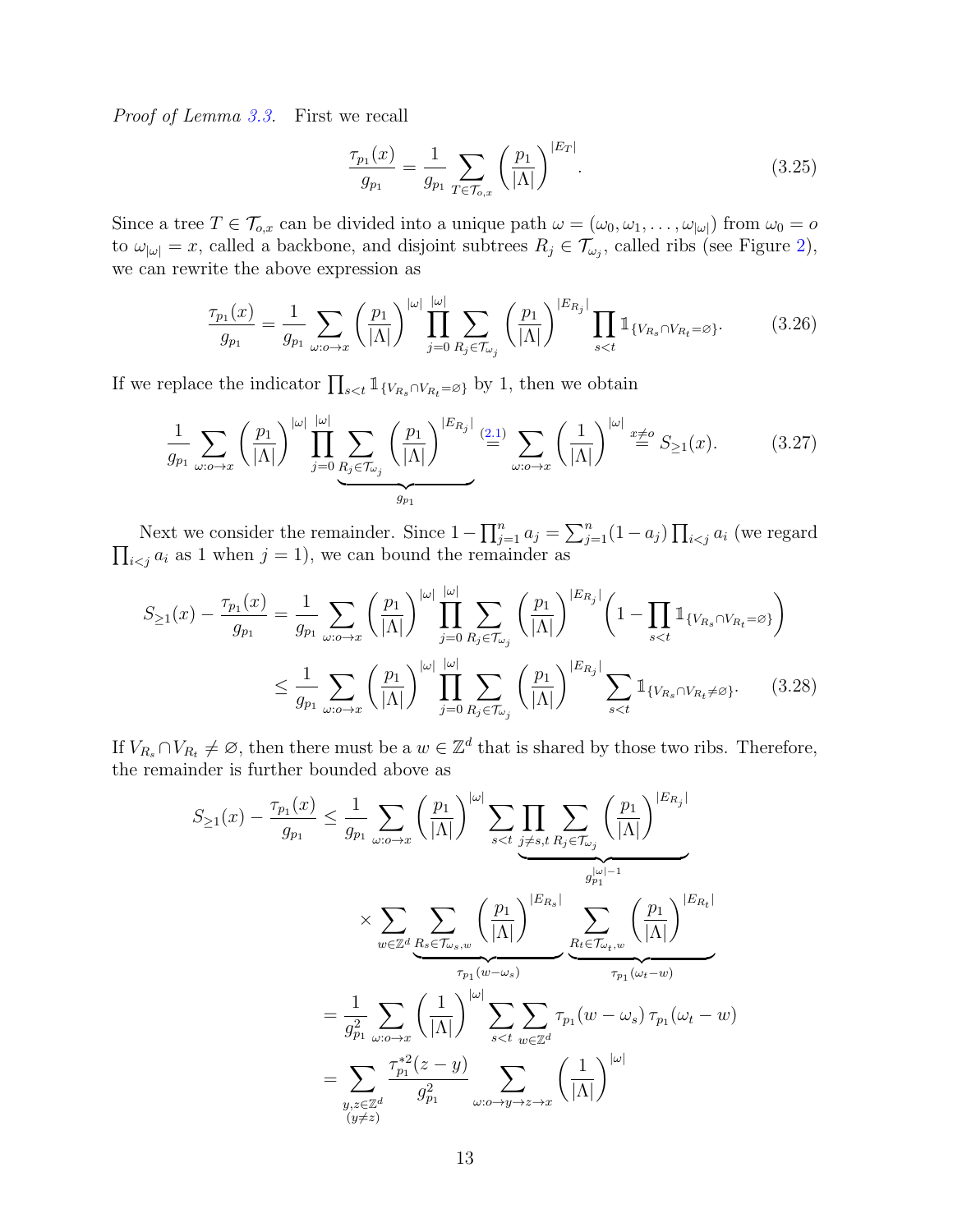$$
= \sum_{\substack{y,z \in \mathbb{Z}^d \\ (y \neq z)}} \frac{\tau_{p_1}^{*2}(z-y)}{g_{p_1}^2} \, S_{\geq 0}(y) \, S_{\geq 1}(z-y) \, S_{\geq 0}(x-z). \tag{3.29}
$$

The proof of [\(3.16\)](#page-11-1) is completed by applying  $(3.26)-(3.27)$  $(3.26)-(3.27)$  to  $(\tau_{p_1}/g_{p_1})^{*2}$  in the above bound. Г

#### <span id="page-13-0"></span>3.2 Detailed analysis of  $H$

To complete the proof of Lemma [3.1,](#page-8-1) it suffices to show the following:

<span id="page-13-1"></span>**Lemma 3.4.** For lattice trees with  $d > 8$  and  $L \uparrow \infty$ ,

<span id="page-13-2"></span>
$$
H = e \sum_{n=3}^{\infty} \frac{n-1}{2} D^{*n}(o) + O(\beta^2).
$$
 (3.30)

*Proof.* Recall the definition  $(3.6)$  of H:

$$
H = \sum_{\substack{Y \subset \Lambda \\ (|Y| \ge 2)}} \left(\frac{p_1}{|\Lambda|}\right)^{|Y|} \prod_{y \in Y} \sum_{R_y \in \mathcal{T}_y \setminus \mathcal{T}_o} \left(\frac{p_1}{|\Lambda|}\right)^{|E_{R_y}|} \left(1 - \prod_{\substack{u,v \in Y \\ (u \ne v)}} \mathbb{1}_{\{V_{R_u} \cap V_{R_v} = \varnothing\}}\right). \tag{3.31}
$$

First we split the indicator  $1 - \prod_{u \neq v} \mathbb{1}_{\{V_{R_u} \cap V_{R_v} = \varnothing\}}$  in [\(3.6\)](#page-9-4) by introducing order among pairs of distinct vertices in  $\Lambda$ , called bonds. If a bond b is earlier than another bond b' in that order, we denote it by  $b < b'$ . Then we have

$$
1 - \prod_{\{u,v\} \subset Y} \mathbb{1}_{\{V_{R_u} \cap V_{R_v} = \varnothing\}} = \sum_{\{u,v\} \subset Y} \mathbb{1}_{\{V_{R_u} \cap V_{R_v} \neq \varnothing\}} \prod_{\{u',v'\} \subset Y} \mathbb{1}_{\{V_{R_{u'}} \cap V_{R_{v'}} = \varnothing\}} = \sum_{\{u,v\} \subset Y} \mathbb{1}_{\{V_{R_u} \cap V_{R_v} \neq \varnothing\}} - \sum_{\{u,v\} \subset Y} \mathbb{1}_{\{V_{R_u} \cap V_{R_v} \neq \varnothing\}} \left(1 - \prod_{\{u',v'\} \subset Y} \mathbb{1}_{\{V_{R_{u'}} \cap V_{R_{v'}} = \varnothing\}}\right),
$$
(3.32)

where the second sum on the right is zero when  $|Y| = 2$ . Let  $H_1$  be the contribution from the first sum on the right:

<span id="page-13-3"></span>
$$
H_1 = \sum_{\substack{Y \subset \Lambda \\ (|Y| \ge 2)}} \left(\frac{p_1}{|\Lambda|}\right)^{|Y|} \prod_{y \in Y} \sum_{R_y \in \mathcal{T}_y \setminus \mathcal{T}_o} \left(\frac{p_1}{|\Lambda|}\right)^{|E_{R_y}|} \sum_{\{u,v\} \subset Y} \mathbb{1}_{\{V_{R_u} \cap V_{R_v} \ne \varnothing\}}.
$$
 (3.33)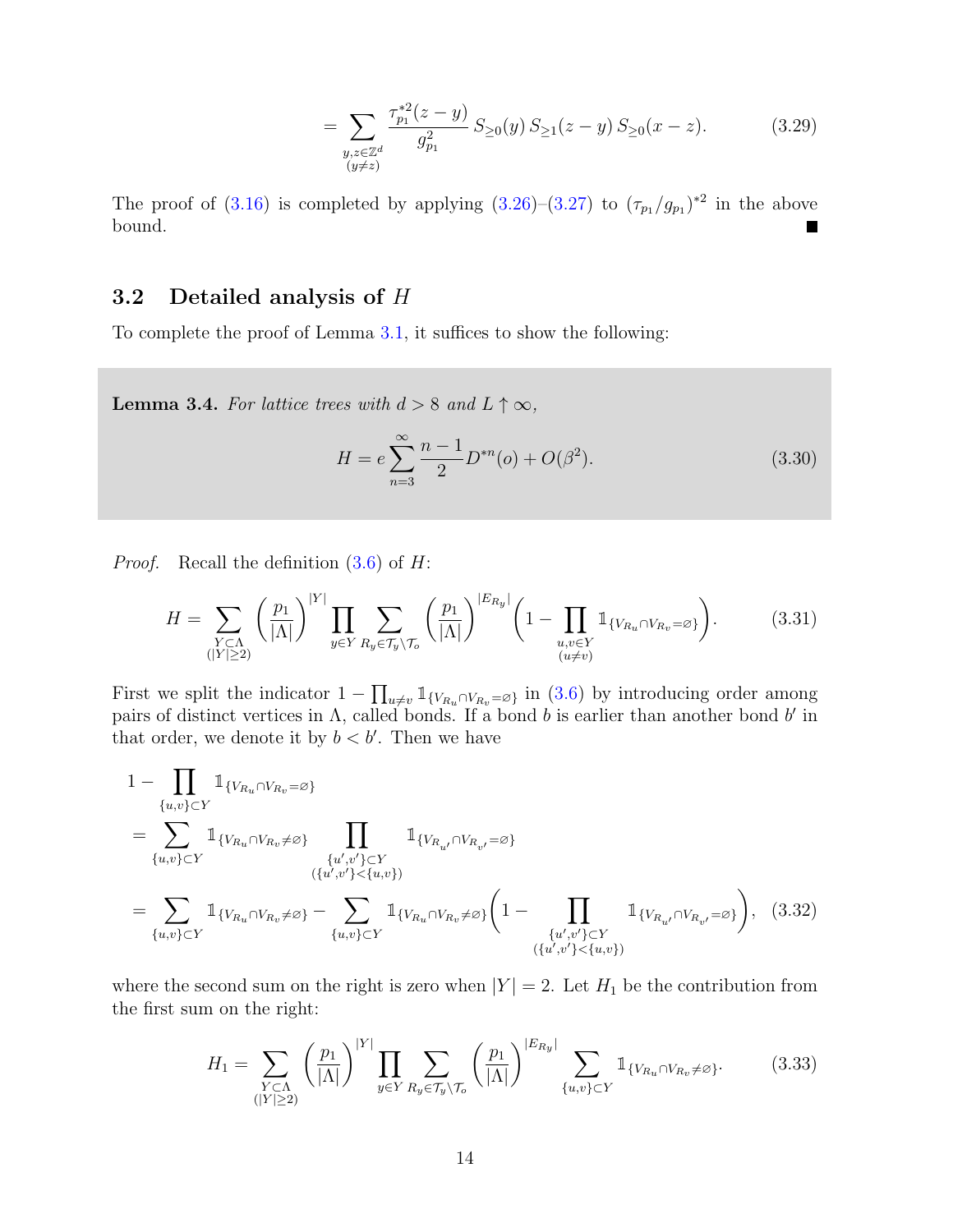We will later show (after the derivation of  $(3.30)$ ; see  $(3.52)$ ) that

<span id="page-14-1"></span><span id="page-14-0"></span>
$$
H_2 := H_1 - H = O(\beta^2). \tag{3.34}
$$

Next we investigate  $H_1$ . Let  $H'_1$  be the contribution from the case of  $|Y| = 2$ :

$$
H_1' = \sum_{\{u,v\} \subset \Lambda} \left(\frac{p_1}{|\Lambda|}\right)^2 \sum_{\substack{R_u \in \mathcal{T}_u \setminus \mathcal{T}_o \\ R_v \in \mathcal{T}_v \setminus \mathcal{T}_o}} \left(\frac{p_1}{|\Lambda|}\right)^{|E_{R_u}| + |E_{R_v}|} \mathbb{1}_{\{V_{R_u} \cap V_{R_v} \neq \varnothing\}}.
$$
(3.35)

By subadditivity, we already know that  $H_1' = O(\beta)$  for  $d > 4$ . By changing the order of sums, we can rewrite  $H_1 - H_1'$  as

$$
H_{1} - H'_{1} = \sum_{\substack{Y \subset \Lambda \\ (|Y| \ge 3)}} \left(\frac{p_{1}}{|\Lambda|}\right)^{|Y|} \prod_{y \in Y} \sum_{R_{y} \in \mathcal{T}_{y} \setminus \mathcal{T}_{o}} \left(\frac{p_{1}}{|\Lambda|}\right)^{|E_{R_{y}}|} \sum_{\{u,v\} \subset Y} \mathbb{1}_{\{V_{R_{u}} \cap V_{R_{v}} \neq \varnothing\}} = \sum_{\substack{\{u,v\} \subset \Lambda \\ (|Y| \ge 1)}} \left(\frac{p_{1}}{|\Lambda|}\right)^{2} \sum_{\substack{R_{u} \in \mathcal{T}_{u} \setminus \mathcal{T}_{o} \\ R_{v} \in \mathcal{T}_{v} \setminus \mathcal{T}_{o}}} \left(\frac{p_{1}}{|\Lambda|}\right)^{|E_{R_{u}}| + |E_{R_{v}}|} \mathbb{1}_{\{V_{R_{u}} \cap V_{R_{v}} \neq \varnothing\}} \times \sum_{\substack{Y' \subset \Lambda \setminus \{u,v\} \\ (|Y'| \ge 1)}} \left(\frac{p_{1}}{|\Lambda|}\right)^{|Y'|} \prod_{y' \in Y'} \sum_{\substack{R_{y'} \in \mathcal{T}_{y'} \setminus \mathcal{T}_{o}}} \left(\frac{p_{1}}{|\Lambda|}\right)^{|E_{R_{y'}}|}.
$$
\n(3.36)

Similarly to the proof of Lemma [3.2,](#page-9-3) we can show that the last line is estimated as

$$
\sum_{\substack{Y' \subset \Lambda \setminus \{u,v\} \\ (|Y'| \ge 1)}} \left( \frac{1}{|\Lambda|} \right)^{|Y'|} \prod_{y' \in Y'} \left( 1 - \frac{\tau_{p_1}(y')}{g_{p_1}} \right)
$$
\n
$$
= \left( 1 + \frac{1}{|\Lambda|} \right)^{|\Lambda| - 2} - 1 + \sum_{\substack{Y' \subset \Lambda \setminus \{u,v\} \\ (|Y'| \ge 1)}} \left( \frac{1}{|\Lambda|} \right)^{|Y'|} \left( \prod_{y' \in Y'} \left( 1 - \frac{\tau_{p_1}(y')}{g_{p_1}} \right) - 1 \right)
$$
\n
$$
= e - 1 + O(\beta).
$$
\n(3.37)

Therefore,

$$
H_1 - H_1' = H_1'(e - 1 + O(\beta)),
$$
\n(3.38)

or equivalently

<span id="page-14-2"></span>
$$
H_1 = eH'_1 + O(\beta^2). \tag{3.39}
$$

Next we investigate  $H'_1$ . To do so, we first rewrite  $\mathbb{1}_{\{V_{R_u} \cap V_{R_v} \neq \varnothing\}}$  in [\(3.35\)](#page-14-0) by introducing order among vertices in  $\mathbb{Z}^d$ . For a vertex set V and an element  $x \in V$ , we denote by  $V^{< x}$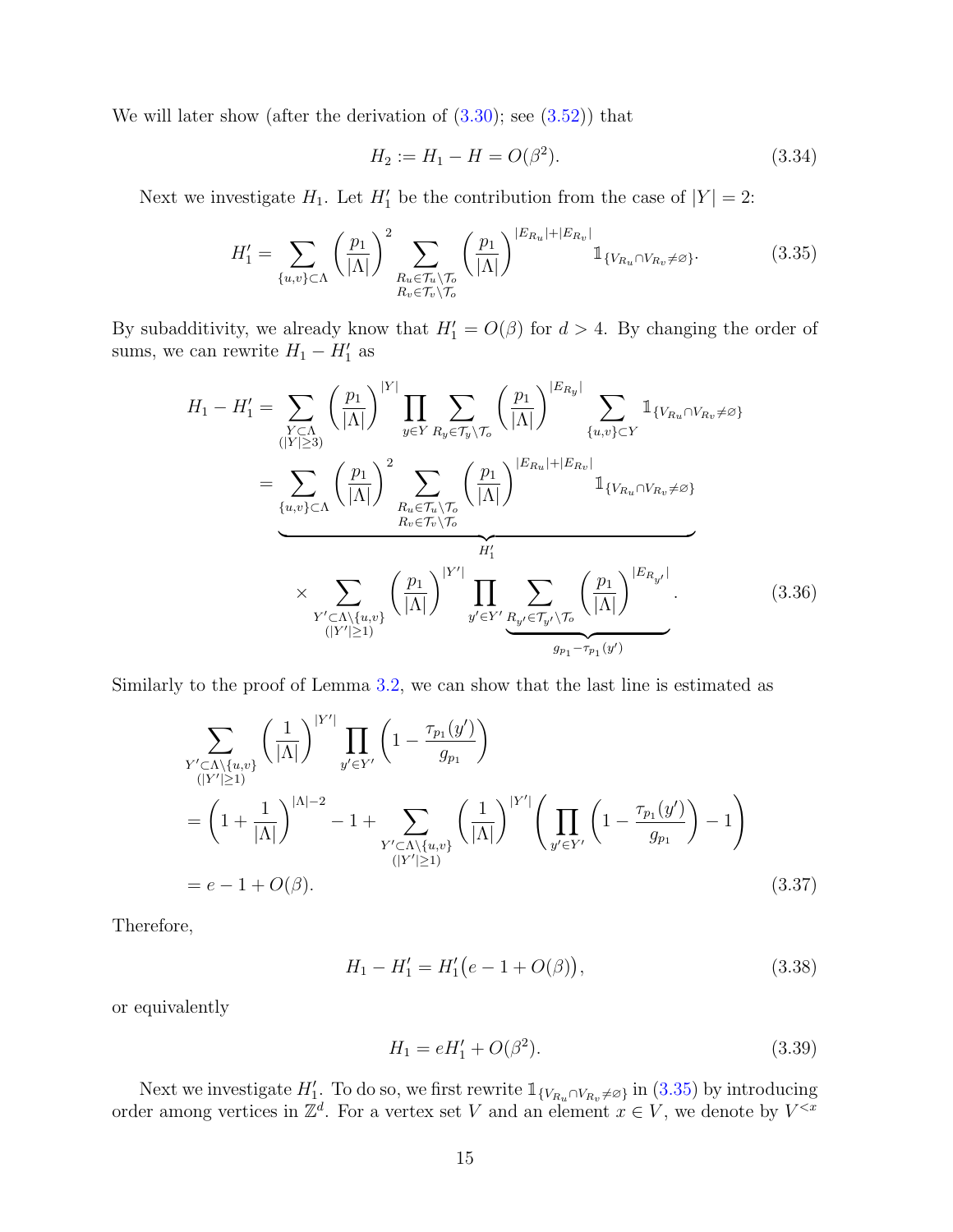the set of vertices in  $V$  that are earlier than  $x$  in that order. By identifying the earliest element x among  $V_{R_u}$  that is also in  $V_{R_v}$  (so that  $V_{R_u}^{< x} \cap V_{R_v} = \emptyset$ ), we can rewrite  $\mathbb{1}_{\{V_{Ru} \cap V_{R_v} \neq \varnothing\}}$  as

$$
\mathbb{1}_{\{V_{R_u} \cap V_{R_v} \neq \varnothing\}} = \sum_{x \in V_{R_u}} \mathbb{1}_{\{x \in V_{R_u} \cap V_{R_v}\}} \mathbb{1}_{\{V_{R_u}^{\leq x} \cap V_{R_v} = \varnothing\}}\n= \sum_{x \in \mathbb{Z}^d} \mathbb{1}_{\{x \in V_{R_u} \cap V_{R_v}\}} - \sum_{x \in V_{R_u} \cap V_{R_v}} \left(1 - \mathbb{1}_{\{V_{R_u}^{\leq x} \cap V_{R_v} = \varnothing\}}\right).
$$
\n(3.40)

Let  $H_1''$  be the contribution from the first sum in the last line:

$$
H''_1 = \sum_{\{u,v\} \subset \Lambda} \left(\frac{p_1}{|\Lambda|}\right)^2 \sum_{x \in \mathbb{Z}^d} \sum_{\substack{R_u \in \mathcal{T}_{u,x} \backslash \mathcal{T}_o \\ R_v \in \mathcal{T}_{v,x} \backslash \mathcal{T}_o}} \left(\frac{p_1}{|\Lambda|}\right)^{|E_{R_u}| + |E_{R_v}|}
$$
  
\n
$$
= \sum_{\{u,v\} \subset \Lambda} \left(\frac{p_1}{|\Lambda|}\right)^2 \sum_{x \in \mathbb{Z}^d} \left(\tau_{p_1}(u-x) - \tau_{p_1}^{(3)}(o, u, x)\right) \left(\tau_{p_1}(v-x) - \tau_{p_1}^{(3)}(o, v, x)\right)
$$
  
\n
$$
\stackrel{(2.1)}{=} \sum_{\{u,v\} \subset \Lambda} \left(\frac{1}{|\Lambda|}\right)^2 \sum_{x \in \mathbb{Z}^d} \left(\frac{\tau_{p_1}(u-x)}{g_{p_1}} - \frac{\tau_{p_1}^{(3)}(o, u, x)}{g_{p_1}}\right) \left(\frac{\tau_{p_1}(v-x)}{g_{p_1}} - \frac{\tau_{p_1}^{(3)}(o, v, x)}{g_{p_1}}\right),
$$
  
\n(3.41)

where  $\tau_p^{(3)}(o, u, x)$  is a 3-point function, defined as

<span id="page-15-4"></span><span id="page-15-3"></span>
$$
\tau_p^{(3)}(o, u, x) = \sum_{T \in \mathcal{T}_{o, u, x}} W_p(T). \tag{3.42}
$$

We will later show that

<span id="page-15-1"></span>
$$
H_2'' := H_1'' - H_1' = O(\beta^2). \tag{3.43}
$$

Finally we investigate  $H_1''$ . The dominant contribution to  $H_1''$  comes from the product of 2-point functions:

$$
H_1''' := \sum_{\{u,v\} \subset \Lambda} \left(\frac{1}{|\Lambda|}\right)^2 \sum_{x \in \mathbb{Z}^d} \frac{\tau_{p_1}(u-x)}{g_{p_1}} \frac{\tau_{p_1}(v-x)}{g_{p_1}} = 2 \sum_{\{u,v\} \subset \Lambda} \left(\frac{1}{|\Lambda|}\right)^2 \frac{\tau_{p_1}(u-v)}{g_{p_1}} + \sum_{\{u,v\} \subset \Lambda} \left(\frac{1}{|\Lambda|}\right)^2 \sum_{x \neq u,v} \frac{\tau_{p_1}(u-x)}{g_{p_1}} \frac{\tau_{p_1}(v-x)}{g_{p_1}}, \quad (3.44)
$$

where we have used the identity  $\tau_p(o) = g_p$ . We will later show that the other contribution to  $H''_1$  which involves 3-point functions is estimated as

<span id="page-15-2"></span><span id="page-15-0"></span>
$$
H_2''' := H_1'' - H_1''' = O(\beta^2). \tag{3.45}
$$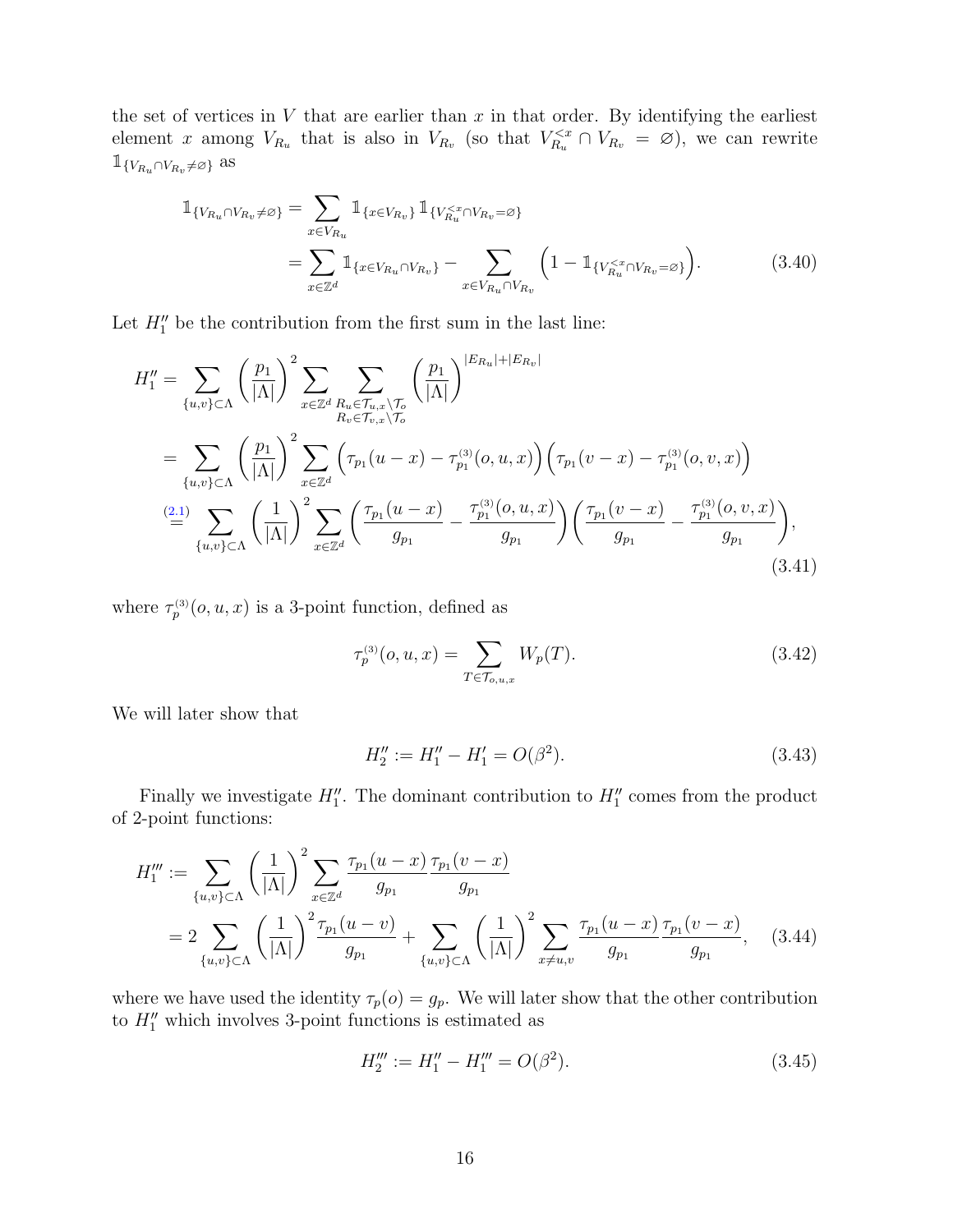By Lemma [3.3,](#page-11-0) the first term in  $(3.44)$  $(3.44)$  $(3.44)$  is estimated as<sup>3</sup>

<span id="page-16-3"></span><span id="page-16-2"></span>
$$
2 \sum_{\{u,v\} \subset \Lambda} \left(\frac{1}{|\Lambda|}\right)^2 \frac{\tau_{p_1}(u-v)}{g_{p_1}} = \sum_{\substack{u,v \in \Lambda \\ (u \neq v)}} \left(\frac{1}{|\Lambda|}\right)^2 S_{\geq 1}(u-v) + O(\beta^2)
$$

$$
= S_{\geq 3}(o) - \frac{1}{|\Lambda|} S_{\geq 1}(o) + O(\beta^2). \tag{3.47}
$$

Similarly, the second term in  $(3.44)$  $(3.44)$  $(3.44)$  is estimated as<sup>4</sup>

$$
\sum_{\{u,v\} \subset \Lambda} \left(\frac{1}{|\Lambda|}\right)^2 \sum_{x \neq u,v} \frac{\tau_{p_1}(u-x)}{g_{p_1}} \frac{\tau_{p_1}(v-x)}{g_{p_1}} = \frac{1}{2} \sum_{\substack{u,v \in \Lambda \\ (u \neq v)}} \left(\frac{1}{|\Lambda|}\right)^2 S_{\geq 1}^{*2}(u-v) + O(\beta^2)
$$

$$
= \frac{1}{2} S_{\geq 2}^{*2}(o) - \underbrace{\frac{1}{2|\Lambda|} S_{\geq 1}^{*2}(o)}_{O(\beta^2) \text{ for } d > 4} + O(\beta^2). \tag{3.50}
$$

Therefore,

$$
H_1''' = S_{\geq 3}(o) + \frac{1}{2} S_{\geq 2}^{*2}(o) + O(\beta^2) = \sum_{n=3}^{\infty} D^{*n}(o) + \frac{1}{2} \sum_{n,m=2}^{\infty} D^{*(n+m)}(o) + O(\beta^2)
$$
  
= 
$$
\sum_{n=3}^{\infty} \frac{n-1}{2} D^{*n}(o) + O(\beta^2).
$$
 (3.51)

<span id="page-16-0"></span><sup>3</sup>The error term in the first line of  $(3.47)$  is bounded above by

$$
\sum_{u,v \in \Lambda} \left(\frac{1}{|\Lambda|}\right)^2 \sum_{y,z \in \mathbb{Z}^d} S_{\geq 0}^{*2}(z-y) S_{\geq 0}(y-u) S_{\geq 1}(z-y) S_{\geq 0}(v-z) = \sum_{v \in \Lambda} \left(3.46\right)
$$

where an unslashed (resp., slashed) line represents  $S_{\geq 0}$  (resp.,  $S_{\geq 1}$ ), a gap next to the origin represents  $1/|\Lambda|$ , and an unlabelled vertex is summer over  $\mathbb{Z}^d$ . By translation invariance, this is bounded above by  $||S_{\geq 1}^{*2}||_{\infty} (S_{\geq 0}^{*2} * S_{\geq 1})(o) = O(\beta^2)$  for  $d > 6$  (cf., [\(3.22\)](#page-11-5)-(3.22)).

<span id="page-16-1"></span><sup>4</sup>Due to translation invariance, we can change the order of terms in [\(3.16\)](#page-11-1) for a given  $x \neq o$ . Then the rightmost expression is equal to

<span id="page-16-4"></span>
$$
\sum_{\substack{y \in \mathbb{Z}^d \\ (y \neq x)}} S_{\geq 0}^{*2}(y) S_{\geq 0}^{*2}(x - y) S_{\geq 1}(x - y) = \bigotimes_{g \text{ mod } x} (3.48)
$$

Then the error term in the first line of  $(3.50)$  is bounded above by

1 1 ∗3 ∗2 ∗2 ∗2 ∗2 2 + × ≤ kS <sup>≥</sup>1k∞(S <sup>≥</sup><sup>0</sup> ∗ S<sup>≥</sup>1)(o) + kS <sup>≥</sup><sup>0</sup> ∗ S <sup>≥</sup>1k∞(S <sup>≥</sup><sup>0</sup> ∗ S<sup>≥</sup>1)(o) . (3.49) o 2 2 o | {z } | {z } O(β2) for d>6 O(β3) for d>8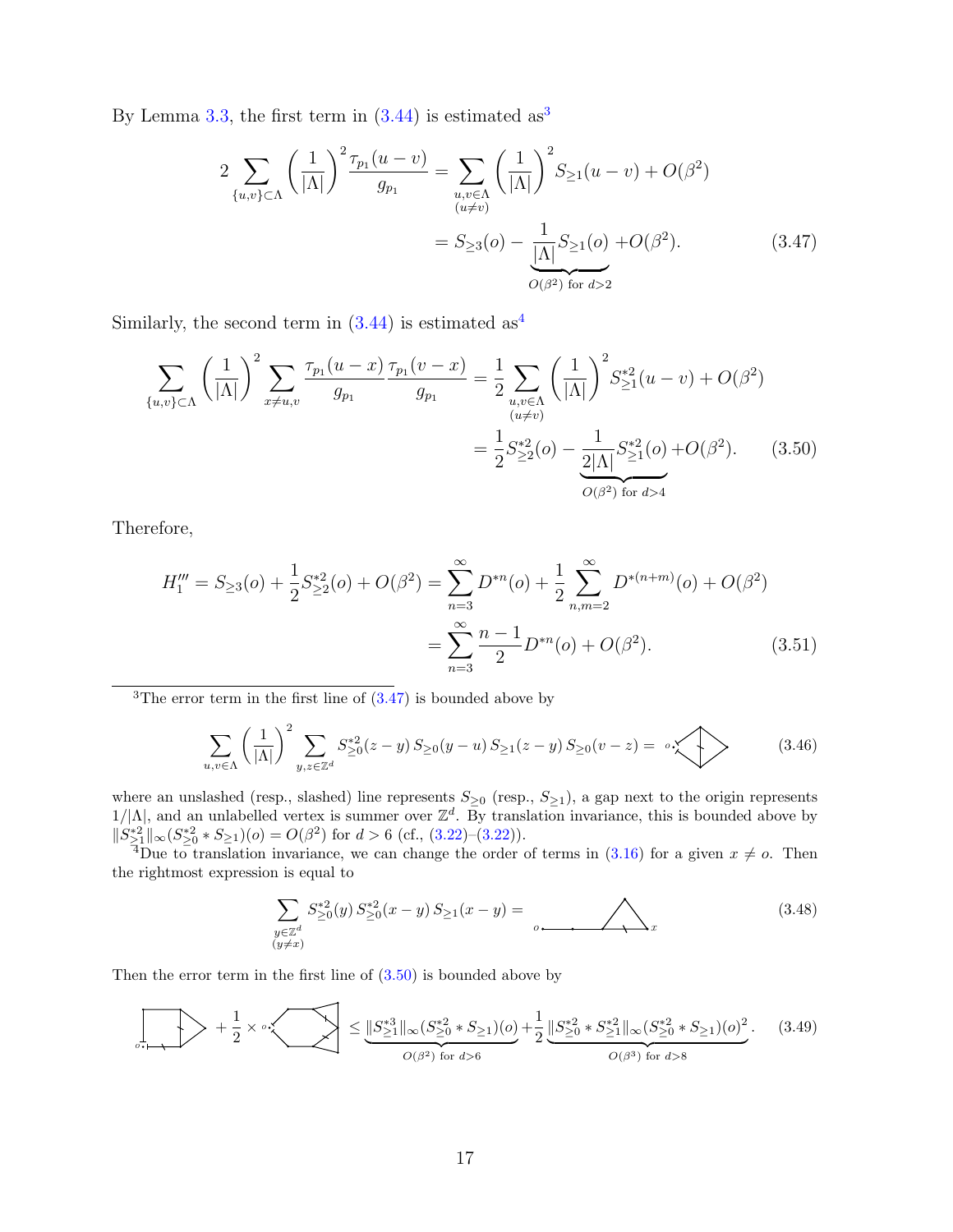Summarizing all the above estimates, we arrive at

$$
H \stackrel{(3.34)}{=} H_1 + O(\beta^2) \stackrel{(3.39)}{=} eH_1' + O(\beta^2) \stackrel{(3.43)}{=} eH_1'' + O(\beta^2) \stackrel{(3.45)}{=} eH_1''' + O(\beta^2)
$$
  

$$
\stackrel{(3.51)}{=} e \sum_{n=3}^{\infty} \frac{n-1}{2} D^{*n}(o) + O(\beta^2), \qquad (3.52)
$$

as required. It remains to show  $(3.34)$ ,  $(3.43)$  and  $(3.45)$ .

*Proof of [\(3.34\)](#page-14-1): bounding*  $H_2$ . First we recall that  $H_2$  is the contribution from the second sum on the right of [\(3.32\)](#page-13-3):

$$
H_2 = \sum_{\substack{Y \subset \Lambda \\ (|Y| \ge 3)}} \left(\frac{p_1}{|\Lambda|}\right)^{|Y|} \prod_{y \in Y} \sum_{R_y \in \mathcal{T}_y \setminus \mathcal{T}_o} \left(\frac{p_1}{|\Lambda|}\right)^{|E_{R_y}|} \sum_{\{u,v\} \subset Y} \mathbb{1}_{\{V_{R_u} \cap V_{R_v} \neq \varnothing\}} \times \left(1 - \prod_{\{u',v'\} \subset Y} \mathbb{1}_{\{V_{R_{u'}} \cap V_{R_{v'}} = \varnothing\}}\right),
$$
\n(3.53)

<span id="page-17-1"></span><span id="page-17-0"></span> $\blacksquare$ 

which is nonnegative. Since the leftmost of  $(3.32)$  is bounded above by the first sum in the rightmost of  $(3.32)$ , we can bound  $H_2$  as

$$
H_2 \leq \sum_{\substack{Y \subset \Lambda \\ (|Y| \geq 3)}} \left(\frac{p_1}{|\Lambda|}\right)^{|Y|} \prod_{y \in Y} \sum_{R_y \in \mathcal{T}_y \setminus \mathcal{T}_o} \left(\frac{p_1}{|\Lambda|}\right)^{|E_{R_y}|} \sum_{\substack{\{u,v\} \subset Y \\ \{u',v'\} \subset Y \\ (\{u',v'\} < \{u,v\})}} \mathbb{1}_{\{V_{R_u} \cap V_{R_v} \neq \emptyset\}} \mathbb{1}_{\{V_{R_{u'}} \cap V_{R_{v'}} \neq \emptyset\}}.
$$
\n
$$
(3.54)
$$

Since  $\{u, v\} \neq \{u', v'\}$ , the union  $\{u, v\} \cup \{u', v'\}$  consists of either three or four distinct vertices. We denote the contribution from the former by  $H_{2,3}$ , and that from the latter by  $H_{2,4}$ .

<span id="page-17-2"></span>First we investigate  $H_{2,4}$ , which is bounded as (see Figure [4\)](#page-18-0)

$$
H_{2,4} \leq \sum_{\substack{Y \subset \Lambda \\ (|Y| \geq 4)}} \left(\frac{p_1}{|\Lambda|}\right)^{|Y|} \prod_{y \in Y} \sum_{R_y \in \mathcal{T}_y \setminus \mathcal{T}_o} \left(\frac{p_1}{|\Lambda|}\right)^{|E_{R_y}|} \sum_{\substack{u,v,u',v' \in Y \\ (distinct)}} \mathbb{1}_{\{V_{R_u} \cap V_{R_v} \neq \varnothing\}} \mathbb{1}_{\{V_{R_{u'}} \cap V_{R_{v'}} \neq \varnothing\}} \n= \sum_{\substack{u,v,u',v' \in \Lambda \\ (distinct)}} \left(\frac{p_1}{|\Lambda|}\right)^4 \sum_{\substack{R_u \in \mathcal{T}_u \setminus \mathcal{T}_o \\ R_v \in \mathcal{T}_v \setminus \mathcal{T}_o \\ R_{u'} \in \mathcal{T}_{u'} \setminus \mathcal{T}_o}} \left(\frac{p_1}{|\Lambda|}\right)^{|E_{R_u}| + |E_{R_v}| + |E_{R_{u'}}| + |E_{R_{v'}}|} \mathbb{1}_{\{V_{R_u} \cap V_{R_v} \neq \varnothing\}} \mathbb{1}_{\{V_{R_{u'}} \cap V_{R_{v'}} \neq \varnothing\}} \n\times \left(1 + \sum_{\substack{Y' \subset \Lambda \setminus \{u,v,u',v'\} \\ (|Y'| \geq 1)}} \left(\frac{p_1}{|\Lambda|}\right)^{|Y'|} \prod_{y \in Y'} \sum_{\substack{R_y \in \mathcal{T}_y \setminus \mathcal{T}_o}} \left(\frac{p_1}{|\Lambda|}\right)^{|E_{R_y}|} \right).
$$
\n(3.55)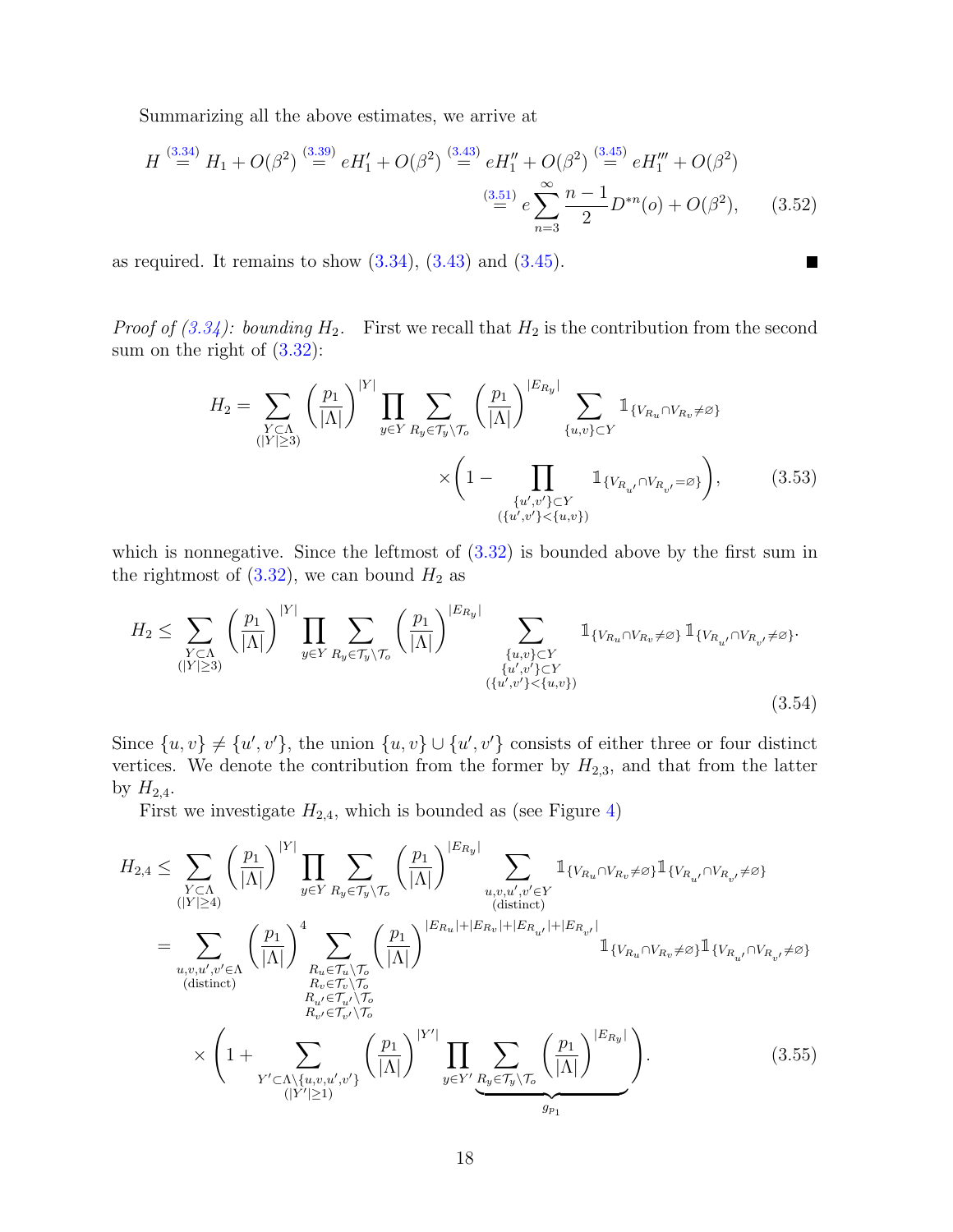

<span id="page-18-0"></span>Figure 4: Schematic representation of  $H_{2,4}$ .

By  $(2.1)$  (i.e.,  $p_1g_{p_1} = 1$ ), the last line is equal to

$$
1 + \sum_{Y' \subset \Lambda \setminus \{u, v, u', v'\}} \left(\frac{1}{|\Lambda|}\right)^{|Y'|} = \left(1 + \frac{1}{|\Lambda|}\right)^{|\Lambda| - 4} = e + O(\beta). \tag{3.56}
$$

Then, by ignoring the constraint that  $\{u, v\}$  and  $\{u', v'\}$  are disjoint pairs and using the trivial inequality  $\mathbb{1}_{\{V_{R_u} \cap V_{R_v} \neq \emptyset\}} \leq \sum_x \mathbb{1}_{\{x \in V_{R_u} \cap V_{R_v}\}}$  as well as the relation  $\mathcal{T}_{u,x} \setminus \mathcal{T}_o \subset \mathcal{T}_{u,x}$ ,  $H_{2,4}$  is further bounded above as

<span id="page-18-1"></span>
$$
H_{2,4} \leq (e+O(\beta)) \Bigg( \sum_{\{u,v\} \subset \Lambda} \left(\frac{p_1}{|\Lambda|}\right)^2 \sum_{\substack{R_u \in \mathcal{T}_u \backslash \mathcal{T}_o \\ R_v \in \mathcal{T}_v \backslash \mathcal{T}_o}} \left(\frac{p_1}{|\Lambda|}\right)^{|E_{R_u}| + |E_{R_v}|} \mathbb{1}_{\{V_{R_u} \cap V_{R_v} \neq \varnothing\}} \Bigg)^2
$$
  

$$
\leq (e+O(\beta)) \Bigg( \sum_{\{u,v\} \subset \Lambda} \left(\frac{p_1}{|\Lambda|}\right)^2 \sum_{x \in \mathbb{Z}^d} \sum_{\substack{R_u \in \mathcal{T}_u, x \\ R_v \in \mathcal{T}_v, x}} \left(\frac{p_1}{|\Lambda|}\right)^{|E_{R_u}| + |E_{R_v}|} \Bigg)^2
$$
  

$$
\xrightarrow[\tau_{p_1}(u-x) \tau_{p_1}(v-x)]
$$
  

$$
\stackrel{(2.1)}{=} (e+O(\beta)) \Bigg( \sum_{\{u,v\} \subset \Lambda} \left(\frac{1}{|\Lambda|}\right)^2 \sum_{x \in \mathbb{Z}^d} \frac{\tau_{p_1}(u-x) \tau_{p_1}(v-x)}{g_{p_1}} \frac{\tau_{p_1}(v-x)}{g_{p_1}} \Bigg)^2.
$$
 (3.57)

Finally, by using  $\tau_{p_1}(u-x)/g_{p_1} \leq S_{\geq 1}(u-x)$  for  $x \neq u$  (cf., the first inequality in [\(3.16\)](#page-11-1)) and  $\tau_p(o) = g_p$  for  $x = u$ , we arrive at

$$
H_{2,4} \le (e+O(\beta)) \left(\sum_{u,v \in \Lambda} \left(\frac{1}{|\Lambda|}\right)^2 S_{\geq 0}^{*2}(u-v)\right)^2 \le (e+O(\beta)) S_{\geq 1}^{*2}(\rho)^2 \stackrel{d>4}{=} O(\beta^2). \tag{3.58}
$$

Next we investigate  $H_{2,3}$ , which is bounded in a similar way to  $(3.57)$  as (see Figure [5\)](#page-19-0)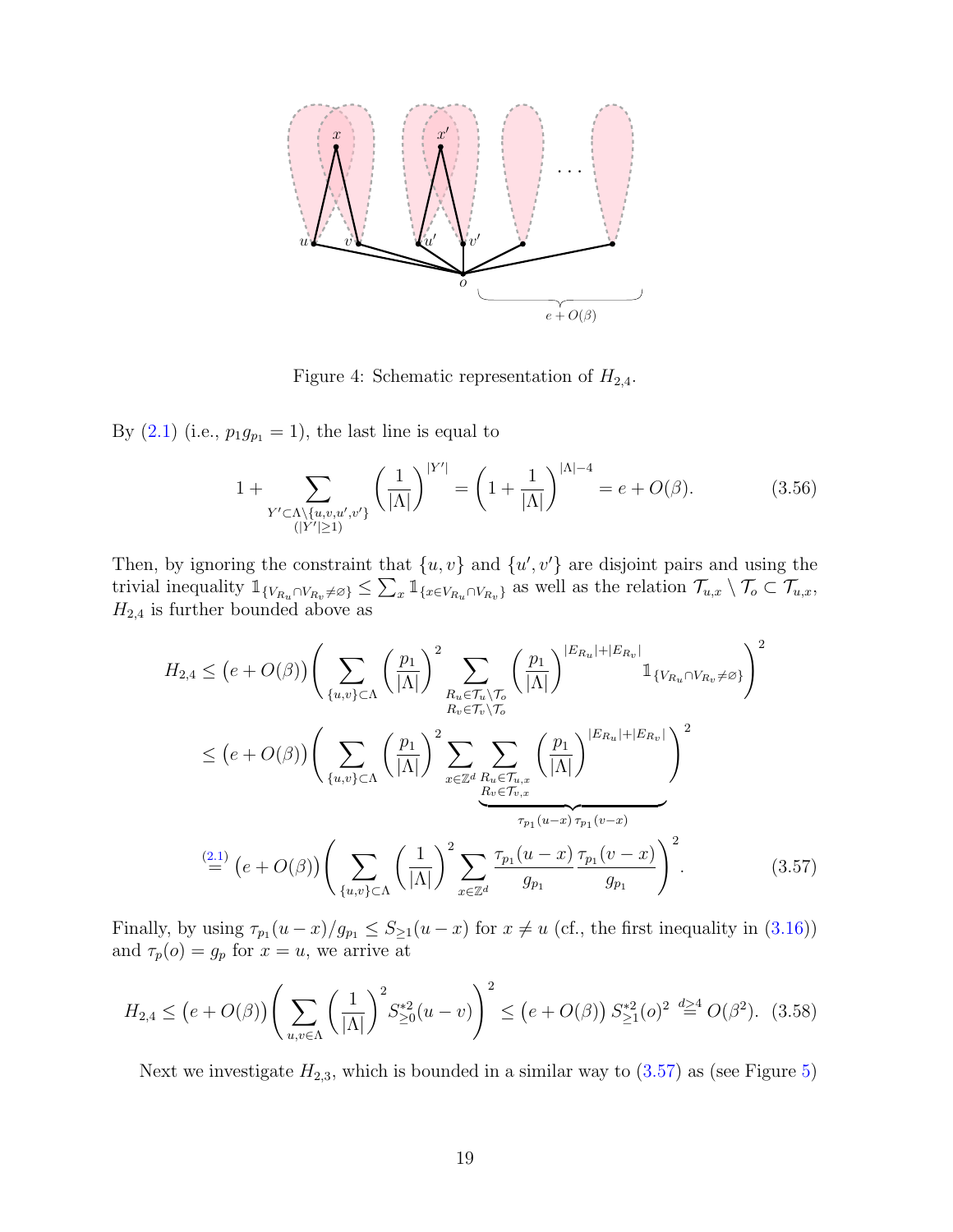

<span id="page-19-0"></span>Figure 5: Schematic representation of  $H_{2,3}$ .

$$
H_{2,3} \leq \sum_{\substack{Y \subset \Lambda \\ (|Y| \geq 3)}} \left(\frac{p_1}{|\Lambda|}\right)^{|Y|} \prod_{y \in Y} \sum_{R_y \in \mathcal{T}_y \setminus \mathcal{T}_o} \left(\frac{p_1}{|\Lambda|}\right)^{|E_{R_y}|} \sum_{\substack{u,v,v' \in Y \\ (distinct)}} \mathbbm{1}_{\{V_{R_u} \cap V_{R_v} \neq \varnothing\}} \mathbbm{1}_{\{V_{R_u} \cap V_{R_v} \neq \varnothing\}}
$$
  

$$
\leq (e+O(\beta)) \sum_{\substack{u,v,v' \in \Lambda \\ (distinct)}} \left(\frac{p_1}{|\Lambda|}\right)^3 \sum_{x,x' \in \mathbb{Z}^d} \sum_{\substack{R_u \in \mathcal{T}_{u,x,x'} \\ R_v \in \mathcal{T}_{v,x}}} \left(\frac{p_1}{|\Lambda|}\right)^{|E_{R_u}| + |E_{R_v}| + |E_{R_{v'}}|}
$$
  

$$
= (e+O(\beta)) g_{p_1}^2 \sum_{\substack{u,v,v' \in \Lambda \\ (distinct)}} \left(\frac{1}{|\Lambda|}\right)^3 \sum_{x,x' \in \mathbb{Z}^d} \frac{\tau_{p_1}^{(3)}(u,x,x')}{g_{p_1}^3} \frac{\tau_{p_1}(v-x)}{\tau_{p_1}(v-x)} \frac{\tau_{p_1}(v'-x')}{g_{p_1}}.
$$
 (3.59)

Due to subadditivity, we can bound  $\tau_p^{(3)}(u, x, x')$  as

<span id="page-19-3"></span><span id="page-19-2"></span><span id="page-19-1"></span>
$$
\tau_p^{(3)}(u, x, x') \le \sum_{y \in \mathbb{Z}^d} \tau_p(u - y) \, \tau_p(x - y) \, \tau_p(x' - y). \tag{3.60}
$$

Then, by using  $\tau_{p_1}(u-x)/g_{p_1} \leq S_{\geq 1}(u-x)$  for  $x \neq u$  and  $\tau_p(o) = g_p$  for  $x = u$ , we can bound the sum in  $(3.59)$  as

$$
\sum_{u,v,v'\in\Lambda} \left(\frac{1}{|\Lambda|}\right)^3 \sum_{y,x,x'\in\mathbb{Z}^d} \frac{\tau_{p_1}(u-y)}{g_{p_1}} \frac{\tau_{p_1}(x-y)}{g_{p_1}} \frac{\tau_{p_1}(x'-y)}{g_{p_1}} \frac{\tau_{p_1}(v-x)}{g_{p_1}} \frac{\tau_{p_1}(v-x')}{g_{p_1}}
$$
\n
$$
\leq \sum_{y,x,x'\in\mathbb{Z}^d} S_{\geq 0}(x-y) S_{\geq 0}(x'-y) \sum_{u,v,v'\in\Lambda} \left(\frac{1}{|\Lambda|}\right)^3 S_{\geq 0}(u-y) S_{\geq 0}(v-x) S_{\geq 0}(v'-x')
$$
\n
$$
= \sum_{y\in\mathbb{Z}^d} (S_{\geq 0} * S_{\geq 1})(y)^2 S_{\geq 1}(y)
$$
\n
$$
\leq ||S_{\geq 0} * S_{\geq 1}||_{\infty} (S_{\geq 0} * S_{\geq 1}^{*2})(o) \stackrel{d\geq 6}{=} O(\beta^2).
$$
\n(3.61)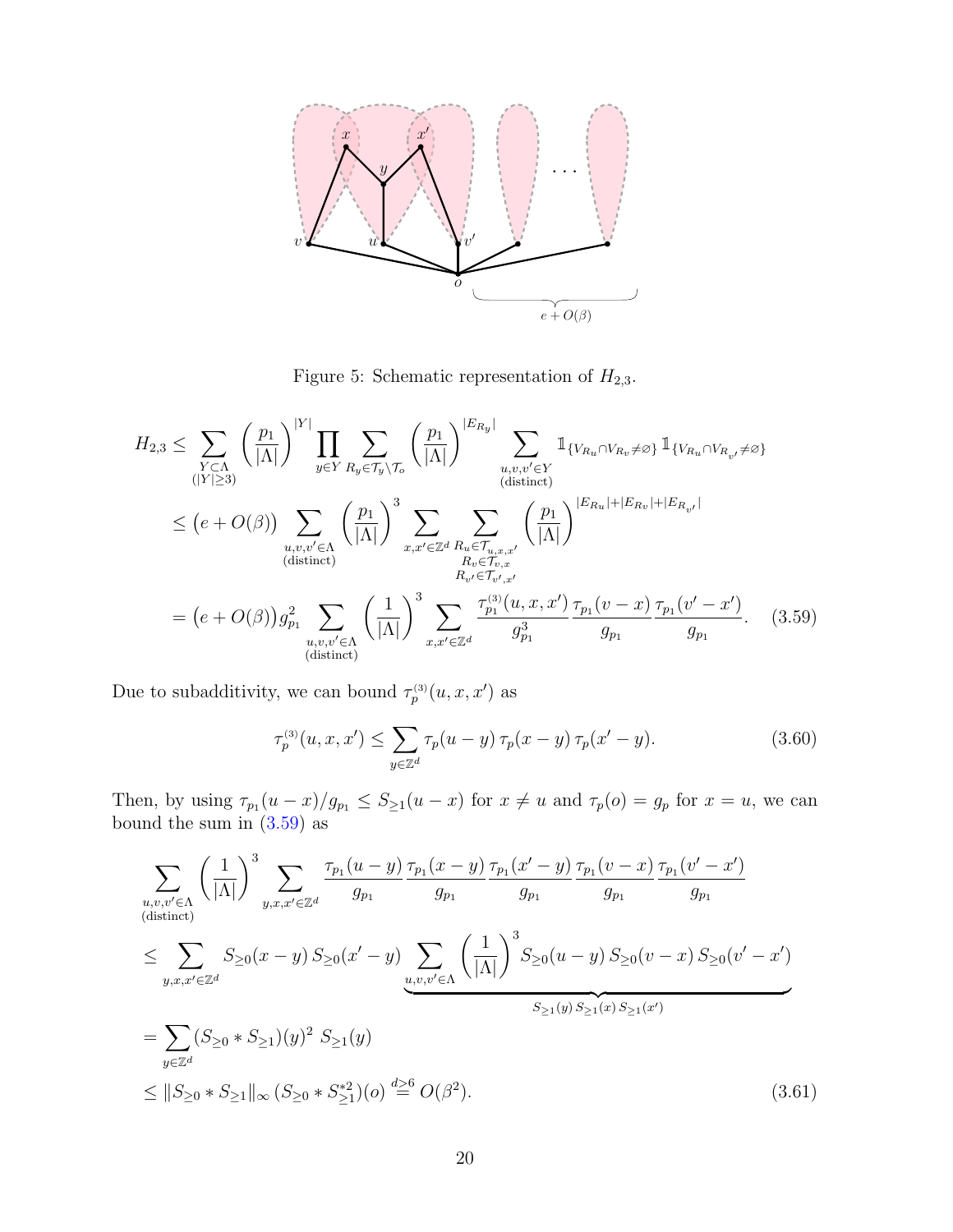

<span id="page-20-1"></span>Figure 6: Schematic representation of the bound on  $H_2''$  due to [\(3.64\)](#page-20-0).

This together with [\(3.54\)](#page-17-1) and [\(3.57\)](#page-18-1) implies

$$
H_2 \le H_{2,3} + H_{2,4} = O(\beta^2),\tag{3.62}
$$

<span id="page-20-0"></span> $\blacksquare$ 

as required.

*Proof of [\(3.43\)](#page-15-1): bounding*  $H_2''$ . First we recall that  $H_2''$  is the contribution to  $H_1'$  from the second sum on the right of  $(3.40)$ :

$$
H_2'' = \sum_{\{u,v\} \subset \Lambda} \left(\frac{p_1}{|\Lambda|}\right)^2 \sum_{x \in \mathbb{Z}^d} \sum_{\substack{R_u \in \mathcal{T}_{u,x} \setminus \mathcal{T}_o \\ R_v \in \mathcal{T}_{v,x} \setminus \mathcal{T}_o}} \left(\frac{p_1}{|\Lambda|}\right)^{|E_{R_u}| + |E_{R_v}|} \left(1 - \mathbb{1}_{\{V_{R_u}^{\leq x} \cap V_{R_v} = \varnothing\}}\right). \tag{3.63}
$$

Notice that

$$
1 - \mathbb{1}_{\{V_{R_u}^{< x} \cap V_{R_v} = \varnothing\}} \le \sum_{x' \in \mathbb{Z}^d \setminus \{x\}} \mathbb{1}_{\{x' \in V_{R_u} \cap V_{R_v}\}}.
$$
\n(3.64)

By the inclusion relation  $\mathcal{T}_{u,x,x'} \setminus \mathcal{T}_{o} \subset \mathcal{T}_{u,x,x'}$  and using [\(3.60\)](#page-19-2), [\(2.1\)](#page-4-1) and [\(3.16\)](#page-11-1), we can bound  $H_2''$  as (see Figure [6\)](#page-20-1)

$$
H_{2}'' \leq \sum_{\{u,v\} \subset \Lambda} \left(\frac{p_{1}}{|\Lambda|}\right)^{2} \sum_{\substack{x,x' \in \mathbb{Z}^{d} \\ (x \neq x')}} \sum_{\substack{R_{u} \in \mathcal{T}_{u,x,x'} \\ k \in \mathcal{T}_{v,x,x'}}} \left(\frac{p_{1}}{|\Lambda|}\right)^{|E_{R_{u}|} + |E_{R_{v}|}}\n\leq g_{p_{1}}^{4} \sum_{\substack{x,x',y,y' \in \mathbb{Z}^{d} \\ (x \neq x')}} \frac{\tau_{p_{1}}(y-x)}{g_{p_{1}}} \frac{\tau_{p_{1}}(y-x)}{\tau_{p_{1}}(y-x')} \frac{\tau_{p_{1}}(y'-x)}{\tau_{p_{1}}(y'-x)} \frac{\tau_{p_{1}}(y'-x')}{g_{p_{1}}} \n\leq \frac{1}{2} \sum_{u,v \in \Lambda} \left(\frac{1}{|\Lambda|}\right)^{2} \frac{\tau_{p_{1}}(u-y)}{g_{p_{1}}} \frac{\tau_{p_{1}}(v-y')}{g_{p_{1}}} \n\leq \frac{g_{p_{1}}^{4}}{2} \sum_{\substack{x,x',y,y' \in \mathbb{Z}^{d} \\ (x \neq x')}} S_{\geq 0}(y-x) S_{\geq 0}(y-x') S_{\geq 0}(y'-x) S_{\geq 0}(y'-x') S_{\geq 1}(y) S_{\geq 1}(y'). \quad (3.65)
$$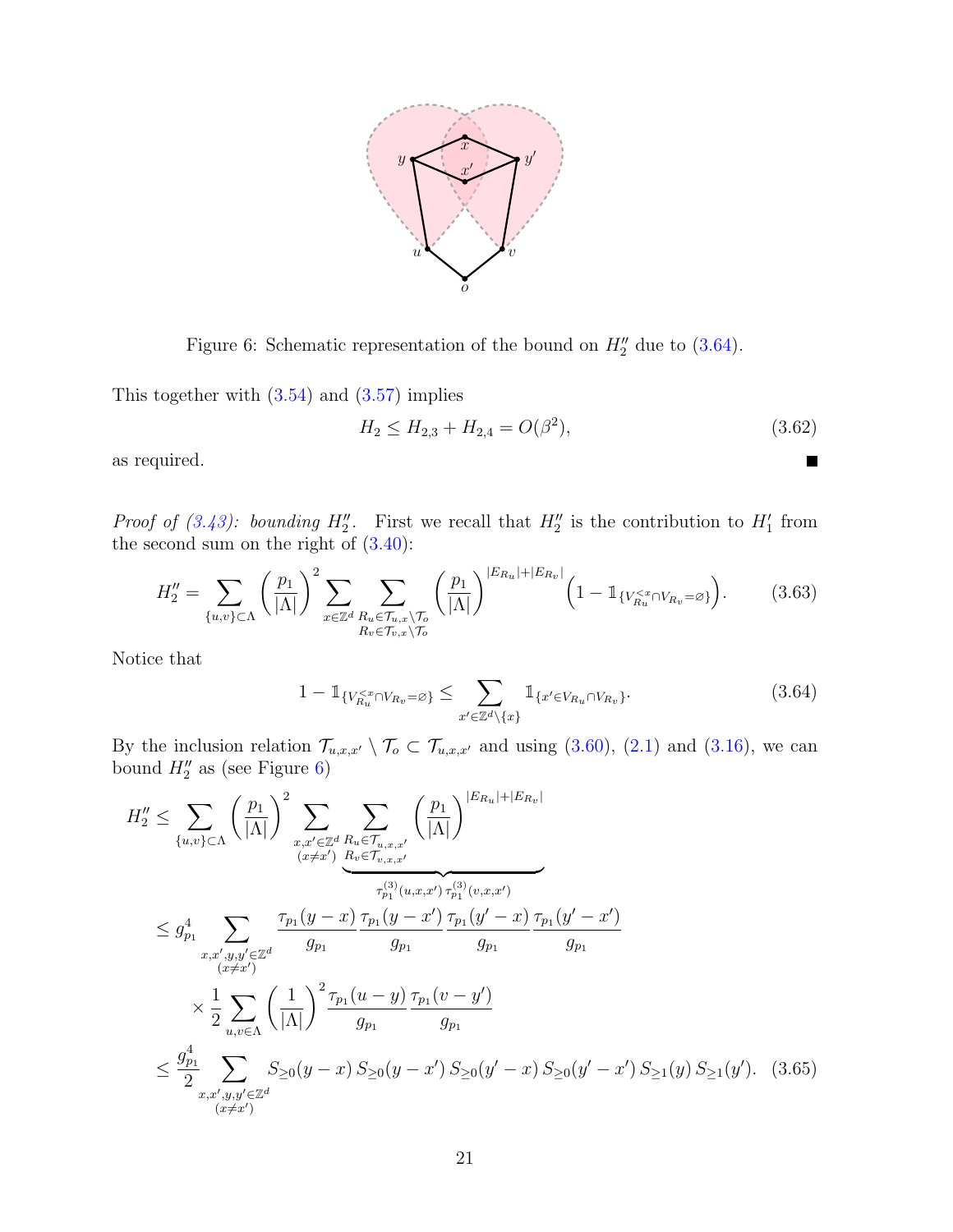Shifting the variables by  $-x'$  and changing the variables  $x - x', y - x', y' - x'$  to the new ones  $w, z, z'$ , respectively, we can rewrite the above sum as

$$
\sum_{\substack{w,z,z'\in\mathbb{Z}^d\\(w\neq o)}} S_{\geq 0}(z-w) S_{\geq 0}(z) S_{\geq 0}(z'-w) S_{\geq 0}(z') \sum_{\substack{x'\in\mathbb{Z}^d\\(z'\neq z'')\leq z'\\(z'\neq z'')\leq z'\\(z'\neq z'')}}
$$
(3.66)

which is bounded above by

$$
||S_{\geq 1}^{*2}||_{\infty} \sum_{w \neq o} S_{\geq 0}^{*2}(w)^{2} = ||S_{\geq 1}^{*2}||_{\infty} \sum_{w \neq o} \left( \sum_{n=1}^{\infty} (n+1)D^{*n}(w) \right)^{2}
$$
  

$$
\leq ||S_{\geq 1}^{*2}||_{\infty} \sum_{t=2}^{\infty} D^{*t}(o) \sum_{n=1}^{t-1} (n+1)(t-n+1) \stackrel{d \geq 8}{=} O(\beta^{2}), \quad (3.67)
$$

as required.

*Proof of [\(3.45\)](#page-15-2): bounding*  $H_2^{\prime\prime\prime}$ . First we recall that  $H_2^{\prime\prime\prime}$  is the contribution to  $H_1^{\prime\prime}$  which involves 3-point functions (cf., [\(3.41\)](#page-15-4)):

$$
H_2''' = \sum_{\{u,v\} \subset \Lambda} \left(\frac{1}{|\Lambda|}\right)^2 \sum_{x \in \mathbb{Z}^d} \frac{\tau_{p_1}^{(3)}(o, u, x)}{g_{p_1}} \left(\frac{\tau_{p_1}^{(3)}(o, v, x)}{g_{p_1}} - 2\frac{\tau_{p_1}(v - x)}{g_{p_1}}\right).
$$
(3.68)

 $\blacksquare$ 

 $\blacksquare$ 

By  $(2.1)$ ,  $(3.60)$  and  $(3.16)$ , we can readily conclude that

$$
|H_{2}'''| \leq \frac{g_{p_1}^2}{2} \sum_{u,v \in \Lambda} \left(\frac{1}{|\Lambda|}\right)^2 \sum_{x,y \in \mathbb{Z}^d} \frac{\tau_{p_1}(y)}{g_{p_1}} \frac{\tau_{p_1}(y-u)}{g_{p_1}} \frac{\tau_{p_1}(y-x)}{g_{p_1}} \times \left(g_{p_1}^2 \sum_{z \in \mathbb{Z}^d} \frac{\tau_{p_1}(z)}{g_{p_1}} \frac{\tau_{p_1}(z-v)}{g_{p_1}} \frac{\tau_{p_1}(z-x)}{g_{p_1}} + 2 \frac{\tau_{p_1}(v-x)}{g_{p_1}}\right) \leq g_{p_1}^2 \sum_{x,y \in \mathbb{Z}^d} S_{\geq 0}(y) S_{\geq 1}(y) S_{\geq 0}(y-x) \times \left(\frac{g_{p_1}^2}{2} \sum_{z \in \mathbb{Z}^d} S_{\geq 0}(z) S_{\geq 1}(z) S_{\geq 0}(z-x) + S_{\geq 1}(x)\right) = g_{p_1}^2 \sum_{y \in \mathbb{Z}^d} S_{\geq 0}(y) S_{\geq 1}(y) \left(\frac{g_{p_1}^2}{2} \sum_{z \in \mathbb{Z}^d} S_{\geq 0}(z) S_{\geq 1}(z) S_{\geq 0}^{*2}(y-z) + (S_{\geq 0} * S_{\geq 1})(y)\right) \leq g_{p_1}^2 \underbrace{(S_{\geq 0} * S_{\geq 1})(o)}_{O(\beta) \text{ for } d > 4} \left(\frac{g_{p_1}^2}{2} (S_{\geq 0} * S_{\geq 1})(o) \underbrace{\|S_{\geq 0}^{*2}\|_{\infty}}_{O(1) \text{ for } d > 4} + \underbrace{\|S_{\geq 0} * S_{\geq 1}\|_{\infty}}_{O(\beta) \text{ for } d > 4} \right)
$$
(3.69)

as required.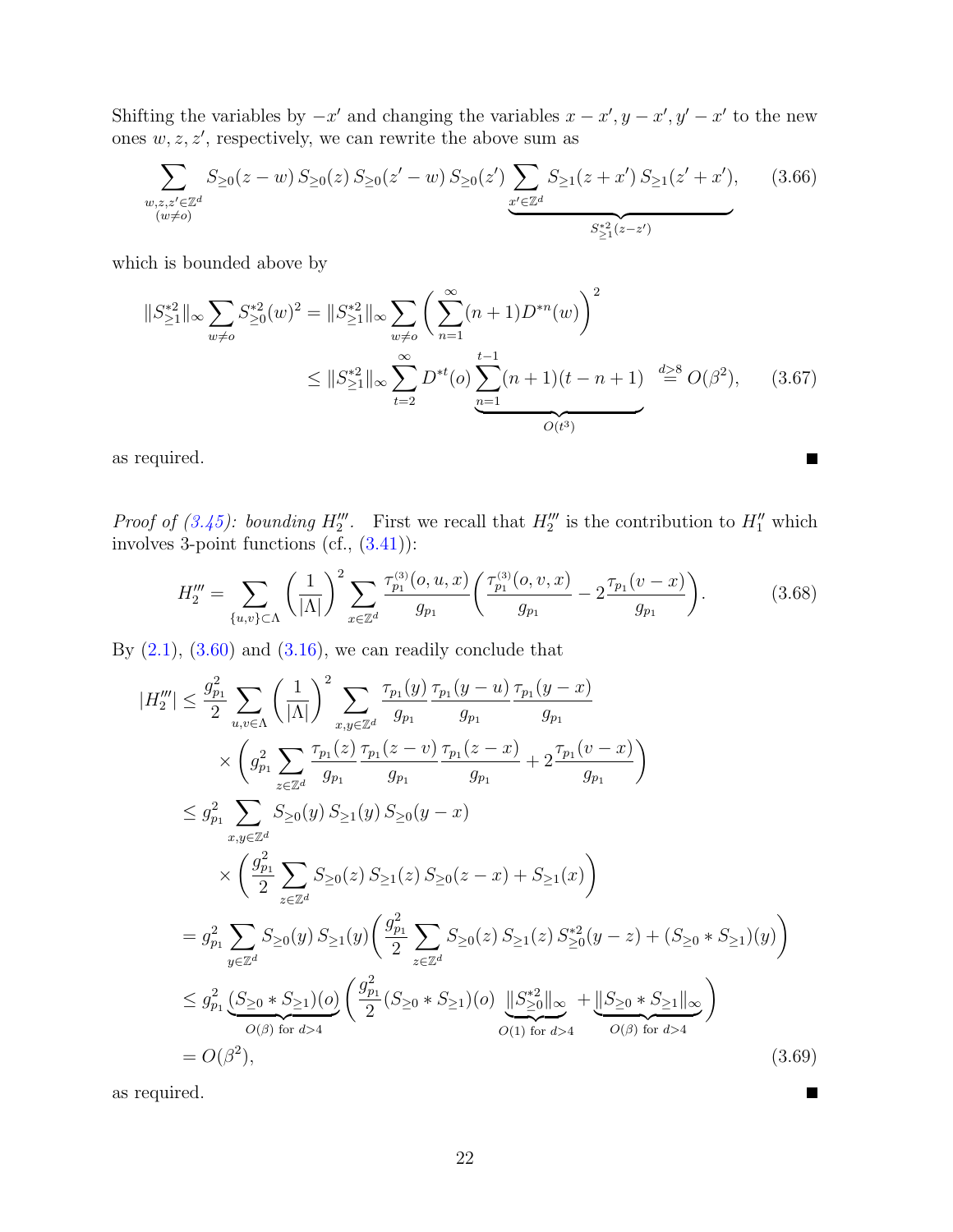### <span id="page-22-0"></span>4 Difference between lattice trees and lattice animals

Finally we prove Theorem [1.1](#page-3-1) for lattice animals. Recall that, by Lemma [2.1,](#page-4-2) it suffices to investigate  $p_1 = 1/g_{p_1}$  (cf., [\(2.1\)](#page-4-1)). The following is the key lemma:

<span id="page-22-1"></span>**Lemma 4.1.** For lattice animals with  $d > 8$  and  $L \uparrow \infty$ ,

$$
g_{p_1} = e\left(1 - \sum_{n=2}^{\infty} \frac{n+1}{2} D^{*n}(o)\right) + \frac{1}{2} S_{\geq 3}(o) + O(\beta^2). \tag{4.1}
$$

Consequently,

$$
p_1 = \frac{1}{e} + \sum_{n=2}^{\infty} \frac{n+1}{2e} D^{*n}(o) - \frac{1}{2e^2} S_{\geq 3}(o) + O(\beta^2). \tag{4.2}
$$

*Proof.* As a first step, we want a similar decomposition to  $(3.3)$  for lattice animals. To do so, we identify the connected neighbors  $Y$  of the origin, just as done in  $(3.3)$ . Then, we introduce  $\Gamma(Y)$ , which is the set of all partitions of Y. For example, if  $Y = \{1, 2, 3\}$ , then

$$
\Gamma(Y) = \left\{ \{Y\}, \ \{ \{1,2\}, \{3\} \}, \ \{ \{1,3\}, \{2\} \}, \ \{ \{1\}, \{2,3\} \}, \ \{ \{1\}, \{2\}, \{3\} \} \right\}. \tag{4.3}
$$

For a partition  $\gamma \in \Gamma(Y)$ , we denote by  $|\gamma|$  the number of sets in  $\gamma$ , so that  $\gamma = {\gamma_j}_{j=1}^{|\gamma|}$ . We can rewrite  $g_{p_1}$  as

$$
g_{p_1} = 1 + \sum_{\substack{Y \subset \Lambda \\ (|Y| \ge 1)}} \left(\frac{p_1}{|\Lambda|}\right)^{|Y|} \sum_{\gamma \in \Gamma(Y)} \prod_{j=1}^{|\gamma|} \sum_{R_j \in \mathcal{A}_{\gamma_j} \setminus \mathcal{A}_o} \left(\frac{p_1}{|\Lambda|}\right)^{|E_{R_j}|} \prod_{i < j} \mathbb{1}_{\{V_{R_i} \cap V_{R_j} = \varnothing\}}.\tag{4.4}
$$

The contribution from the maximum partition  $\bar{\gamma} = {\{y\}}_{y \in Y}$  (i.e.,  $|\bar{\gamma}| = |Y|$ ) is equal to  $(3.3)$  (with  $\mathcal T$  replaced by  $\mathcal A$ ) and can be decomposed into G and H as in  $(3.4)$  (with  $R<sub>y</sub>$  regarded as animals instead of trees). Let I be the contribution from the remaining partitions  $\gamma \in \Gamma(Y)$  with  $|\gamma| < |Y|$ , which is zero for lattice trees:

$$
I = g_{p_1} - (G - H)
$$
  
= 
$$
\sum_{\substack{Y \subset \Lambda \\ (|Y| \ge 2)}} \left(\frac{p_1}{|\Lambda|}\right)^{|Y|} \sum_{\substack{\gamma \in \Gamma(Y) \\ (\gamma | \prec |Y|)}} \prod_{j=1}^{|\gamma|} \sum_{R_j \in \mathcal{A}_{\gamma_j} \setminus \mathcal{A}_o} \left(\frac{p_1}{|\Lambda|}\right)^{|E_{R_j}|} \prod_{i < j} \mathbb{1}_{\{V_{R_i} \cap V_{R_j} = \varnothing\}}.
$$
 (4.5)

To evaluate those terms for lattice animals, we cannot apply Lemma [3.3,](#page-11-0) which is a powerful tool for lattice trees to identify the coefficients of  $\beta$  as well as to estimate the error terms of  $O(\beta^2)$ . For the latter purpose for lattice animals, we will use the infrared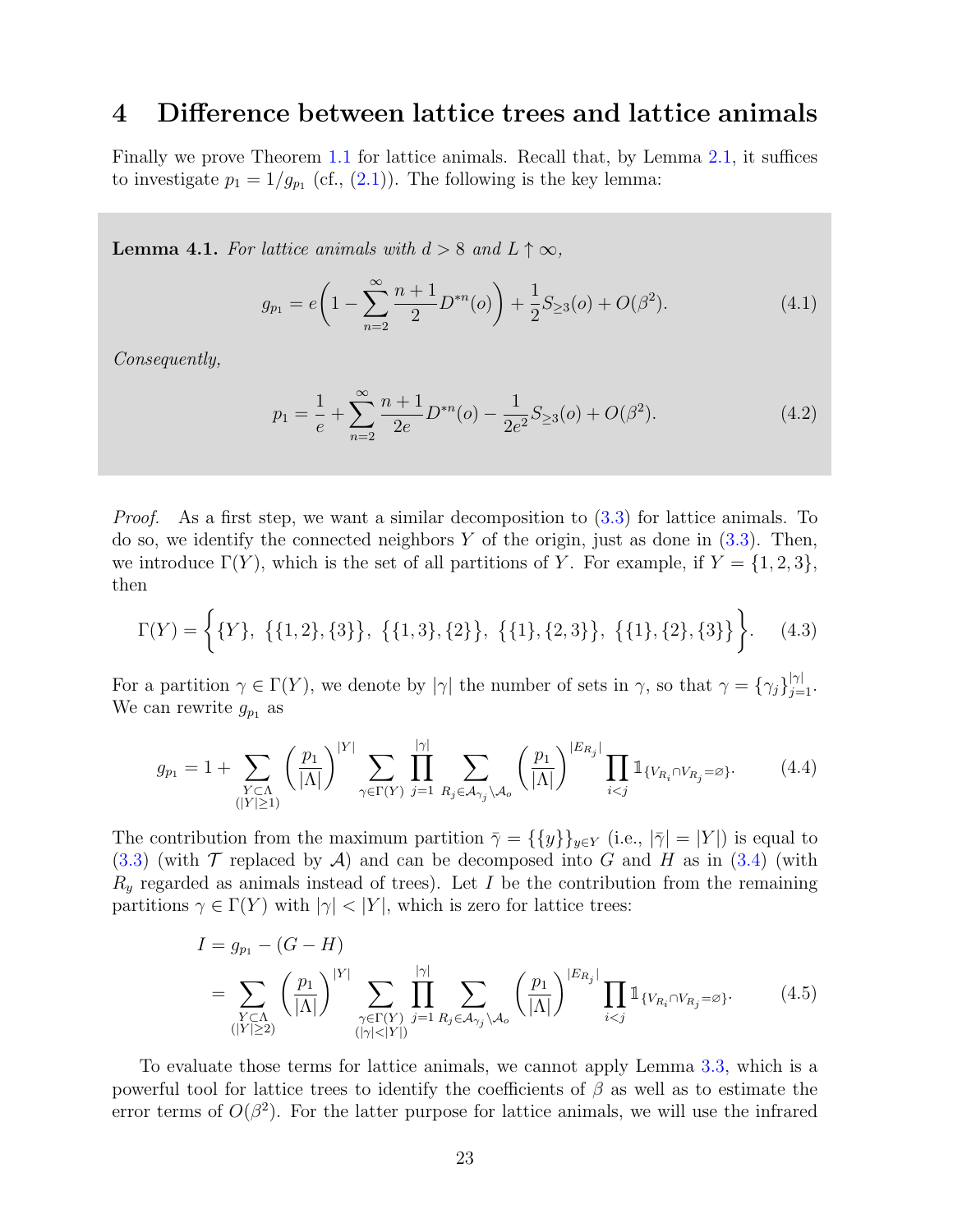bound [\(2.8\)](#page-5-1) (and monotonicity in p, i.e.,  $\tau_{p_1} \leq \tau_{p_c}$ ); for the former purpose, we will use the following bounds that correspond to  $(3.23)$ ,  $(3.47)$  and  $(3.50)$ , respectively:

<span id="page-23-3"></span>**Lemma 4.2.** For lattice animals with  $d > 8$  and  $L \uparrow \infty$ ,

<span id="page-23-2"></span><span id="page-23-1"></span><span id="page-23-0"></span>
$$
\left| \sum_{u \in \Lambda} \frac{1}{|\Lambda|} \frac{\tau_{p_1}(u)}{g_{p_1}} - S_{\geq 2}(o) \right| = O(\beta^2), \tag{4.6}
$$

$$
\bigg| \sum_{\{u,v\} \subset \Lambda} \left( \frac{1}{|\Lambda|} \right)^2 \frac{\tau_{p_1}(u-v)}{g_{p_1}} - \frac{1}{2} S_{\geq 3}(o) \bigg| = O(\beta^2), \tag{4.7}
$$

$$
\bigg| \sum_{\{u,v\} \subset \Lambda} \left(\frac{1}{|\Lambda|}\right)^2 \sum_{x \neq u,v} \frac{\tau_{p_1}(u-x)}{g_{p_1}} \frac{\tau_{p_1}(x-v)}{g_{p_1}} - \frac{1}{2} S_{\geq 2}^{*2}(o) \bigg| = O(\beta^2). \tag{4.8}
$$

Now we resume the proof of Lermma [4.1.](#page-22-1) First we recall  $G = G_0 + G_1 + G_2$  (cf.,  $(3.13)$ , where  $G_0$  is independent of the models and estimated as  $(3.11)$ ;  $G_1$  is defined as  $(3.14)$  and here we use  $(4.6)$  to show  $(3.24)$ ;  $G_2$  is defined as  $(3.15)$  and obeys the same bound as [\(3.19\)](#page-11-3). As a result, Lemma [3.2](#page-9-3) also holds for lattice animals. Similarly, we can show  $H = e(H_1''' + H_2''' - H_2'' - H_2) + O(\beta^2)$  (cf., [\(3.34\)](#page-14-1), [\(3.39\)](#page-14-2), [\(3.43\)](#page-15-1) and [\(3.45\)](#page-15-2)), where  $H_1'''$  is defined in [\(3.44\)](#page-15-0) and here we use [\(4.7\)](#page-23-1)–[\(4.8\)](#page-23-2) to show [\(3.51\)](#page-16-4);  $H_2$  is bounded by  $H_{2,3} + H_{2,4}$ , and  $H_{2,3}$  and  $H_{2,4}$  are further bounded as  $(3.55)-(3.57)$  $(3.55)-(3.57)$  and  $(3.59)-(3.61)$  $(3.59)-(3.61)$ (with  $\mathcal T$  replaced by  $\mathcal A$ ), and here we use the infrared bound [\(2.8\)](#page-5-1) and the convolution bound on power functions [\[4,](#page-30-10) Lemma 3.2(i)] to show  $H_2 = O(\beta^2)$ , such as

$$
\sum_{\{u,v\}\subset\Lambda} \left(\frac{1}{|\Lambda|}\right)^2 \sum_{x\in\mathbb{Z}^d} \tau_{p_1}(u-x) \tau_{p_1}(v-x)
$$
\n
$$
\leq \sum_{\{u,v\}\subset\Lambda} \left(\frac{1}{|\Lambda|}\right)^2 \sum_{x\in\mathbb{Z}^d} \frac{O(L^{-2})}{(\|u-x\| \vee L)^{d-2}} \frac{O(L^{-2})}{(\|v-x\| \vee L)^{d-2}}
$$
\n
$$
\leq \sum_{\{u,v\}\subset\Lambda} \left(\frac{1}{|\Lambda|}\right)^2 \frac{O(L^{-4})}{(\|u-v\| \vee L)^{d-4}} = O(\beta^2). \tag{4.9}
$$

Similarly we can show that  $H_2''$  and  $H_2'''$  are both  $O(\beta^2)$  by using the infrared bound and the convolution bound, instead of bounding  $\tau_{p_1}/g_{p_1}$  by  $S_{\geq 0}$  or  $S_{\geq 1}$ , just as done for lattice trees. As a result, Lemma [3.4](#page-13-1) also holds for lattice animals.

Next we investigate  $I$ , which is unique for lattice animals. Let  $I_1$  be the contribution from  $\gamma \in \Gamma(Y)$  with  $|\gamma| = |Y| - 1$ , i.e., consisting of a pair  $\{u, v\}$  and  $|Y| - 2$  singletons  $\{y\}_{y\in Y\setminus\{u,v\}}$ :

$$
I_1 = \sum_{\substack{Y \subset \Lambda \\ (|Y| \ge 2)}} \left(\frac{p_1}{|\Lambda|}\right)^{|Y|} \sum_{\{u,v\} \subset Y} \sum_{R \in \mathcal{A}_{u,v} \setminus \mathcal{A}_o} \left(\frac{p_1}{|\Lambda|}\right)^{|E_R|} \prod_{y \in Y \setminus \{u,v\}} \sum_{R_y \in \mathcal{A}_y \setminus \mathcal{A}_o} \left(\frac{p_1}{|\Lambda|}\right)^{|E_{R_y}|}
$$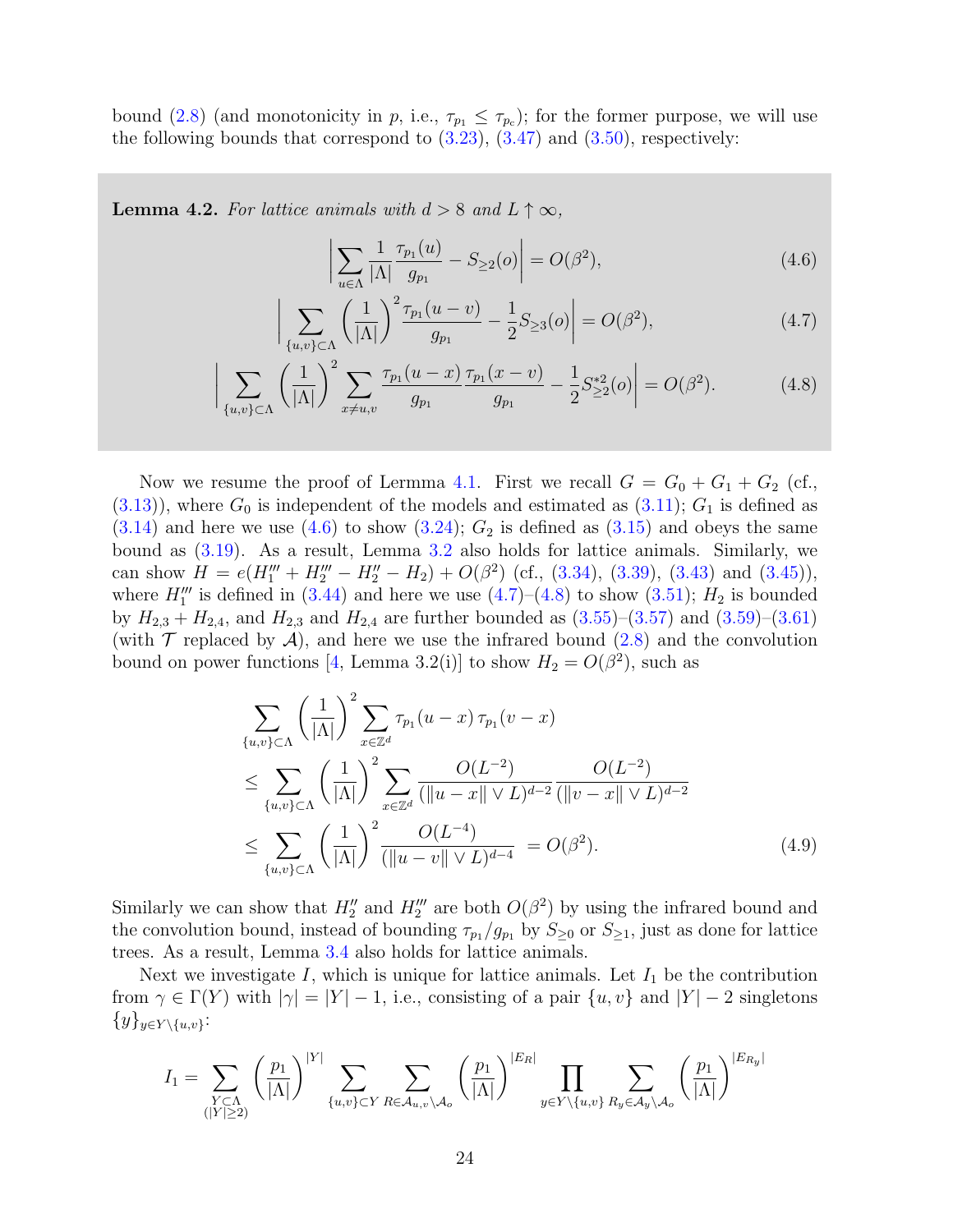

Figure 7: Schematic representation of the dominant contribution to  $I'_1$ .

<span id="page-24-0"></span>
$$
\times \prod_{y \in Y \setminus \{u, v\}} \mathbb{1}_{\{V_R \cap V_{R_y} = \varnothing\}} \prod_{\substack{y, z \in Y \setminus \{u, v\} \\ (y \neq z)}} \mathbb{1}_{\{V_{R_y} \cap V_{R_z} = \varnothing\}},
$$
\n(4.10)

where an empty product is regarded as 1. The dominant contribution to  $I_1$ , denoted  $I'_1$ , comes from when the last line is replaced by 1. By the tree-graph inequality [\(3.60\)](#page-19-2), which is also true for lattice animals due to subadditivity, and then using the infrared bound [\(2.8\)](#page-5-1), it is estimated as (see Figure [7\)](#page-24-0)

$$
I'_{1} = \sum_{\{u,v\} \subset \Lambda} \left(\frac{p_{1}}{|\Lambda|}\right)^{2} \left(\tau_{p_{1}}(u-v) - \tau_{p_{1}}^{(3)}(o,u,v)\right) \sum_{\substack{Y' \subset \Lambda \setminus \{u,v\} \\ \text{with } v \in Y'}} \left(\frac{1}{|\Lambda|}\right)^{|Y'|} \prod_{y \in Y'} \left(1 - \frac{\tau_{p_{1}}(y)}{g_{p_{1}}}\right)
$$
  
\n
$$
= \underbrace{p_{1}(e+O(\beta))}_{1+O(\beta)} \sum_{\{u,v\} \subset \Lambda} \left(\frac{1}{|\Lambda|}\right)^{2} \left(\frac{\tau_{p_{1}}(u-v)}{g_{p_{1}}}-\frac{\tau_{p_{1}}^{(3)}(o,u,v)}{g_{p_{1}}}\right)
$$
  
\n
$$
= \sum_{\{u,v\} \subset \Lambda} \left(\frac{1}{|\Lambda|}\right)^{2} \frac{\tau_{p_{1}}(u-v)}{g_{p_{1}}} + O(\beta^{2})
$$
  
\n
$$
\stackrel{(4.7)}{=} \frac{1}{2}S_{\geq 3}(o) + O(\beta^{2}). \tag{4.11}
$$

On the other hand, by using  $1 - ab \leq (1 - a) + (1 - b)$  for any  $a, b \in \{0, 1\}$ , we can bound the difference  $I'_1 - I_1 \; (\geq 0)$  as

$$
I'_{1} - I_{1} \leq \sum_{\{u,v\} \subset \Lambda} \left(\frac{p_{1}}{|\Lambda|}\right)^{2} \sum_{R \in \mathcal{A}_{u,v} \setminus \mathcal{A}_{o}} \left(\frac{p_{1}}{|\Lambda|}\right)^{|E_{R}|} \sum_{Y' \subset \Lambda \setminus \{u,v\}} \left(\frac{p_{1}}{|\Lambda|}\right)^{|Y'|} \prod_{y \in Y'} \sum_{R_{y} \in \mathcal{A}_{y} \setminus \mathcal{A}_{o}} \left(\frac{p_{1}}{|\Lambda|}\right)^{|E_{R_{y}}|} \times \left(1 - \prod_{y \in Y'} \mathbb{1}_{\{V_{R} \cap V_{R_{y}} = \varnothing\}} + 1 - \prod_{\substack{y,z \in Y' \\ (y \neq z)}} \mathbb{1}_{\{V_{R_{y}} \cap V_{R_{z}} = \varnothing\}}\right) \leq \sum_{\{u,v\} \subset \Lambda} \left(\frac{p_{1}}{|\Lambda|}\right)^{2} \sum_{R \in \mathcal{A}_{u,v} \setminus \mathcal{A}_{o}} \left(\frac{p_{1}}{|\Lambda|}\right)^{|E_{R}|} \sum_{Y' \subset \Lambda \setminus \{u,v\}} \left(\frac{p_{1}}{|\Lambda|}\right)^{|Y'|} \prod_{y \in Y'} \sum_{R_{y} \in \mathcal{A}_{y} \setminus \mathcal{A}_{o}} \left(\frac{p_{1}}{|\Lambda|}\right)^{|E_{R_{y}}|}
$$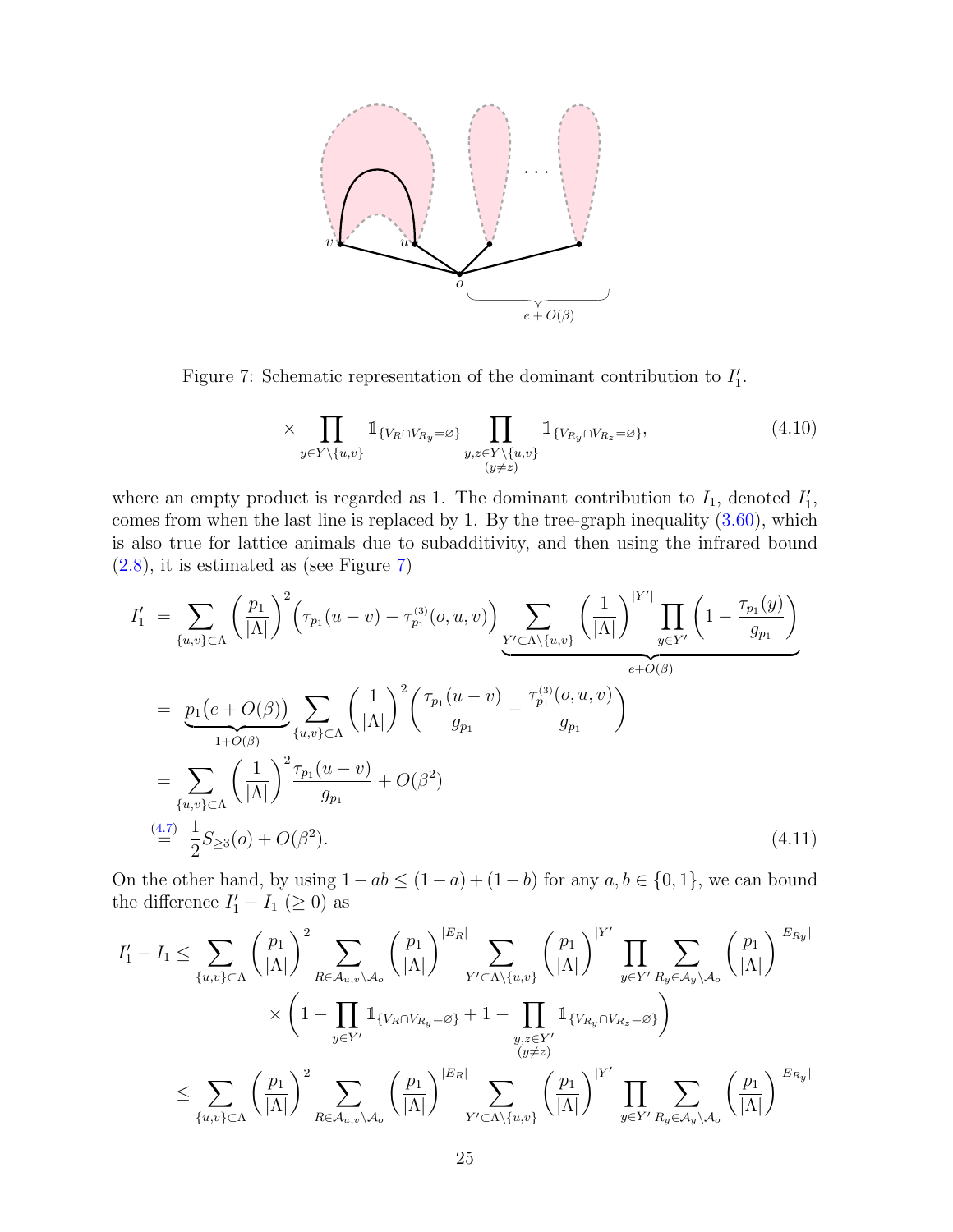

Figure 8: Schematic representation of the bound on [\(4.12\)](#page-25-0).

<span id="page-25-1"></span>
$$
\times \left( \sum_{y \in Y'} \mathbb{1}_{\{V_R \cap V_{R_y} \neq \varnothing\}} + \sum_{\substack{y,z \in Y' \\ (y \neq z)}} \mathbb{1}_{\{V_{R_y} \cap V_{R_z} \neq \varnothing\}} \right). \tag{4.12}
$$

This is  $O(\beta^2)$ , as the contribution from the former (resp., latter) sum in the last line can be estimated in a similar way to showing  $H_{2,3} = O(\beta^2)$  (resp.,  $H_{2,4} = O(\beta^2)$ ); see Figure [8.](#page-25-1) As a result,

<span id="page-25-0"></span>
$$
I_1 = \frac{1}{2}S_{\geq 3}(o) + O(\beta^2). \tag{4.13}
$$

Finally we estimate the difference  $I - I_1$ :

$$
I - I_1 = \sum_{\substack{Y \subset \Lambda \\ (|Y| \ge 3)}} \left(\frac{p_1}{|\Lambda|}\right)^{|Y|} \sum_{\substack{\gamma \in \Gamma(Y) \\ (|\gamma| \le |Y| - 2)}} \prod_{j=1}^{|\gamma|} \sum_{R_j \in \mathcal{A}_{\gamma_j} \setminus \mathcal{A}_o} \left(\frac{p_1}{|\Lambda|}\right)^{|E_{R_j}|} \prod_{i < j} \mathbb{1}_{\{V_{R_i} \cap V_{R_j} = \varnothing\}}.\tag{4.14}
$$

Since  $|\gamma| \leq |Y| - 2$ , there are two possibilities: (i) there is a set in  $\gamma$  which includes at least 3 distinct neighbors of the origin, or (ii) there are at least two disjoint sets in  $\gamma$  both of which include exactly two distinct neighbors of the origin. Therefore,

$$
I - I_1 \leq \sum_{\substack{Y \subset \Lambda \\ (|Y| \geq 3)}} \left(\frac{p_1}{|\Lambda|}\right)^{|Y|} \sum_{\gamma \in \Gamma(Y)} \prod_{j=1}^{|\gamma|} \sum_{R_j \in \mathcal{A}_{\gamma_j} \setminus \mathcal{A}_o} \left(\frac{p_1}{|\Lambda|}\right)^{|E_{R_j}|} \prod_{i < j} \mathbb{1}_{\{V_{R_i} \cap V_{R_j} = \varnothing\}} \\ \times \left(\mathbb{1}_{\{\exists j, |\gamma_j| \geq 3\}} + \mathbb{1}_{\{\exists i \neq j, |\gamma_i| = |\gamma_j| = 2\}}\right) \\ = I_3 + I_2, \tag{4.15}
$$

where  $I_3$  and  $I_2$  are the contributions from  $\mathbb{1}_{\{\exists j, |\gamma_j| \geq 3\}}$  and  $\mathbb{1}_{\{\exists i \neq j, |\gamma_i| = |\gamma_j| = 2\}}$ , respectively.

For  $I_2$ , we split the set Y of neighbors of the origin into U, V and  $Y' = Y \setminus (U \cup V)$ , where  $U \cap V = \emptyset$  and  $|U| = |V| = 2$ . Partially ignoring the avoidance constraint among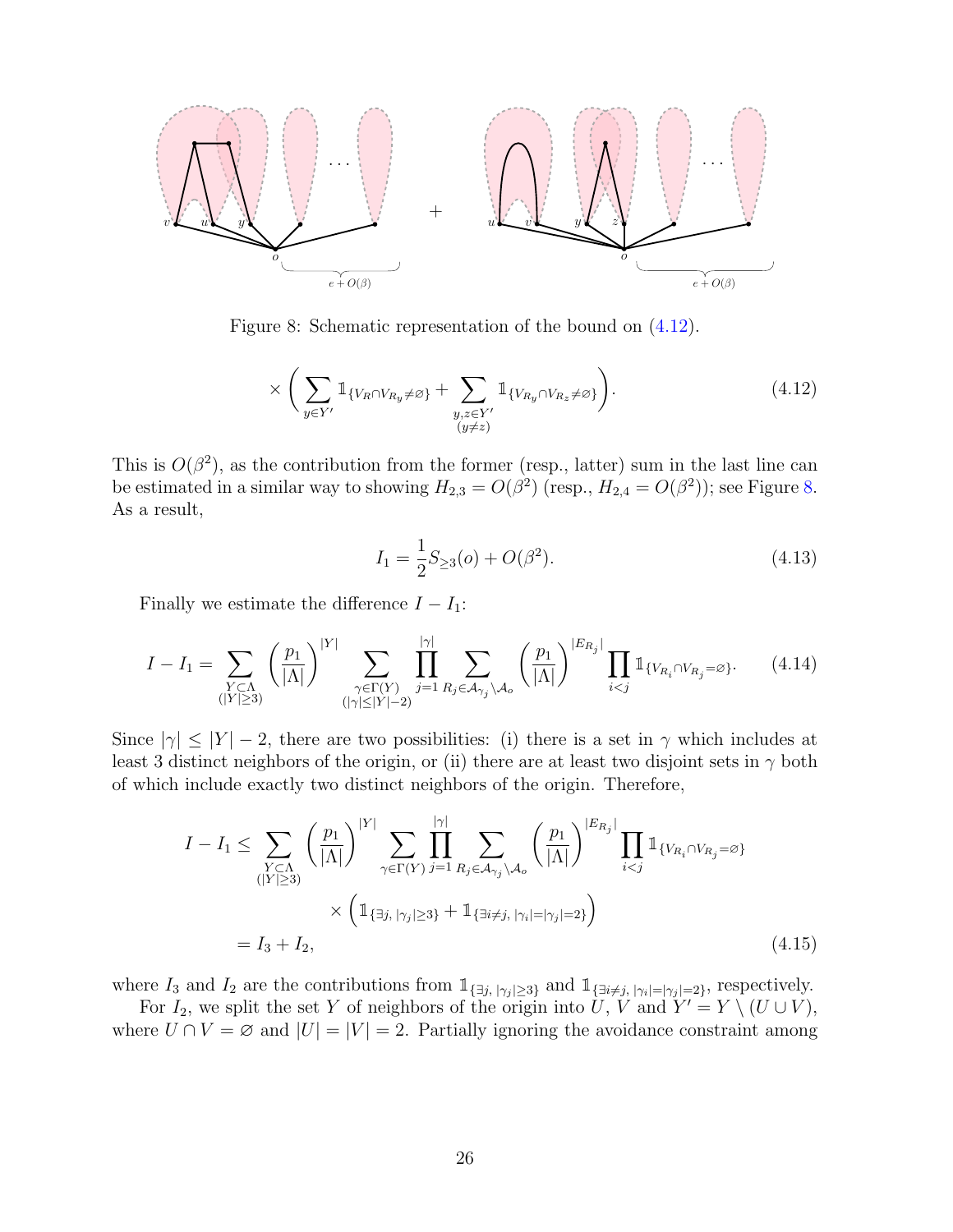animals, we can bound  $I_2$  as

$$
I_2 \leq \sum_{\substack{U \subset \Lambda \\ (|U|=2)}} \left(\frac{p_1}{|\Lambda|}\right)^2 \sum_{R \in \mathcal{A}_U \setminus \mathcal{A}_o} \left(\frac{p_1}{|\Lambda|}\right)^{|E_R|} \sum_{\substack{V \subset \Lambda \setminus U \\ (|V|=2)}} \left(\frac{p_1}{|\Lambda|}\right)^2 \sum_{R' \in \mathcal{A}_V \setminus \mathcal{A}_o} \left(\frac{p_1}{|\Lambda|}\right)^{|E_{R'}|} \sum_{\substack{(|V|=2) \\ \gamma \in \Gamma(V')}} \left(\frac{p_1}{|\Lambda|}\right)^{|V'|} \sum_{\gamma \in \Gamma(V')} \prod_{j=1}^{|\gamma|} \sum_{R_j \in \mathcal{A}_{\gamma_j} \setminus \mathcal{A}_o} \left(\frac{p_1}{|\Lambda|}\right)^{|E_{R_j}|} \prod_{i < j} \mathbb{1}_{\{V_{R_i} \cap V_{R_j} = \varnothing\}}.\tag{4.16}
$$

Notice that the second line is almost identical to  $g_{p_1}$ ; the only difference is the domain of summation over Y', and therefore it is bounded above by  $g_{p_1}$ . Since  $p_1g_{p_1} = 1$ , we obtain

$$
I_2 \le g_{p_1} \left( \sum_{\{u,v\} \subset \Lambda} \left( \frac{p_1}{|\Lambda|} \right)^2 \underbrace{\sum_{R \in \mathcal{A}_{u,v}} \left( \frac{p_1}{|\Lambda|} \right)^{|E_R|}}_{\tau_{p_1}(u-v)} \right)^2 \stackrel{(4.7)}{\le} p_1 \left( \frac{1}{2} S_{\ge 3}(o) + O(\beta^2) \right)^2 = O(\beta^2).
$$
\n(4.17)

For  $I_3$ , we split the set Y into X and  $Y' = Y \setminus X$ , where X includes at least 3 distinct vertices  $x, y, z \in \Lambda$ . Again, by partially ignoring the avoidance constraint among animals, we can bound  $I_3$  as

$$
I_{3} \leq \sum_{\{x,y,z\} \subset \Lambda} \sum_{\substack{X \subset \Lambda \\ (X \ni x,y,z)}} \left(\frac{p_{1}}{|\Lambda|}\right)^{|X|} \sum_{R \in \mathcal{A}_{X} \setminus \mathcal{A}_{o}} \left(\frac{p_{1}}{|\Lambda|}\right)^{|E_{R}|} \times \sum_{Y' \subset \Lambda \setminus X} \left(\frac{p_{1}}{|\Lambda|}\right)^{|Y'|} \sum_{\gamma \in \Gamma(Y')} \prod_{j=1}^{|\gamma|} \sum_{R_{j} \in \mathcal{A}_{\gamma_{j}} \setminus \mathcal{A}_{o}} \left(\frac{p_{1}}{|\Lambda|}\right)^{|E_{R_{j}}|} \prod_{i < j} \mathbb{1}_{\{V_{R_{i}} \cap V_{R_{j}} = \varnothing\}}.
$$
\n(4.18)

Notice again that the second line is bounded above by  $g_{p_1}$ . Using the relation  $\mathcal{A}_X \setminus \mathcal{A}_o \subset$  $\mathcal{A}_{x,y,z}$  and splitting X into  $\{x, y, z\}$  and  $X' = X \setminus \{x, y, z\}$ , we obtain

$$
I_{3} \le g_{p_{1}} \sum_{\{x,y,z\} \subset \Lambda} \left(\frac{p_{1}}{|\Lambda|}\right)^{3} \underbrace{\sum_{R \in \mathcal{A}_{x,y,z}} \left(\frac{p_{1}}{|\Lambda|}\right)^{|E_{R}|}}_{\tau_{p_{1}}^{(3)}(x,y,z)} \underbrace{\sum_{X' \subset \Lambda \setminus \{x,y,z\}} \left(\frac{p_{1}}{|\Lambda|}\right)^{|X'|}}_{\le (1+p_{1}/|\Lambda|)^{|\Lambda|}}.
$$
 (4.19)

By the tree-graph inequality [\(3.60\)](#page-19-2), we can show that

$$
\sum_{\{x,y,z\} \subset \Lambda} \left(\frac{p_1}{|\Lambda|}\right)^3 \tau_{p_1}^{(3)}(x,y,z)
$$
\n
$$
\leq \sum_{\{x,y,z\} \subset \Lambda} \left(\frac{1}{|\Lambda|}\right)^3 \sum_{w \in \mathbb{Z}^d} \frac{\tau_{p_1}(x-w)}{g_{p_1}} \frac{\tau_{p_1}(y-w)}{g_{p_1}} \frac{\tau_{p_1}(z-w)}{g_{p_1}}
$$
\n
$$
= \sum_{\{x,y,z\} \subset \Lambda} \left(\frac{1}{|\Lambda|}\right)^3 \left(\sum_{w \neq x,y,z} \frac{\tau_{p_1}(x-w)}{g_{p_1}} \frac{\tau_{p_1}(y-w)}{g_{p_1}} \frac{\tau_{p_1}(z-w)}{g_{p_1}} + \frac{3}{g_{p_1}} \frac{\tau_{p_1}(x-z)}{g_{p_1}} \frac{\tau_{p_1}(y-z)}{g_{p_1}}\right)
$$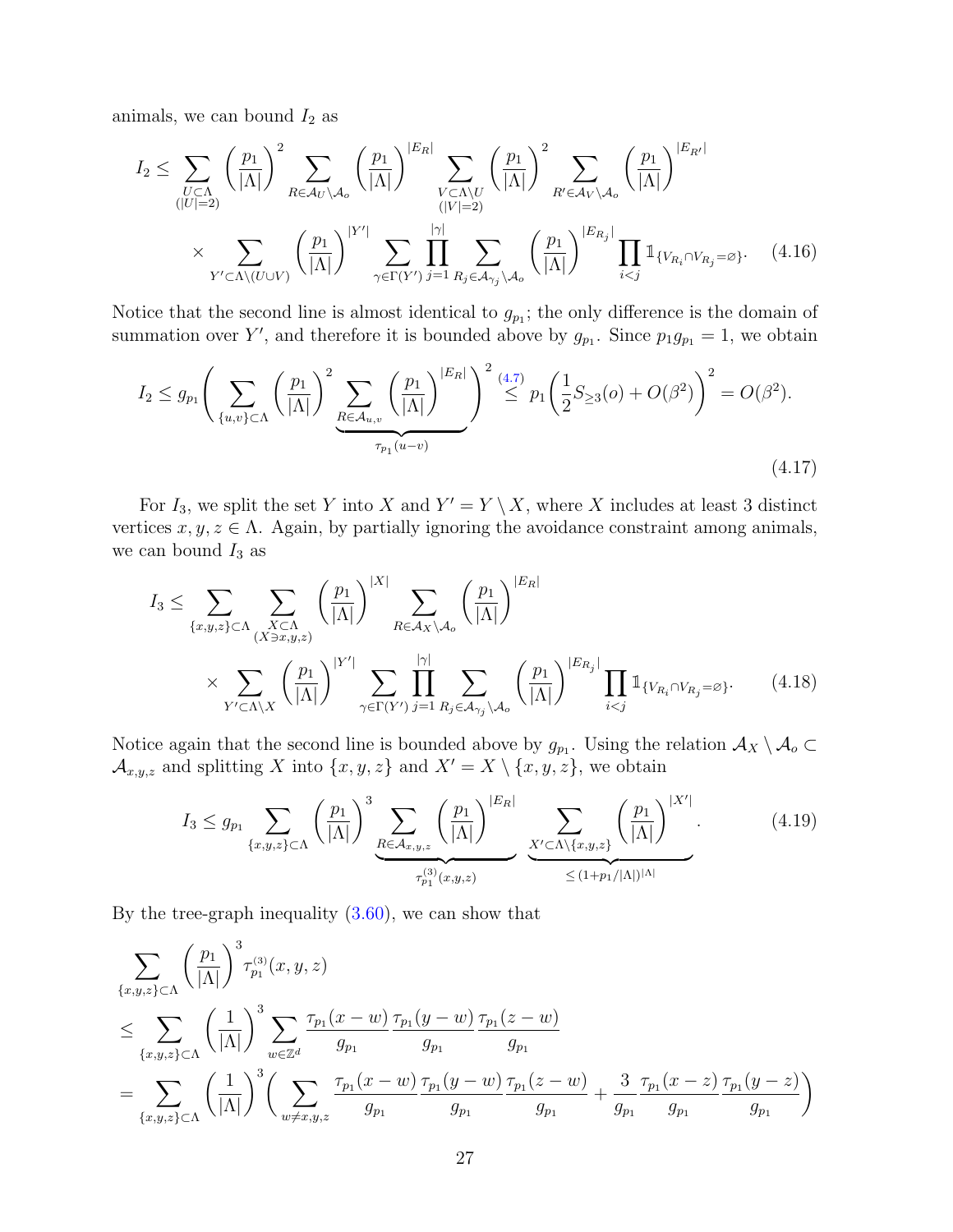$$
\leq \frac{3}{g_{p_1}} \left( \underbrace{\|D * \tau_{p_1}\|_{\infty} + \|D\|_{\infty}}_{O(\beta) \ (\because (2.8))} \right) \sum_{\{x,y\} \subset \Lambda} \left( \frac{1}{|\Lambda|} \right)^2 \sum_{w \neq x,y} \frac{\tau_{p_1}(x-w)}{g_{p_1}} \frac{\tau_{p_1}(y-w)}{g_{p_1}},\tag{4.20}
$$

hence  $I_3 = O(\beta^2)$ . This completes the proof of  $I = \frac{1}{2}$  $\frac{1}{2}S_{\geq 3}(o) + O(\beta^2)$ , hence the proof of Lemma [4.1.](#page-22-1)

*Proof of Lemma [4.2.](#page-23-3)* First we prove  $(4.6)$ . By the inverse Fourier transfom, we have the rewrite

$$
\sum_{u \in \Lambda} \frac{1}{|\Lambda|} \frac{\tau_{p_1}(u)}{g_{p_1}} = \left( D * \frac{\tau_{p_1}(u)}{g_{p_1}} \right)(o) = \int_{[-\pi,\pi]^d} \hat{D}(k) \frac{\hat{\tau}_{p_1}(k)}{g_{p_1}} \frac{\mathrm{d}^d k}{(2\pi)^d}.
$$
(4.21)

Notice that the Fourier transform of the recursion equation [\(2.7\)](#page-5-3) yields

$$
\hat{\tau}_p(k) = \frac{g_p + \hat{h}_p(k) + \hat{\pi}_p(k)}{1 - (g_p + \hat{h}_p(k) + \hat{\pi}_p(k))p\hat{D}(k)}.
$$
\n(4.22)

We use this identity at  $p_1 = 1/g_{p_1}$ . Let

<span id="page-27-3"></span><span id="page-27-0"></span>
$$
H(x) = \frac{h_{p_1}(x) + \pi_{p_1}(x)}{g_{p_1}}.\t(4.23)
$$

Thanks to the symmetry, the Fourier transform  $\hat{H}(k)$  is real. Moreover, by  $(2.10)$ – $(2.11)$ , we can show that, for  $d > 8$  and  $L \gg 1$ ,  $|\hat{H}(k)| = O(\beta)$  uniformly in k. Then, we can rewrite  $\hat{\tau}_{p_1}(k)/g_{p_1}$  as

$$
\frac{\hat{\tau}_{p_1}(k)}{g_{p_1}} = \frac{1 + \hat{H}(k)}{1 - (1 + \hat{H}(k))\hat{D}(k)} \n= \frac{1}{1 - \hat{D}(k)} + \frac{\hat{H}(k)}{1 - \hat{D}(k)} \underbrace{\frac{1}{1 - (1 + \hat{H}(k))\hat{D}(k)}}_{=: \hat{F}(k)}.
$$
\n(4.24)

Applying this to [\(4.21\)](#page-27-0) yields the main term  $S_{\geq 2}(o)$  as

$$
\sum_{u \in \Lambda} \frac{1}{|\Lambda|} \frac{\tau_{p_1}(u)}{g_{p_1}} = \underbrace{\int_{[-\pi,\pi]^d} \frac{\hat{D}(k)}{1 - \hat{D}(k)} \frac{\mathrm{d}^d k}{(2\pi)^d}}_{S_{\ge 1}(o)} + \int_{[-\pi,\pi]^d} \frac{\hat{D}(k)\hat{H}(k)}{1 - \hat{D}(k)} \hat{F}(k) \frac{\mathrm{d}^d k}{(2\pi)^d}.
$$
 (4.25)

It remains to show that the second term on the right is  $O(\beta^2)$ . To do so, we want an effective bound on  $\tilde{F}(k)$ . We will show at the end of the proof that, for  $d > 8$  and  $L \gg 1$ , there is an L-independent constant  $C < \infty$  such that

<span id="page-27-2"></span><span id="page-27-1"></span>
$$
0 < \hat{F}(k) \le \frac{C}{1 - \hat{D}(k)},\tag{4.26}
$$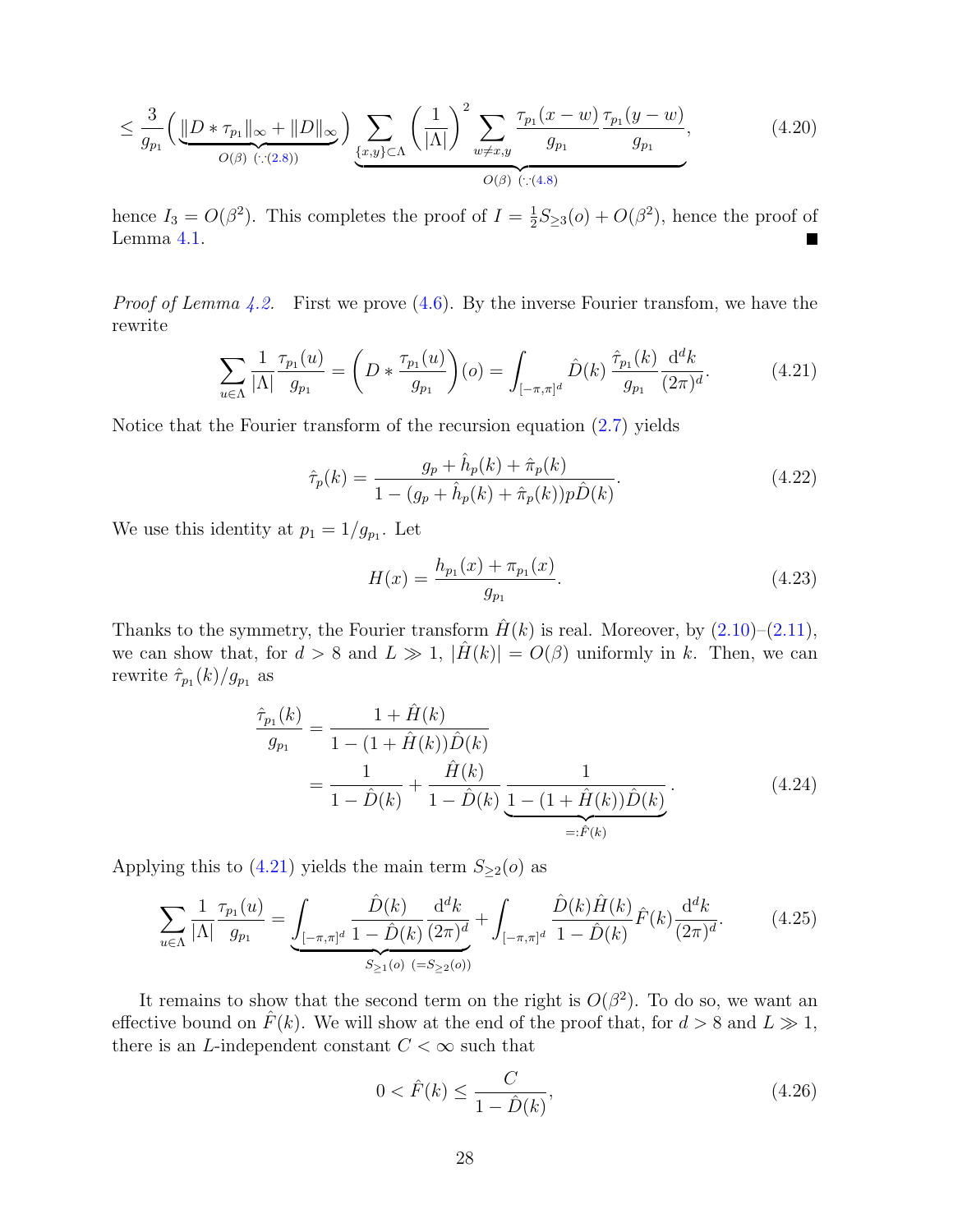uniformly in  $k$ . However, this is not good enough for the purpose. Instead, we first rewrite  $F(k)$  as

<span id="page-28-0"></span>
$$
\hat{F}(k) = \frac{1}{1 - \hat{D}(k)} + \frac{\hat{D}(k)\hat{H}(k)}{1 - \hat{D}(k)}\hat{F}(k).
$$
\n(4.27)

Then, the second term on the right of  $(4.25)$  equals

$$
\underbrace{\int_{[-\pi,\pi]^d} \frac{\hat{D}(k)\hat{H}(k)}{(1-\hat{D}(k))^2} \frac{\mathrm{d}^d k}{(2\pi)^d}}_{(D*S_{\geq 0}^{*2}*\hat{H})(o)} + \int_{[-\pi,\pi]^d} \left(\frac{\hat{D}(k)\hat{H}(k)}{1-\hat{D}(k)}\right)^2 \hat{F}(k) \frac{\mathrm{d}^d k}{(2\pi)^d}.
$$
 (4.28)

The first term is readily bounded by  $||D * S_{\geq 0}^{*2}||_{\infty} \hat{H}(0) = O(\beta^2)$ . For the second term, we use  $|\hat{H}(k)| = O(\beta)$  and  $(4.26)$  to obtain that

$$
\int_{[-\pi,\pi]^d} \left(\frac{\hat{D}(k)\hat{H}(k)}{1-\hat{D}(k)}\right)^2 \hat{F}(k) \frac{\mathrm{d}^d k}{(2\pi)^d} \le O(\beta^2) \underbrace{\int_{[-\pi,\pi]^d} \frac{\hat{D}(k)^2}{(1-\hat{D}(k))^3} \frac{\mathrm{d}^d k}{(2\pi)^d}}_{(D^{*2}*S_{\geq 0}^{*3})(o)} = O(\beta^3). \tag{4.29}
$$

This completes the proof of  $(4.6)$ .

We can also prove  $(4.7)$ – $(4.8)$  in a similar manner. For example, by the inverse Fourier transform, we can rewrite the sum in [\(4.7\)](#page-23-1) as

$$
\sum_{\{u,v\}\subset\Lambda} \left(\frac{1}{|\Lambda|}\right)^2 \frac{\tau_{p_1}(u-v)}{g_{p_1}} = \frac{1}{2} \left(D^{*2} * \frac{\tau_{p_1}}{g_{p_1}}\right)(o) - \frac{1}{2}D^{*2}(o)
$$

$$
= \frac{1}{2} \int_{[-\pi,\pi]^d} \hat{D}(k)^2 \frac{\hat{\tau}_{p_1}(k)}{g_{p_1}} \frac{d^d k}{(2\pi)^d} - \frac{1}{2}D^{*2}(o). \tag{4.30}
$$

Then, by the identity [\(4.24\)](#page-27-3), we can extract the main term  $\frac{1}{2}S_{\geq 3}(o)$  as

$$
\frac{1}{2} \int_{[-\pi,\pi]^d} \frac{\hat{D}(k)^2}{1-\hat{D}(k)} \frac{\mathrm{d}^d k}{(2\pi)^d} - \frac{1}{2} D^{*2}(o) + \frac{1}{2} \int_{[-\pi,\pi]^d} \frac{\hat{D}(k)^2 \hat{H}(k)}{1-\hat{D}(k)} \hat{F}(k) \frac{\mathrm{d}^d k}{(2\pi)^d}.
$$
 (4.31)

Similarly to [\(4.29\)](#page-28-0), the second term is bounded as

$$
\left| \frac{1}{2} \int_{[-\pi,\pi]^d} \frac{\hat{D}(k)^2 \hat{H}(k)}{1 - \hat{D}(k)} \hat{F}(k) \frac{\mathrm{d}^d k}{(2\pi)^d} \right| \stackrel{(4.26)}{\leq} O(\beta) \underbrace{\int_{[-\pi,\pi]^d} \frac{\hat{D}(k)^2}{(1 - \hat{D}(k))^2} \frac{\mathrm{d}^d k}{(2\pi)^d}}_{(D^{*2} \ast S_{\geq 0}^{*2})(o)} = O(\beta^2), \quad (4.32)
$$

hence the completion of the proof of  $(4.7)$ .

Finally we prove the inequality [\(4.26\)](#page-27-2), for  $||k|| \geq \frac{1}{L}$  and  $||k|| \leq \frac{1}{L}$  separately. We begin with the former case. It is known (cf., e.g., [\[11\]](#page-30-9)) that our  $D$  satisfies [\[27,](#page-30-12) Assumption D]; in particular, there is an L-independent constant  $\eta \in (0,1)$  such that

$$
-1 + \eta \stackrel{\forall k}{\leq} \hat{D}(k) \stackrel{\|k\| \geq \frac{1}{L}}{\leq} 1 - \eta. \tag{4.33}
$$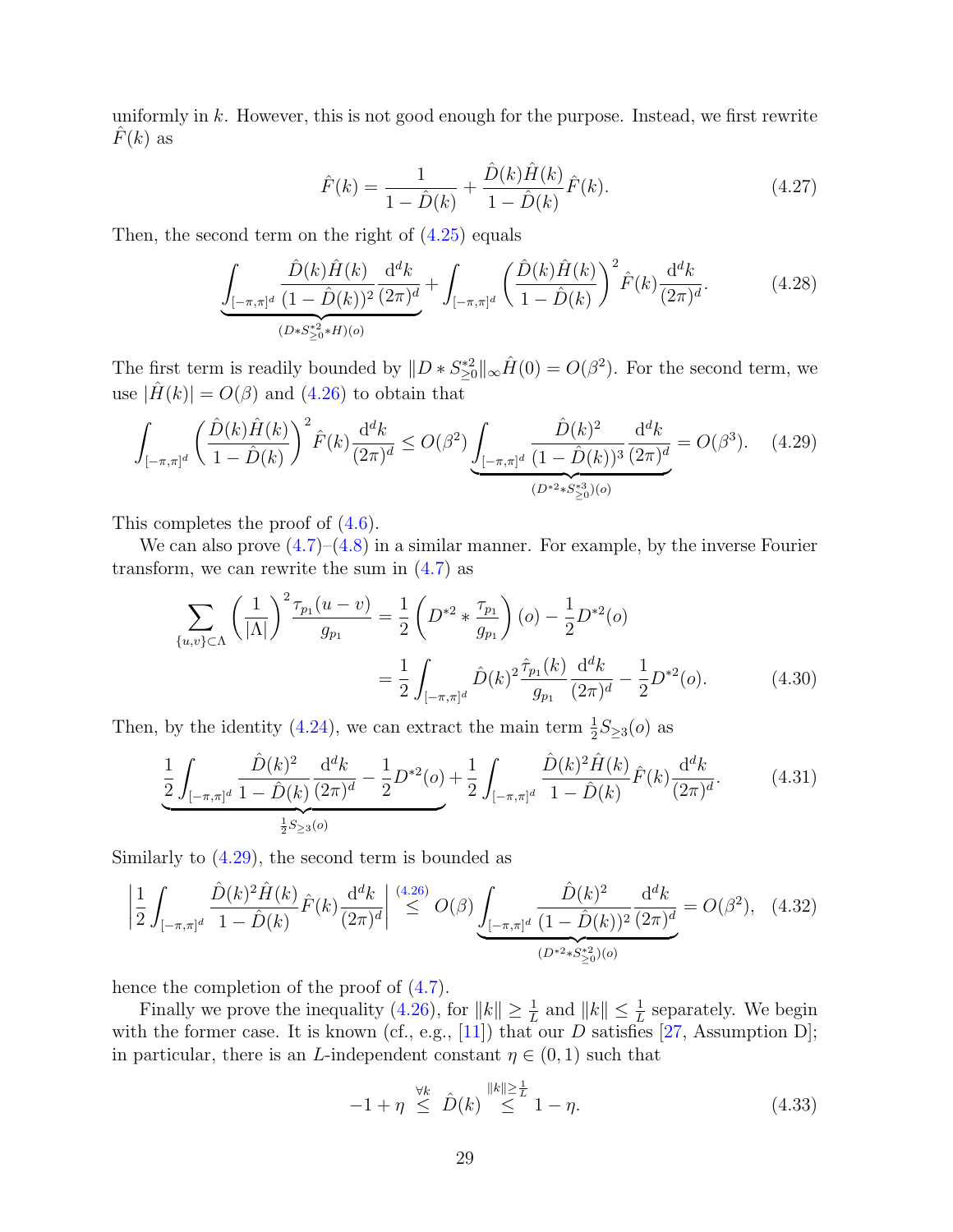Since  $|\hat{H}(k)| = O(\beta)$ , we obtain that, for  $L \gg 1$ ,

<span id="page-29-0"></span>
$$
-1 + \frac{\eta}{2} \stackrel{\forall k}{\le} (1 + \hat{H}(k)) \hat{D}(k) \stackrel{\|k\| \ge \frac{1}{L}}{\le} 1 - \frac{\eta}{2}, \tag{4.34}
$$

hence

$$
0 < \frac{1}{2 - \eta/2} \stackrel{\forall k}{\leq} \hat{F}(k) \stackrel{\|k\| \geq \frac{1}{L}}{\leq} \frac{2}{\eta} \stackrel{\forall k}{\leq} \frac{2}{\eta} \frac{2 - \eta}{1 - \hat{D}(k)}.\tag{4.35}
$$

It remains to show that  $\hat{F}(k)$  is bounded above by a multiple of  $(1-\hat{D}(k))^{-1}$  uniformly in  $||k|| \leq \frac{1}{L}$ . We note that

$$
\hat{F}(k)^{-1} = 1 - \left(1 + \hat{H}(0)\right) + \left(1 + \hat{H}(0)\right)\left(1 - \hat{D}(k)\right) + \left(\hat{H}(0) - \hat{H}(k)\right)\hat{D}(k)
$$
\n
$$
= -\hat{H}(0) + \left(1 + \hat{H}(0) + \frac{\hat{H}(0) - \hat{H}(k)}{1 - \hat{D}(k)}\hat{D}(k)\right)\left(1 - \hat{D}(k)\right). \tag{4.36}
$$

Since  $-\hat{H}(0)$  is bounded below by a positive multiple of  $\beta$  (as explained in the beginning of the proof of Lemma [2.1\)](#page-4-2), ignoring this term yields a lower bound on  $\hat{F}(k)^{-1}$ . Moreover, since  $|k \cdot x| \le ||k|| ||x|| \le 1$  for  $x \in \Lambda$  and  $||k|| \le \frac{1}{L}$ , and since  $1 - \cos t \ge \frac{2}{\pi^2} t^2$  for  $|t| \le 1$ , there is a  $c > 0$  such that

$$
1 - \hat{D}(k) = \sum_{x \in \Lambda} \frac{1 - \cos(k \cdot x)}{|\Lambda|} \ge \frac{2}{\pi^2} \sum_{x \in \Lambda} \frac{(k \cdot x)^2}{|\Lambda|} = \frac{2||k||^2}{d\pi^2} \sum_{x \in \Lambda} \frac{||x||^2}{|\Lambda|}.
$$
(4.37)

On the other hand, by  $1 - \cos t \leq \frac{1}{2}$  $\frac{1}{2}t^2$  for any t and using the x-space bounds [\(2.6\)](#page-5-0) and  $(2.11)$ , we have

$$
|\hat{H}(0) - \hat{H}(k)| \le \sum_{x} \frac{(k \cdot x)^2}{2} |H(x)| \le \frac{\|k\|^2}{2d} \underbrace{\sum_{x} \|x\|^2 |H(x)|}_{O(L^2 \beta)}.
$$
 (4.38)

Therefore, by taking L sufficiently large,  $\hat{F}(k)^{-1}$  is bounded below by a positive multiple of  $1 - \hat{D}(k)$ , uniformly in  $||k|| \leq \frac{1}{L}$ . Combined with [\(4.35\)](#page-29-0), this completes the proof of the inequality  $(4.26)$ , hence the completion of the proof of Lemma [4.2.](#page-23-3) Г

### Acknowledgements

This work was supported by JSPS KAKENHI Grant Number 18K03406. We are grateful to Yinshuang Liang for working together in the early stage of this project. We would also like to thank Gordon Slade for comments to an earlier version of this paper.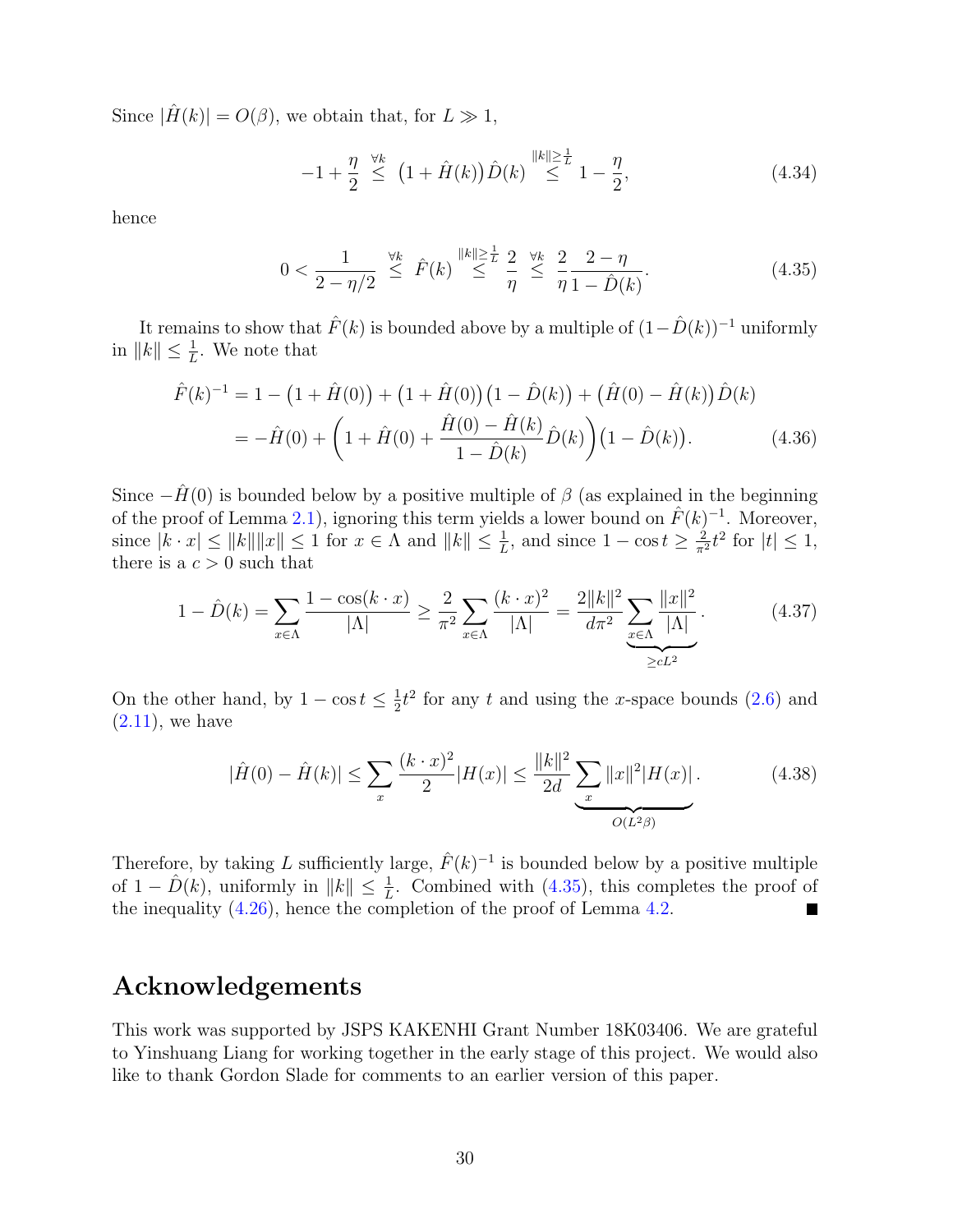### References

- <span id="page-30-8"></span>[1] D.C. Brydges, T. Helmuth and M. Holmes. The continuous-time lace expansion. Commun. Pure Appl. Math., 74 (2021):2251–2309.
- <span id="page-30-5"></span>[2] D.C. Brydges and T. Spencer. Self-avoiding walk in 5 or more dimensions. Commun. Math. Phys., 97 (1985): 125–148.
- <span id="page-30-11"></span>[3] L.-C. Chen and A. Sakai. Critical behavior and the limit distribution for long-range oriented percolation. I. Probab. Theory Relat. Fields, 142 (2008): :151–188.
- <span id="page-30-10"></span>[4] L.-C. Chen and A. Sakai. Critical two-point functions for long-range statisticalmechanical models in high dimensions. Ann. Probab., 43 (2015): 639–681.
- <span id="page-30-2"></span>[5] T. Hara, R.v.d. Hofstad and G. Slade. Critical two-point functions and the lace expansion for spread-out high-dimensional percolation and related models. . Ann. Probab., 31 (2003): 349–408.
- <span id="page-30-7"></span>[6] T. Hara and G. Slade. Mean-field critical behaviour for percolation in high dimensions. *Commun. Math. Phys.*, **128** (1990): 333–391.
- <span id="page-30-3"></span>[7] T. Hara and G. Slade. On the upper critical dimension of lattice trees and lattice animals. J. Stat. Phys, 59 (1990): 1469–1510.
- <span id="page-30-6"></span>[8] T. Hara and G. Slade. Self-avoiding walk in five or more dimensions. I. The critical behaviour. Commun. Math. Phys., 147 (1992): 101–136.
- <span id="page-30-4"></span>[9] T. Hara and G. Slade. The number and size of branched polymers in high dimensions. J. Stat. Phys, 67 (1992): 438–470.
- [10] R. van der Hofstad and A. Sakai. Gaussian scaling for the critical spread-out contact process above the upper critical dimension. Electron. J. Probab., 9 (2004): 710–769.
- <span id="page-30-9"></span>[11] R.v.d. Hofstad and A. Sakai. Critical points for spread-out self-avoiding walk, percolation and the contact process above the upper critical dimensions. *Probab. Theory* Relat. Fields, 132 (2005): 438–470.
- [12] R. van der Hofstad and A. Sakai. Convergence of the critical finite-range contact process to super-Brownian motion above the upper critical dimension: The higherpoint functions. Electron. J. Probab., 15 (2010): 801–894.
- <span id="page-30-12"></span>[13] R. van der Hofstad and G. Slade. A generalised inductive approach to the lace expansion. Probab. Theory Relat. Fields,  $122$  (2002): 389–430.
- <span id="page-30-1"></span>[14] D.A. Klarner. Cell growth problems. Canad. J. Math., 19 (1967): 851–863.
- <span id="page-30-0"></span>[15] D.J. Klein. Rigorous results for branched polymer models with excluded volume.. J. Chem. Phys., 75 (1981): 5186–5189.